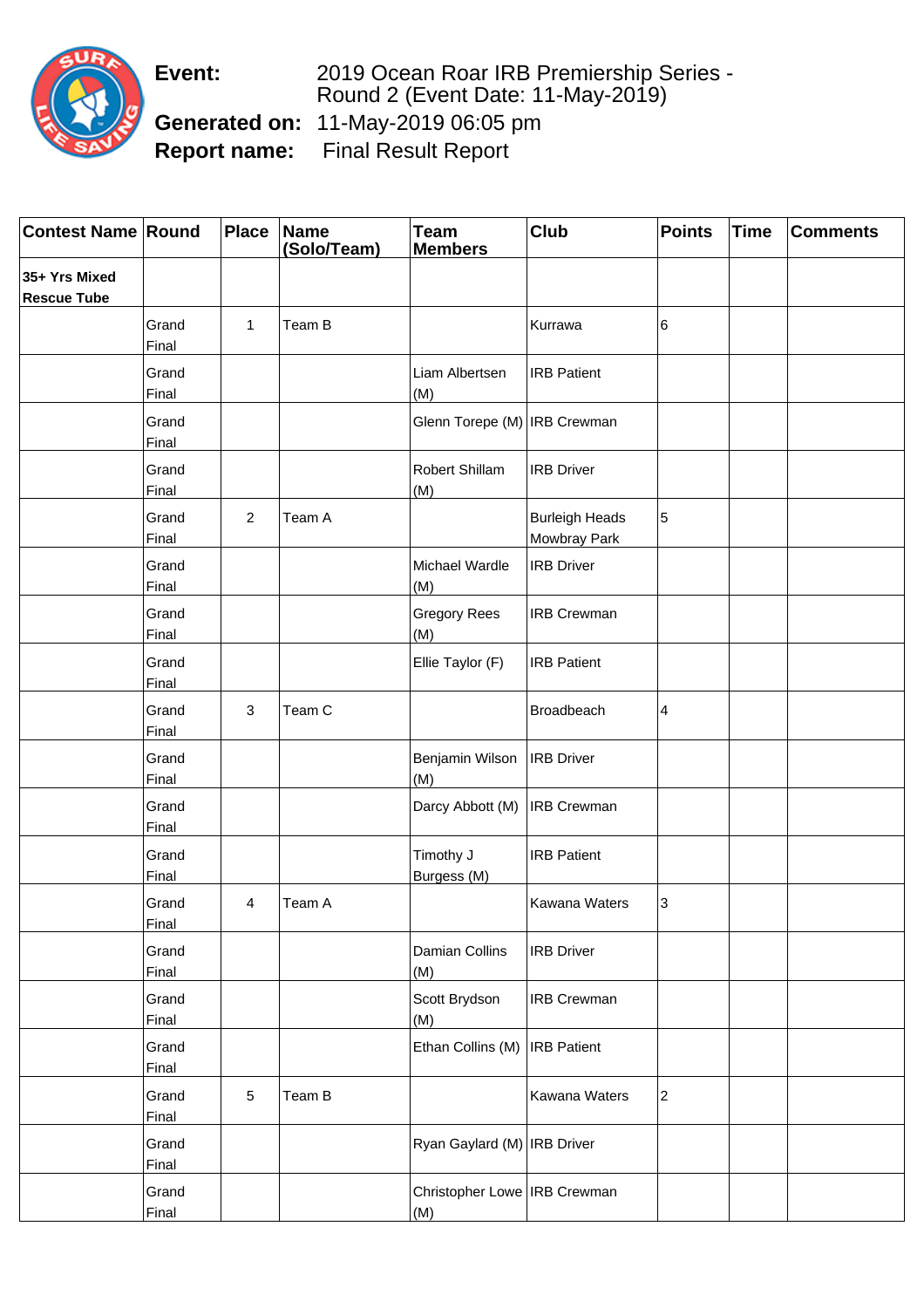|                                        | Grand<br>Final        |                |        | Declan Woods<br>(M)                  | <b>IRB</b> Patient |   |  |
|----------------------------------------|-----------------------|----------------|--------|--------------------------------------|--------------------|---|--|
|                                        | Grand<br>Final        | 6              | Team A |                                      | Mooloolaba         | 1 |  |
|                                        | Grand<br>Final        |                |        | Peter Graham<br>(M)                  | <b>IRB Driver</b>  |   |  |
|                                        | Grand<br>Final        |                |        | Nicholas<br>Campbell (M)             | <b>IRB Crewman</b> |   |  |
|                                        | Grand<br>Final        |                |        | Cameron<br>Sampson (M)               | <b>IRB Patient</b> |   |  |
|                                        | Grand<br>Final        | $\overline{7}$ | Team A |                                      | Kirra              | 0 |  |
|                                        | Grand<br>Final        |                |        | Aurah Allard-<br>Delahunt (F)        | <b>IRB Patient</b> |   |  |
|                                        | Grand<br>Final        |                |        | Michael Delahunt   IRB Driver<br>(M) |                    |   |  |
|                                        | Grand<br>Final        |                |        | Joel Kinneally<br>(M)                | <b>IRB Crewman</b> |   |  |
|                                        | Grand<br>Final        | 8              | Team A |                                      | Dicky Beach        | 0 |  |
|                                        | Grand<br>Final        |                |        | Rowan Holland<br>(M)                 | <b>IRB Driver</b>  |   |  |
|                                        | Grand<br><b>Final</b> |                |        | Roger Allwright<br>(M)               | <b>IRB Crewman</b> |   |  |
|                                        | Grand<br>Final        |                |        | Baxter Moles (M)                     | <b>IRB</b> Patient |   |  |
| <b>Open Male</b><br><b>Rescue Tube</b> |                       |                |        |                                      |                    |   |  |
|                                        | Grand<br><b>Final</b> | 1              | Team A |                                      | Kurrawa            | 6 |  |
|                                        | Grand<br>Final        |                |        | Jonathan Hagan<br>(M)                | <b>IRB Crewman</b> |   |  |
|                                        | Grand<br>Final        |                |        | Robert Fischer<br>(M)                | <b>IRB Patient</b> |   |  |
|                                        | Grand<br>Final        |                |        | Curtis Sealy (M)                     | <b>IRB</b> Driver  |   |  |
|                                        | Grand<br>Final        | $\overline{2}$ | Team A |                                      | Kirra              | 5 |  |
|                                        | Grand<br>Final        |                |        | Benjamin<br>Domeracki (M)            | <b>IRB Driver</b>  |   |  |
|                                        | Grand<br>Final        |                |        | Spencer<br>Moncrieff (M)             | <b>IRB Crewman</b> |   |  |
|                                        | Grand<br>Final        |                |        | Isaac Nation (M)                     | <b>IRB Patient</b> |   |  |
|                                        | Grand<br><b>Final</b> | $\mathbf{3}$   | Team B |                                      | Kurrawa            | 4 |  |
|                                        | Grand<br>Final        |                |        | Kaan Karadag<br>(M)                  | <b>IRB Patient</b> |   |  |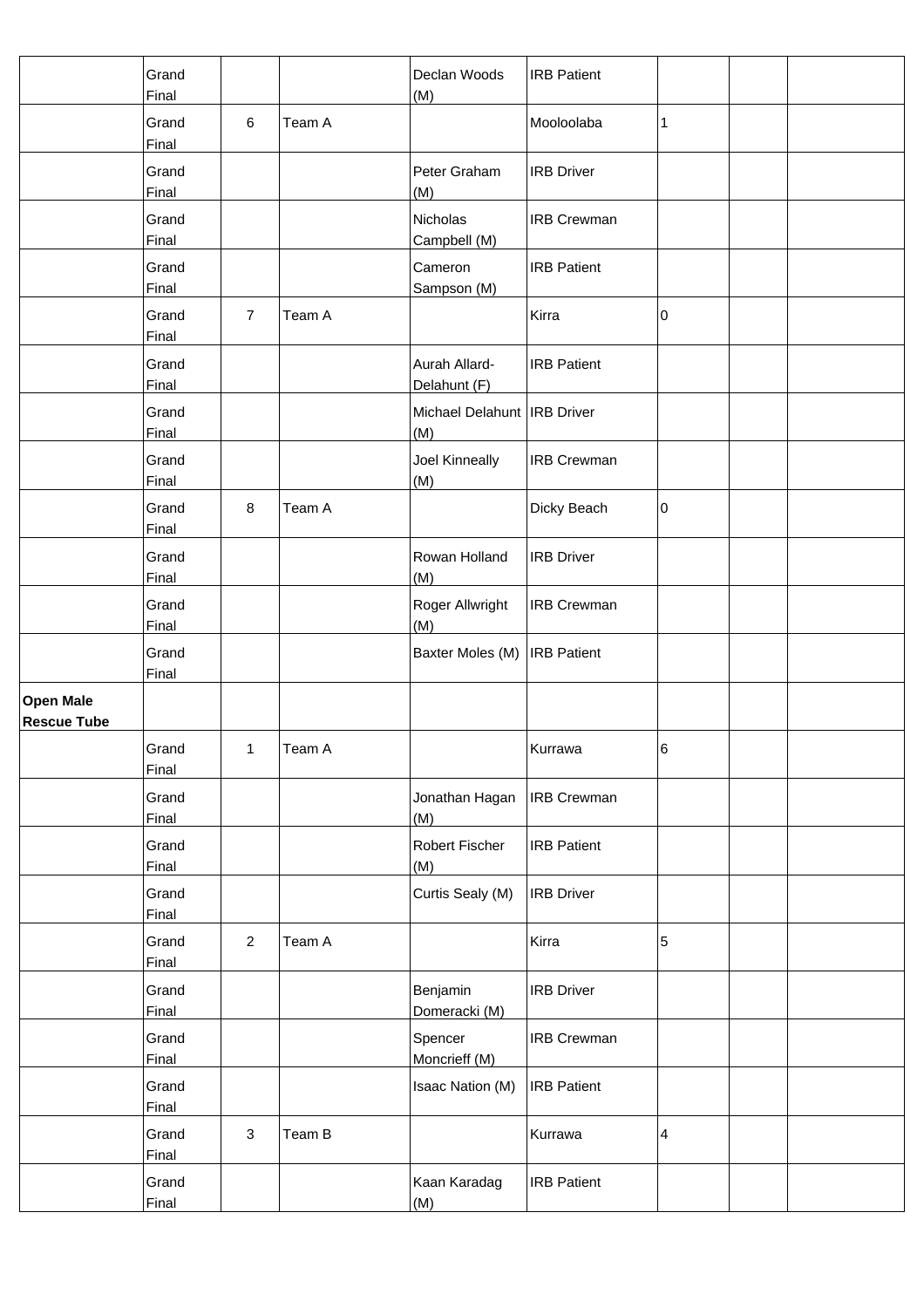|                                          | Grand<br>Final |                |        | Jack Lindsay (M)                   | <b>IRB</b> Crewman    |                |  |
|------------------------------------------|----------------|----------------|--------|------------------------------------|-----------------------|----------------|--|
|                                          | Grand<br>Final |                |        | Scott Wheeler<br>(M)               | <b>IRB</b> Driver     |                |  |
|                                          | Grand<br>Final | $\overline{4}$ | Team A |                                    | Miami Beach           | 3              |  |
|                                          | Grand<br>Final |                |        | Zachary<br>Henwood (M)             | <b>IRB Driver</b>     |                |  |
|                                          | Grand<br>Final |                |        | Isaac Henwood<br>(M)               | <b>IRB Crewman</b>    |                |  |
|                                          | Grand<br>Final |                |        | Gabriel Sobczyk<br>(M)             | <b>IRB</b> Patient    |                |  |
|                                          | Grand<br>Final | $\sqrt{5}$     | Team C |                                    | Kurrawa               | $\overline{c}$ |  |
|                                          | Grand<br>Final |                |        | Liam Albertsen<br>(M)              | <b>IRB Patient</b>    |                |  |
|                                          | Grand<br>Final |                |        | Dominic Cormack IRB Crewman<br>(M) |                       |                |  |
|                                          | Grand<br>Final |                |        | <b>Curtis Lindsay</b><br>(M)       | <b>IRB Driver</b>     |                |  |
|                                          | Grand<br>Final | 6              | Team B |                                    | Kirra                 | 1              |  |
|                                          | Grand<br>Final |                |        | Eli Clemson (M)                    | <b>IRB</b> Driver     |                |  |
|                                          | Grand<br>Final |                |        | Mitchell Bath (M)                  | <b>IRB Crewman</b>    |                |  |
|                                          | Grand<br>Final |                |        | Joshua Clemson<br>(M)              | <b>IRB</b> Patient    |                |  |
|                                          | Grand<br>Final | $\overline{7}$ | Team B |                                    | Broadbeach            | 0              |  |
|                                          | Grand<br>Final |                |        | Guy Brummage<br>(M)                | <b>IRB Driver</b>     |                |  |
|                                          | Grand<br>Final |                |        | Matthew<br>Thompson (M)            | <b>IRB Crewman</b>    |                |  |
|                                          | Grand<br>Final |                |        | Paul Ryan (M)                      | <b>IRB</b> Patient    |                |  |
|                                          | Grand<br>Final | $\bf 8$        | Team B |                                    | Point Lookout         | 0              |  |
|                                          | Grand<br>Final |                |        | Alexander<br>Langenberg (M)        | <b>IRB Driver</b>     |                |  |
|                                          | Grand<br>Final |                |        | Jesse Mantell (M)   IRB Crewman    |                       |                |  |
|                                          | Grand<br>Final |                |        | Rhys Daley (M)                     | <b>IRB Patient</b>    |                |  |
| <b>Open Female</b><br><b>Rescue Tube</b> |                |                |        |                                    |                       |                |  |
|                                          | Grand<br>Final | $\mathbf{1}$   | Team A |                                    | Alexandra<br>Headland | 6              |  |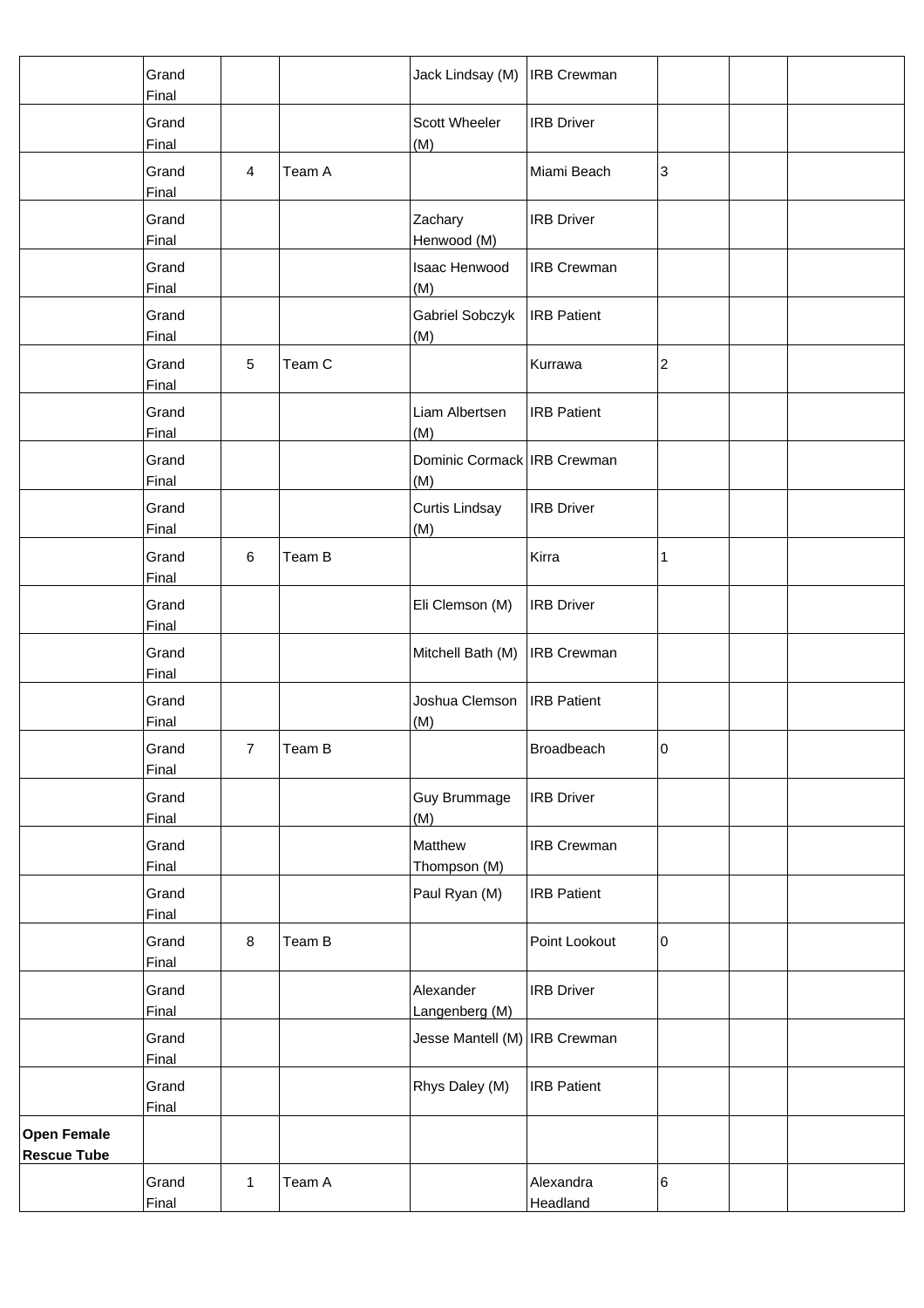| Grand<br>Final        |                         |        | Samantha<br>Thornton (F)                | <b>IRB</b> Driver  |                           |  |
|-----------------------|-------------------------|--------|-----------------------------------------|--------------------|---------------------------|--|
| Grand<br>Final        |                         |        | Sonita Leng-Cole   IRB Crewman<br>(F)   |                    |                           |  |
| Grand<br><b>Final</b> |                         |        | Mitchell Pickering   IRB Patient<br>(M) |                    |                           |  |
| Grand<br>Final        | $\overline{2}$          | Team A |                                         | Kirra              | 5                         |  |
| Grand<br>Final        |                         |        | Te' a Peluso (F)                        | <b>IRB</b> Driver  |                           |  |
| Grand<br>Final        |                         |        | Shiloh Young (F)                        | <b>IRB Crewman</b> |                           |  |
| Grand<br>Final        |                         |        | Spencer<br>Moncrieff (M)                | <b>IRB Patient</b> |                           |  |
| Grand<br>Final        | 3                       | Team B |                                         | Kurrawa            | 4                         |  |
| Grand<br>Final        |                         |        | Isabella Coyle (F)                      | <b>IRB</b> Driver  |                           |  |
| Grand<br>Final        |                         |        | Kaan Karadag<br>(M)                     | <b>IRB</b> Patient |                           |  |
| Grand<br>Final        |                         |        | Simone van Eck<br>(F)                   | <b>IRB Crewman</b> |                           |  |
| Grand<br>Final        | $\overline{\mathbf{4}}$ | Team A |                                         | Kurrawa            | $\ensuremath{\mathsf{3}}$ |  |
| Grand<br>Final        |                         |        | Billie Alty (F)                         | <b>IRB Crewman</b> |                           |  |
| Grand<br>Final        |                         |        | Robert Fischer<br>(M)                   | <b>IRB Patient</b> |                           |  |
| Grand<br>Final        |                         |        | Katie Watts (F)                         | <b>IRB</b> Driver  |                           |  |
| Grand<br>Final        | $\sqrt{5}$              | Team A |                                         | Miami Beach        | $\overline{c}$            |  |
| Grand<br>Final        |                         |        | Janita Henwood<br>(F)                   | <b>IRB</b> Driver  |                           |  |
| Grand<br>Final        |                         |        | Kahli Henwood<br>(F)                    | <b>IRB Crewman</b> |                           |  |
| Grand<br>Final        |                         |        | Dylan Chapman<br>(M)                    | <b>IRB</b> Patient |                           |  |
| Grand<br>Final        | $\,6\,$                 | Team A |                                         | Kawana Waters      | 1                         |  |
| Grand<br>Final        |                         |        | Ashleigh Domio<br>(F)                   | <b>IRB</b> Driver  |                           |  |
| Grand<br>Final        |                         |        | Ethan Collins (M)                       | <b>IRB</b> Patient |                           |  |
| Grand<br><b>Final</b> |                         |        | Karlee Bryant (F)                       | <b>IRB</b> Crewman |                           |  |
| Grand<br>Final        | $\overline{7}$          | Team A |                                         | Point Lookout      | 0                         |  |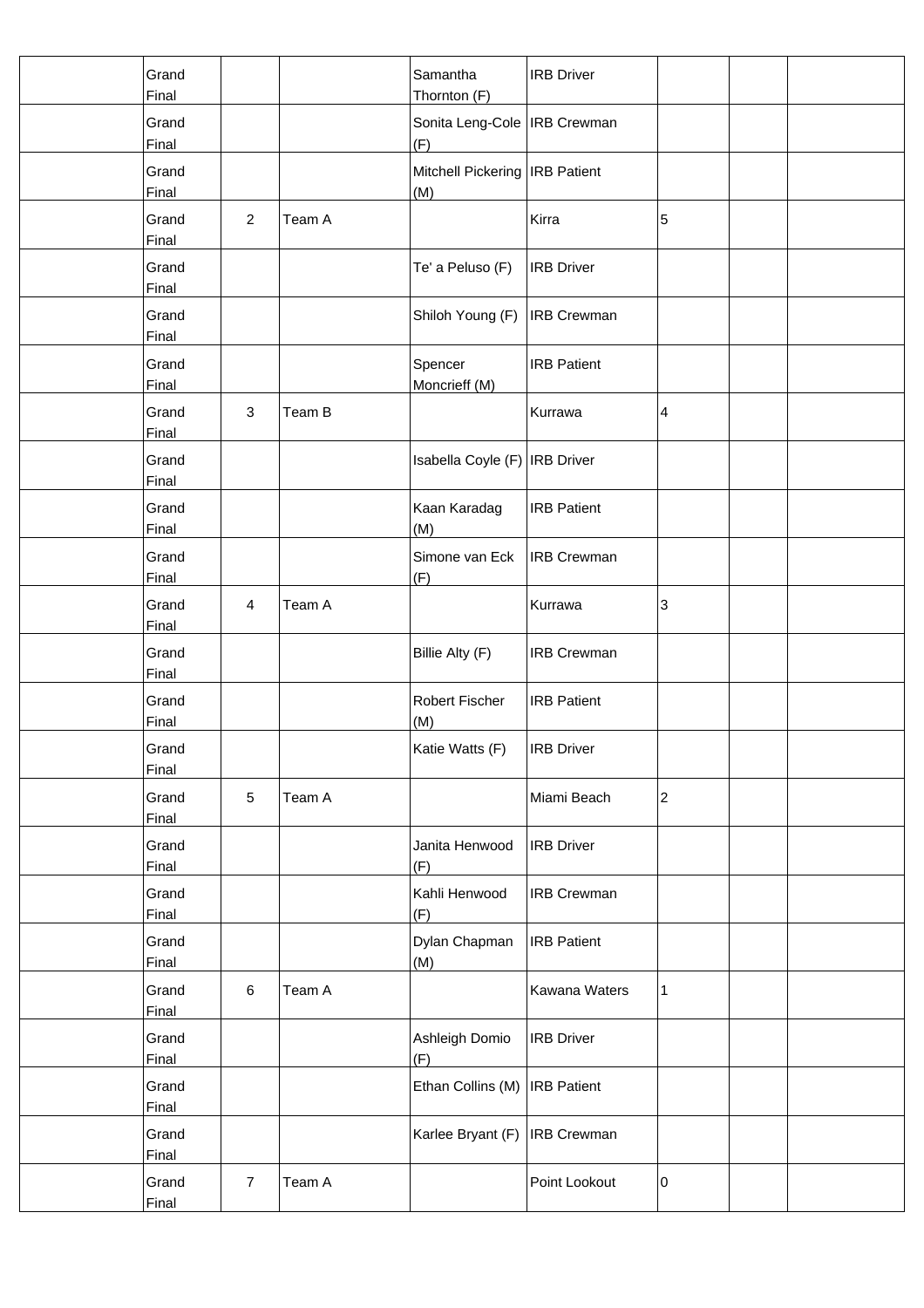|                                 | Grand<br>Final        |                |        | Kara Brier (F)                      | <b>IRB Driver</b>     |   |  |
|---------------------------------|-----------------------|----------------|--------|-------------------------------------|-----------------------|---|--|
|                                 | Grand<br>Final        |                |        | Hayley Robinson<br>(F)              | <b>IRB</b> Crewman    |   |  |
|                                 | Grand<br>Final        |                |        | Matthew Whelan<br>(M)               | <b>IRB Patient</b>    |   |  |
|                                 | Grand<br>Final        | 8              | Team A |                                     | North Burleigh        | 0 |  |
|                                 | Grand<br>Final        |                |        | Anna Wells (F)                      | <b>IRB Driver</b>     |   |  |
|                                 | Grand<br>Final        |                |        | Taylor<br>Macdonald (F)             | <b>IRB Patient</b>    |   |  |
|                                 | Grand<br>Final        |                |        | Michaela<br>Whitmee (F)             | <b>IRB Crewman</b>    |   |  |
|                                 | Grand<br>Final        | 9              | Team B |                                     | Alexandra<br>Headland | 0 |  |
|                                 | Grand<br>Final        |                |        | Emma Partington   IRB Driver<br>(F) |                       |   |  |
|                                 | Grand<br>Final        |                |        | Molly Megson (F)   IRB Crewman      |                       |   |  |
|                                 | Grand<br>Final        |                |        | <b>Timothy Minett</b><br>(M)        | <b>IRB Patient</b>    |   |  |
| U23 Mixed<br><b>Rescue Tube</b> |                       |                |        |                                     |                       |   |  |
|                                 | Grand<br>Final        | $\mathbf{1}$   | Team A |                                     | Kurrawa               | 6 |  |
|                                 | Grand<br>Final        |                |        | Robert Fischer<br>(M)               | <b>IRB Driver</b>     |   |  |
|                                 | Grand<br>Final        |                |        | Kaan Karadag<br>(M)                 | <b>IRB Patient</b>    |   |  |
|                                 | Grand<br>Final        |                |        | Liam Christie (M)                   | <b>IRB Crewman</b>    |   |  |
|                                 | Grand<br>Final        | $\overline{2}$ | Team B |                                     | Miami Beach           | 5 |  |
|                                 | Grand<br><b>Final</b> |                |        | Harrison<br>Henwood (M)             | <b>IRB Driver</b>     |   |  |
|                                 | Grand<br>Final        |                |        | Gabriel Sobczyk<br>(M)              | <b>IRB Crewman</b>    |   |  |
|                                 | Grand<br>Final        |                |        | Samuel Cali (M)                     | <b>IRB Patient</b>    |   |  |
|                                 | Grand<br>Final        | $\mathbf{3}$   | Team C |                                     | Kurrawa               | 4 |  |
|                                 | Grand<br>Final        |                |        | Liam Albertsen<br>(M)               | <b>IRB Patient</b>    |   |  |
|                                 | Grand<br><b>Final</b> |                |        | Thomas Ball (M)                     | <b>IRB Driver</b>     |   |  |
|                                 | Grand<br>Final        |                |        | <b>Kye Sunderland</b><br>(M)        | <b>IRB Crewman</b>    |   |  |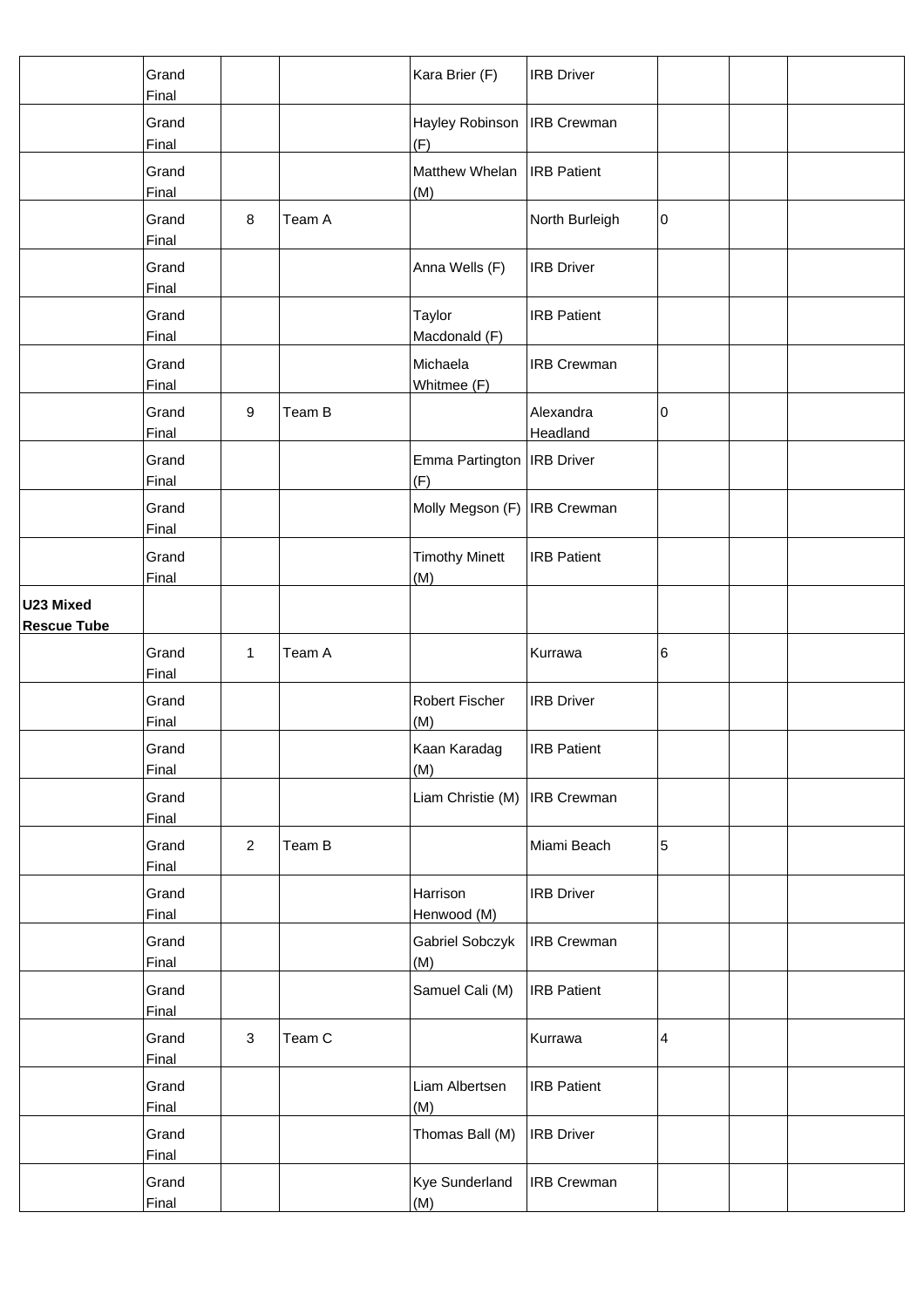| Grand<br>Final        | 4              | Team A |                                       | <b>Burleigh Heads</b><br>Mowbray Park | 3              |  |
|-----------------------|----------------|--------|---------------------------------------|---------------------------------------|----------------|--|
| Grand<br>Final        |                |        | Cody French (M)                       | <b>IRB</b> Driver                     |                |  |
| Grand<br><b>Final</b> |                |        | <b>Taylor Wardle</b><br>(M)           | <b>IRB Crewman</b>                    |                |  |
| Grand<br>Final        |                |        | Ellie Taylor (F)                      | <b>IRB Patient</b>                    |                |  |
| Grand<br>Final        | $\sqrt{5}$     | Team B |                                       | Kurrawa                               | $\overline{c}$ |  |
| Grand<br>Final        |                |        | Jack Lindsay (M)                      | <b>IRB</b> Patient                    |                |  |
| Grand<br>Final        |                |        | Marten<br>Schumacher (M)              | <b>IRB Driver</b>                     |                |  |
| Grand<br>Final        |                |        | <b>Michael Watts</b><br>(M)           | <b>IRB Crewman</b>                    |                |  |
| Grand<br><b>Final</b> | $\,6\,$        | Team A |                                       | Currumbin                             | $\mathbf{1}$   |  |
| Grand<br>Final        |                |        | Bill Psaltis (M)                      | <b>IRB Driver</b>                     |                |  |
| Grand<br>Final        |                |        | Keely Smith (F)                       | <b>IRB Crewman</b>                    |                |  |
| Grand<br>Final        |                |        | Benjamin Mackie<br>(M)                | <b>IRB</b> Patient                    |                |  |
| Grand<br>Final        | $\overline{7}$ | Team A |                                       | North Burleigh                        | 0              |  |
| Grand<br>Final        |                |        | Ethan<br>Weatherhog (M)               | <b>IRB Driver</b>                     |                |  |
| Grand<br>Final        |                |        | Cory Hutchison<br>(M)                 | <b>IRB Crewman</b>                    |                |  |
| Grand<br>Final        |                |        | Michaela<br>Whitmee (F)               | <b>IRB Patient</b>                    |                |  |
| Grand<br>Final        | 8              | Team A |                                       | <b>Bribie Island</b>                  | 0              |  |
| Grand<br>Final        |                |        | Jack Bruce (M)                        | <b>IRB</b> Driver                     |                |  |
| Grand<br>Final        |                |        | Georgie Bulluss<br>(F)                | <b>IRB</b> Patient                    |                |  |
| Grand<br>Final        |                |        | Samuel Fiorin<br>(M)                  | <b>IRB Crewman</b>                    |                |  |
| Grand<br>Final        | 9              | Team A |                                       | Mooloolaba                            | 0              |  |
| Grand<br>Final        |                |        | Cameron<br>Sampson (M)                | <b>IRB Driver</b>                     |                |  |
| Grand<br><b>Final</b> |                |        | Holly Davies (F)                      | <b>IRB Crewman</b>                    |                |  |
| Grand<br>Final        |                |        | Kassity Campbell   IRB Patient<br>(F) |                                       |                |  |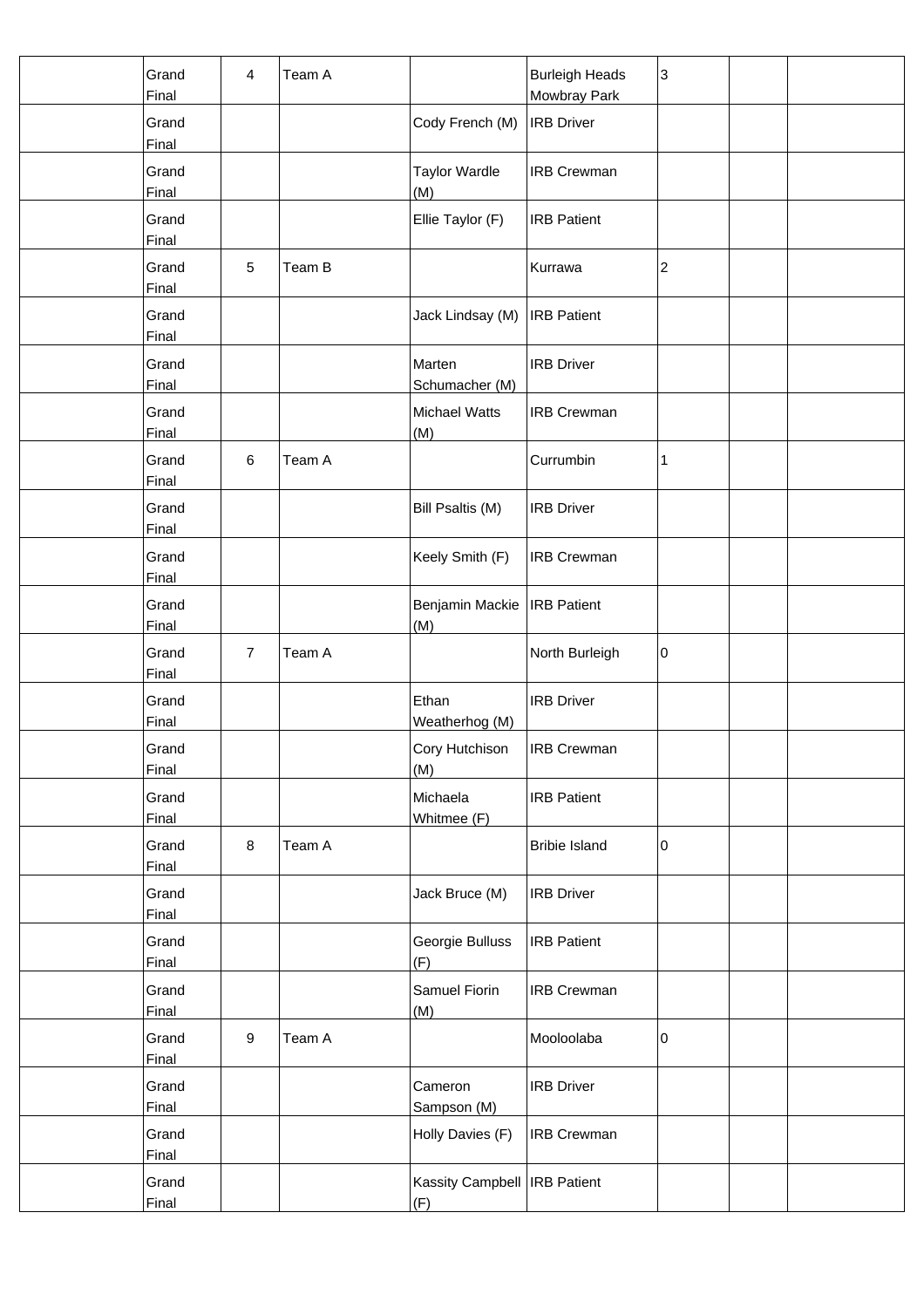| <b>Open Mixed</b><br>Relay |                       |              |        |                                        |                    |   |  |
|----------------------------|-----------------------|--------------|--------|----------------------------------------|--------------------|---|--|
|                            | Grand<br>Final        | $\mathbf{1}$ | Team B |                                        | Kurrawa            | 6 |  |
|                            | Grand<br>Final        |              |        | Dominic Cormack IRB Driver<br>(M)      |                    |   |  |
|                            | Grand<br>Final        |              |        | Elena Davis (F)                        | <b>IRB Driver</b>  |   |  |
|                            | Grand<br>Final        |              |        | Curtis Lindsay<br>(M)                  | <b>IRB Driver</b>  |   |  |
|                            | Grand<br>Final        |              |        | Kye Sunderland<br>(M)                  | <b>IRB Crewman</b> |   |  |
|                            | Grand<br>Final        |              |        | Simone van Eck<br>(F)                  | <b>IRB</b> Crewman |   |  |
|                            | Grand<br>Final        |              |        | Oliver van Eck<br>(M)                  | <b>IRB Crewman</b> |   |  |
|                            | Grand<br>Final        |              |        | Isabelle Taylor<br>(F)                 | <b>IRB Crewman</b> |   |  |
|                            | Grand<br>Final        |              |        | Thomas Ball (M)                        | <b>IRB Crewman</b> |   |  |
|                            | Grand<br>Final        |              |        | Kaan Karadag<br>(M)                    | <b>IRB Patient</b> |   |  |
|                            | Grand<br>Final        |              |        | Isaac Mitchell (M)   IRB Patient       |                    |   |  |
|                            | Grand<br>Final        |              |        | Logan Feltham<br>(M)                   | <b>IRB Patient</b> |   |  |
|                            | Grand<br>Final        |              |        | Acacia Edser (F)                       | <b>IRB</b> Patient |   |  |
|                            | Grand<br>Final        |              |        | Robert Shillam<br>(M)                  | <b>IRB Driver</b>  |   |  |
|                            | Grand<br>Final        | $\mathbf{2}$ | Team A |                                        | Kirra              | 5 |  |
|                            | Grand<br>Final        |              |        | Shayna Cassone<br>(F)                  | <b>IRB</b> Patient |   |  |
|                            | Grand<br>Final        |              |        | Joshua Clemson<br>(M)                  | <b>IRB</b> Crewman |   |  |
|                            | Grand<br>Final        |              |        | Eli Clemson (M)                        | <b>IRB Driver</b>  |   |  |
|                            | Grand<br>Final        |              |        | Kaitlin Dale (F)                       | <b>IRB Patient</b> |   |  |
|                            | Grand<br>Final        |              |        | Benjamin<br>Domeracki (M)              | <b>IRB Driver</b>  |   |  |
|                            | Grand<br>Final        |              |        | Ella Kinneally (F)                     | <b>IRB</b> Patient |   |  |
|                            | Grand<br><b>Final</b> |              |        | Joel Kinneally<br>(M)                  | <b>IRB Crewman</b> |   |  |
|                            | Grand<br>Final        |              |        | Belinda McAuliffe   IRB Patient<br>(F) |                    |   |  |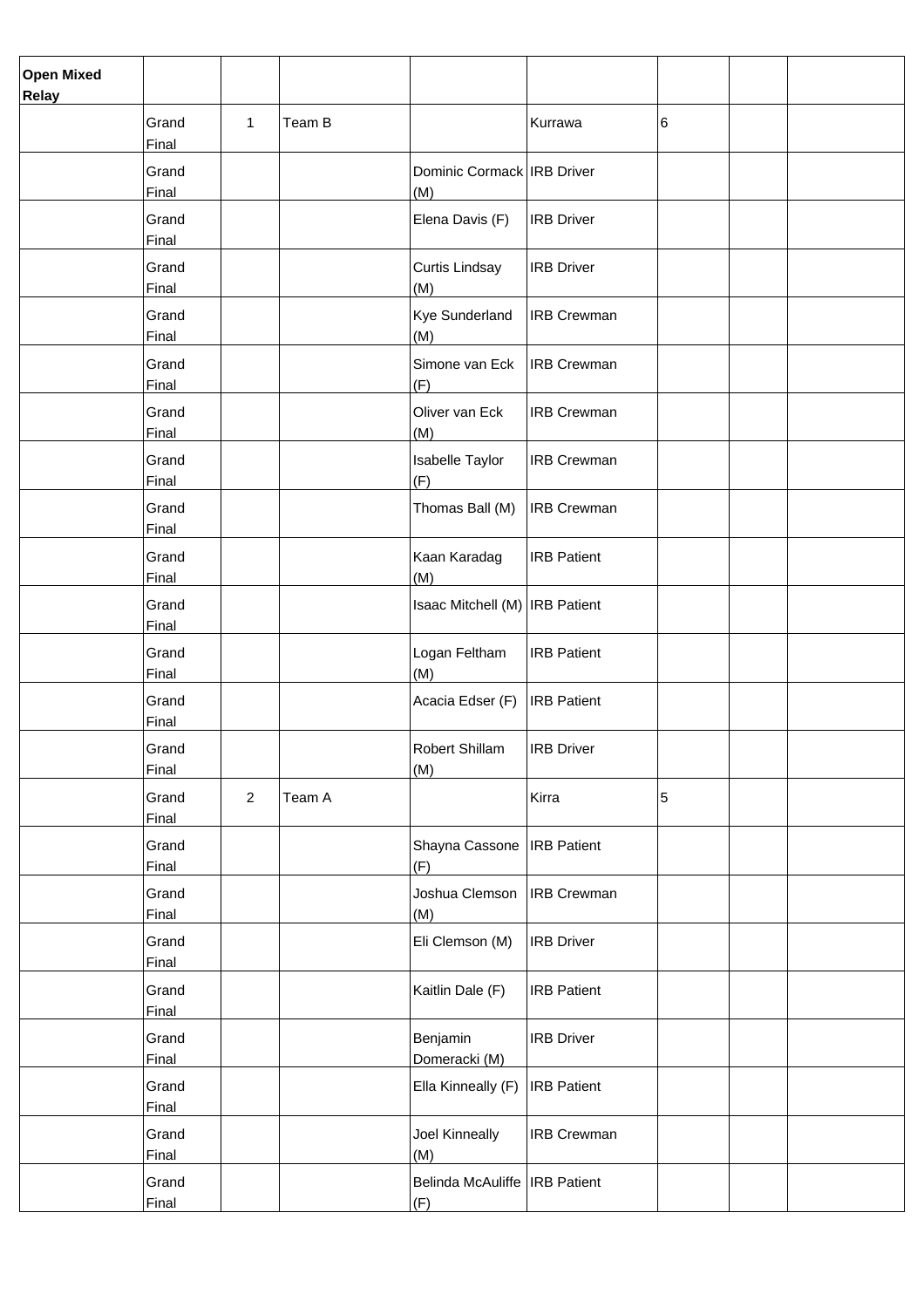| Grand<br>Final |                        | Spencer<br>Moncrieff (M)     | <b>IRB Crewman</b> |   |  |
|----------------|------------------------|------------------------------|--------------------|---|--|
| Grand<br>Final |                        | Isaac Nation (M)             | <b>IRB Patient</b> |   |  |
| Grand<br>Final |                        | Bailie Nash (F)              | <b>IRB Driver</b>  |   |  |
| Grand<br>Final |                        | Te' a Peluso (F)             | <b>IRB Driver</b>  |   |  |
| Grand<br>Final |                        | Leah Sheldrick<br>(F)        | <b>IRB Patient</b> |   |  |
| Grand<br>Final |                        | <b>Mark Sheldrick</b><br>(M) | <b>IRB Driver</b>  |   |  |
| Grand<br>Final |                        | Sophie Clemson<br>(F)        | <b>IRB Crewman</b> |   |  |
| Grand<br>Final |                        | <b>Haidee Psaltis</b><br>(F) | <b>IRB Crewman</b> |   |  |
| Grand<br>Final | $\mathbf{3}$<br>Team A |                              | Miami Beach        | 4 |  |
| Grand<br>Final |                        | Zachary<br>Henwood (M)       | <b>IRB Driver</b>  |   |  |
| Grand<br>Final |                        | Oliver Henwood<br>(M)        | <b>IRB Crewman</b> |   |  |
| Grand<br>Final |                        | Dylan Chapman<br>(M)         | <b>IRB Patient</b> |   |  |
| Grand<br>Final |                        | Janita Henwood<br>(F)        | <b>IRB Driver</b>  |   |  |
| Grand<br>Final |                        | Sinead Nealon<br>(F)         | <b>IRB Crewman</b> |   |  |
| Grand<br>Final |                        | Samuel Cali (M)              | <b>IRB</b> Patient |   |  |
| Grand<br>Final |                        | Jordana Fair (F)             | <b>IRB Patient</b> |   |  |
| Grand<br>Final |                        | Isaac Henwood<br>(M)         | <b>IRB Driver</b>  |   |  |
| Grand<br>Final |                        | Benjamin Fields<br>(M)       | <b>IRB Crewman</b> |   |  |
| Grand<br>Final |                        | Tayah Cooper (F) IRB Patient |                    |   |  |
| Grand<br>Final |                        | Harrison<br>Henwood (M)      | <b>IRB Driver</b>  |   |  |
| Grand<br>Final |                        | Gabriel Sobczyk<br>(M)       | <b>IRB Crewman</b> |   |  |
| Grand<br>Final |                        | Lucy Reed (F)                | <b>IRB Patient</b> |   |  |
| Grand<br>Final |                        | Kahli Henwood<br>(F)         | <b>IRB Driver</b>  |   |  |
| Grand<br>Final |                        | Nikki Campbell<br>(F)        | <b>IRB Crewman</b> |   |  |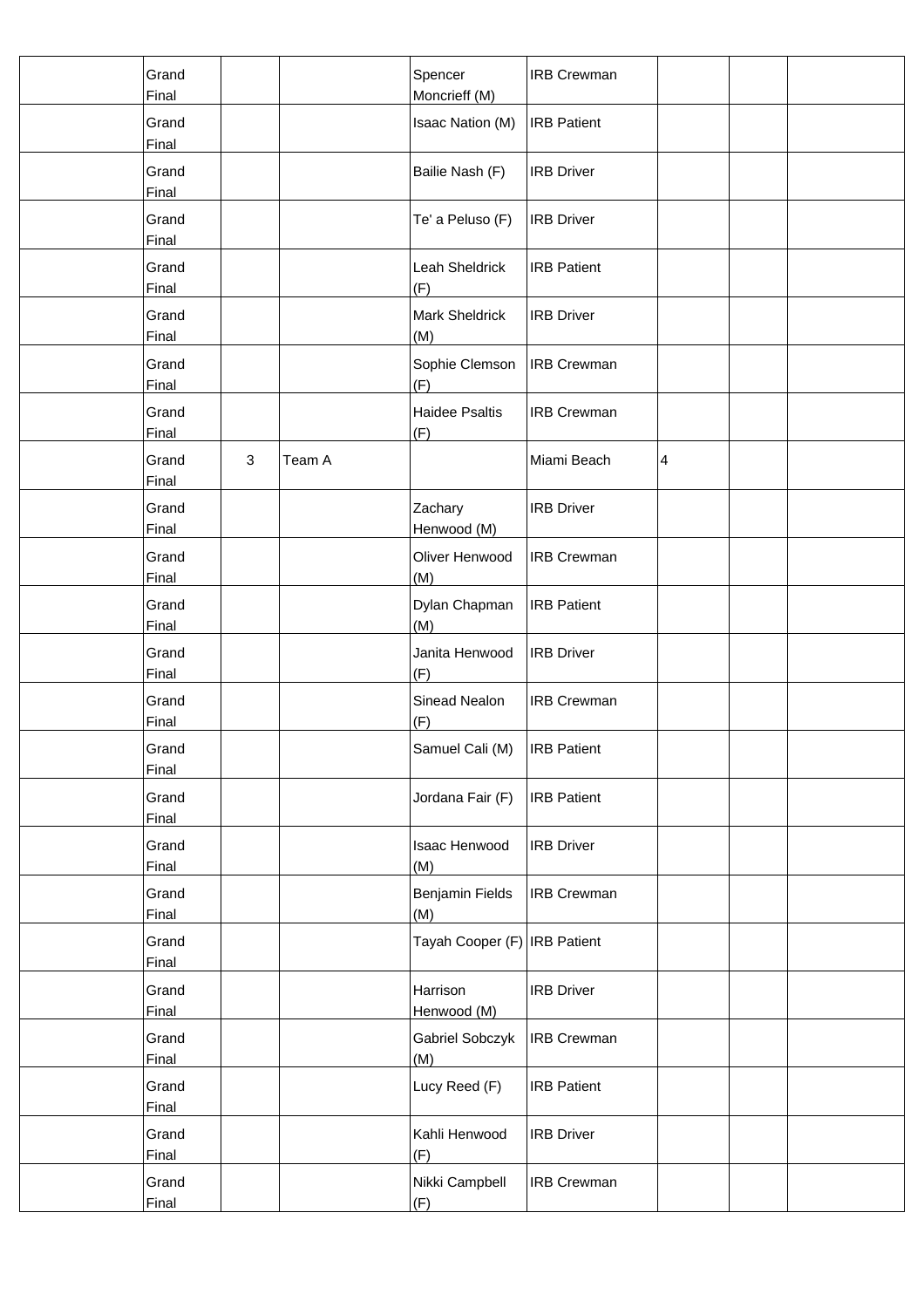| Grand<br>Final        |                |               | Shakayla Thorpe- IRB Patient<br>Martin (F) |                               |   |  |
|-----------------------|----------------|---------------|--------------------------------------------|-------------------------------|---|--|
| Grand<br>Final        | $\overline{4}$ | Team A        |                                            | Broadbeach                    | 3 |  |
| Grand<br>Final        |                |               | Callum Tuohy<br>(M)                        | <b>IRB Driver</b>             |   |  |
| Grand<br>Final        |                |               | Matthew<br>Thompson (M)                    | <b>IRB Crewman</b>            |   |  |
| Grand<br>Final        |                |               | Chantel Fife (F)                           | <b>IRB</b> Driver             |   |  |
| Grand<br>Final        |                |               | Prue Tuohy (F)                             | <b>IRB Crewman</b>            |   |  |
| Grand<br>Final        |                |               | Timothy J<br>Burgess (M)                   | <b>IRB Driver</b>             |   |  |
| Grand<br>Final        |                |               | Chris Spajic (M)                           | <b>IRB Crewman</b>            |   |  |
| Grand<br>Final        |                |               | Benjamin Wilson<br>(M)                     | <b>IRB</b> Driver             |   |  |
| Grand<br>Final        |                |               | Darcy Abbott (M)                           | <b>IRB Crewman</b>            |   |  |
| Grand<br>Final        |                |               | Laura Harder (F)                           | <b>IRB</b> Driver             |   |  |
| Grand<br><b>Final</b> |                |               | Lucy Cichero (F)                           | <b>IRB Crewman</b>            |   |  |
| Grand<br>Final        |                |               | Paul Ryan (M)                              | <b>IRB Patient</b>            |   |  |
| Grand<br>Final        |                |               | Paul Spajic (M)                            | <b>IRB Patient</b>            |   |  |
| Grand<br>Final        |                |               | Emi Terada (F)                             | <b>IRB Patient</b>            |   |  |
| Grand<br>Final        |                |               | Emily Pade (F)                             | <b>IRB</b> Patient            |   |  |
| Grand<br>Final        |                |               | Rizu Sawaki (F)                            | <b>IRB Patient</b>            |   |  |
| Grand<br>Final        |                |               | <b>Bradley Bremner</b><br>(M)              | <b>IRB</b> Patient            |   |  |
| Grand<br>Final        | $\sqrt{5}$     | <b>KirCum</b> |                                            | Point Danger<br><b>Branch</b> | 0 |  |
| Grand<br>Final        |                |               | Shiloh Young (F)                           | <b>IRB Crewman</b>            |   |  |
| Grand<br>Final        |                |               | Mitchell Bath (M)                          | <b>IRB</b> Patient            |   |  |
| Grand<br><b>Final</b> |                |               | Connor Buhk (M)                            | <b>IRB</b> Driver             |   |  |
| Grand<br><b>Final</b> |                |               | Aurah Allard-<br>Delahunt (F)              | <b>IRB Driver</b>             |   |  |
| Grand<br>Final        |                |               | Mekenzi Cox (F)                            | <b>IRB</b> Patient            |   |  |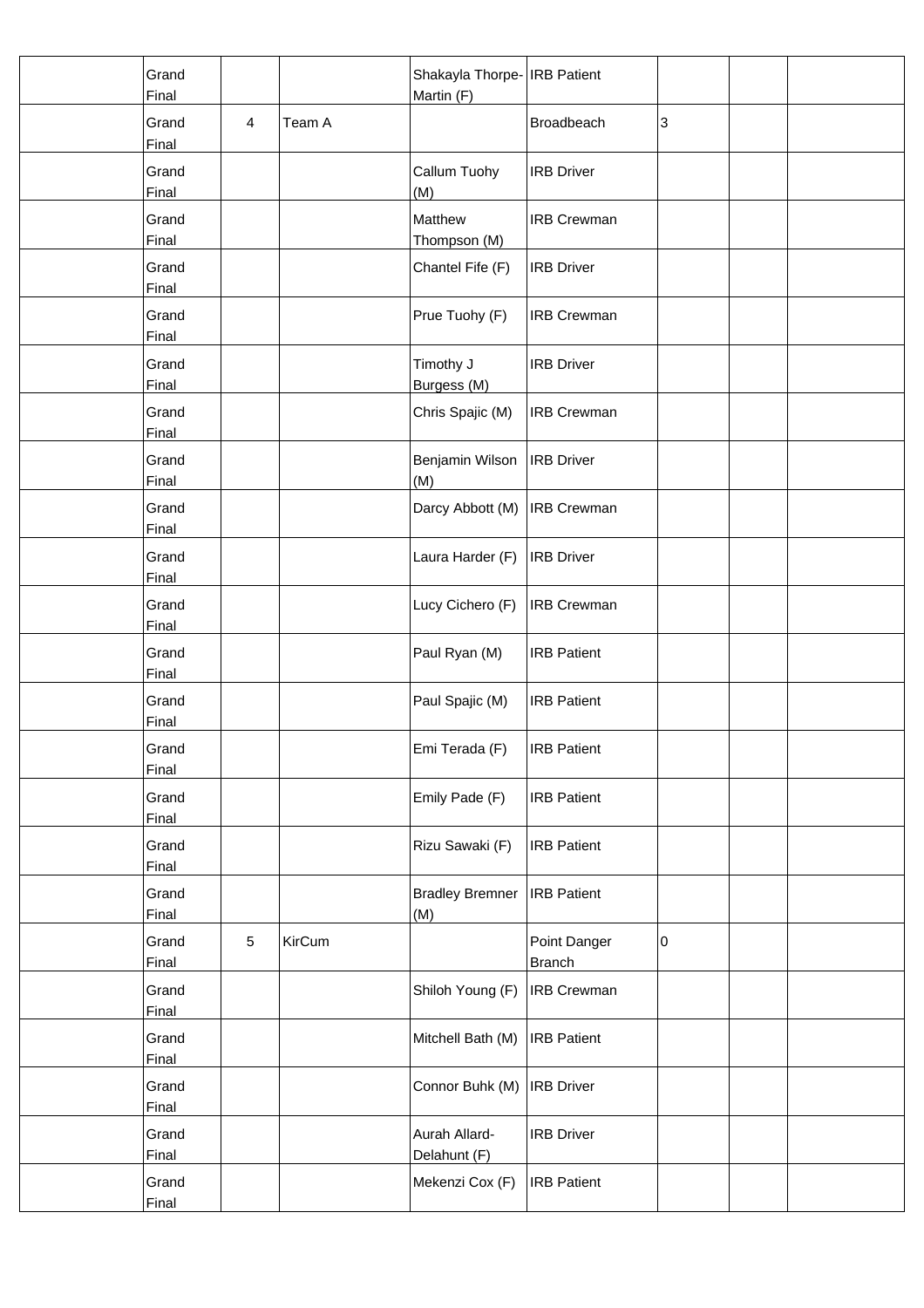| Grand<br>Final        |   |        | Brittany<br>Rosenthal (F)             | <b>IRB Patient</b> |                |  |
|-----------------------|---|--------|---------------------------------------|--------------------|----------------|--|
| Grand<br>Final        |   |        | Hayden Lewis-<br>Fox (M)              | <b>IRB Driver</b>  |                |  |
| Grand<br>Final        |   |        | Harrison<br>Sheppard (M)              | <b>IRB Crewman</b> |                |  |
| Grand<br>Final        |   |        | Noah Peluso (M)                       | <b>IRB Driver</b>  |                |  |
| Grand<br>Final        |   |        | Michael Delahunt   IRB Crewman<br>(M) |                    |                |  |
| Grand<br>Final        |   |        | Zara Doyle (F)                        | <b>IRB Patient</b> |                |  |
| Grand<br>Final        |   |        | Thomas Dick (M)                       | <b>IRB Driver</b>  |                |  |
| Grand<br>Final        |   |        | Kurtis Smith (M)                      | <b>IRB Crewman</b> |                |  |
| Grand<br>Final        |   |        | Kaitlyn Byrne (F)                     | <b>IRB Patient</b> |                |  |
| Grand<br><b>Final</b> |   |        | Amy Lipponen<br>(F)                   | <b>IRB Patient</b> |                |  |
| Grand<br>Final        |   |        | Brayden Armour<br>(M)                 | <b>IRB Crewman</b> |                |  |
| Grand<br>Final        | 5 | Team A |                                       | Southport (Qld)    | $\overline{c}$ |  |
| Grand<br>Final        |   |        | Emily Sprake (F)                      | <b>IRB Driver</b>  |                |  |
| Grand<br>Final        |   |        | Dale McVeigh<br>(M)                   | <b>IRB Driver</b>  |                |  |
| Grand<br>Final        |   |        | <b>Troy Richdale</b><br>(M)           | <b>IRB Driver</b>  |                |  |
| Grand<br>Final        |   |        | Carter de Wilde<br>(M)                | <b>IRB Driver</b>  |                |  |
| Grand<br>Final        |   |        | Rhiannon<br>Brinckman (F)             | <b>IRB Driver</b>  |                |  |
| Grand<br>Final        |   |        | Ellis Davies (F)                      | <b>IRB Crewman</b> |                |  |
| Grand<br>Final        |   |        | Michael Landon<br>(M)                 | <b>IRB Crewman</b> |                |  |
| Grand<br>Final        |   |        | Tamara Landon<br>(F)                  | <b>IRB Crewman</b> |                |  |
| Grand<br>Final        |   |        | Kelvin Richdale<br>(M)                | <b>IRB Crewman</b> |                |  |
| Grand<br>Final        |   |        | Samuel Wilson-<br>Moss (M)            | <b>IRB Crewman</b> |                |  |
| Grand<br>Final        |   |        | Zoe Bailey (F)                        | <b>IRB Patient</b> |                |  |
| Grand<br>Final        |   |        | Maxine Deeb (F)                       | <b>IRB Patient</b> |                |  |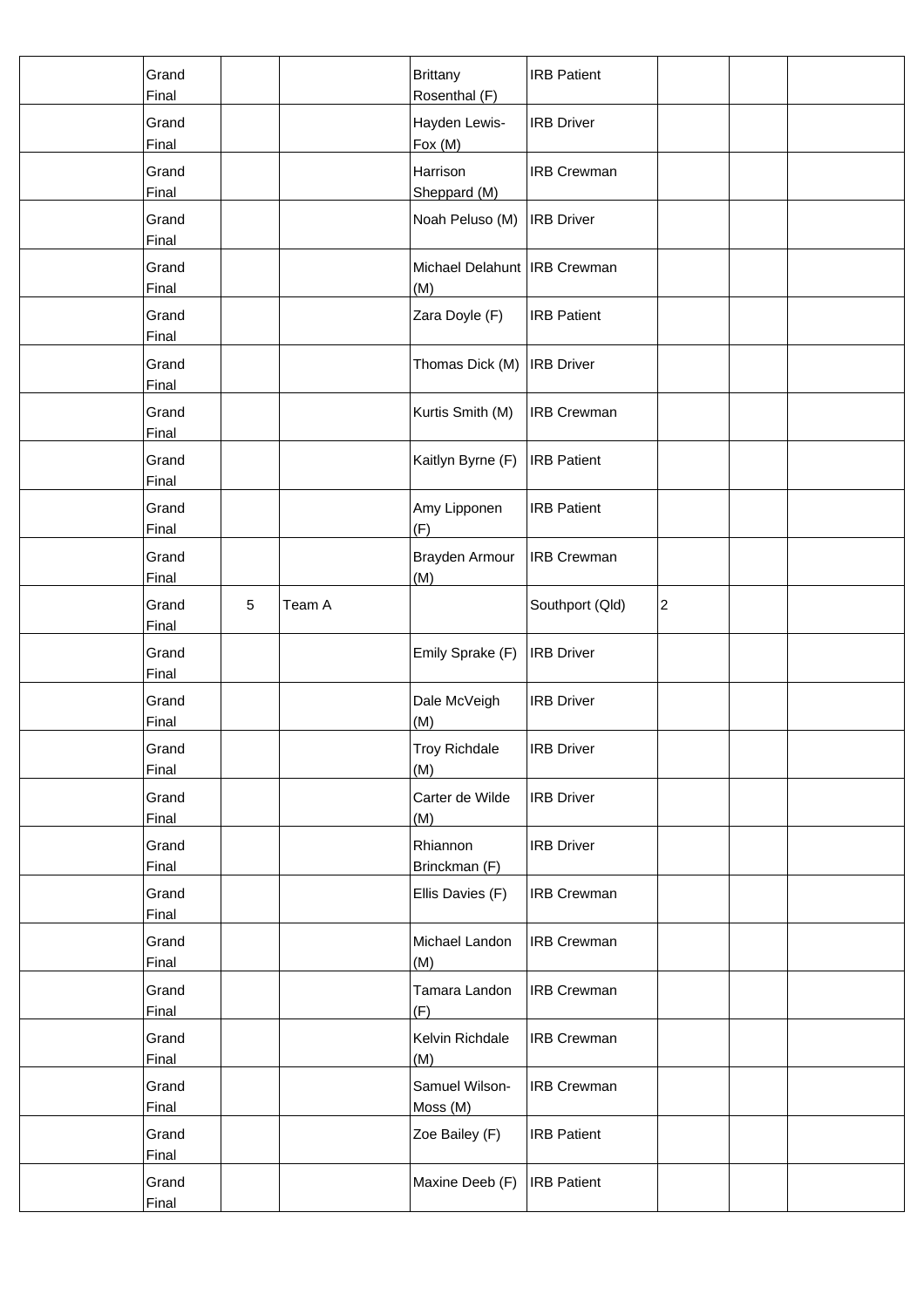|                                        | Grand<br>Final |              |        | Brianna Free (F)                    | <b>IRB</b> Patient |   |       |
|----------------------------------------|----------------|--------------|--------|-------------------------------------|--------------------|---|-------|
|                                        | Grand<br>Final |              |        | Emily<br>Golebiowski (F)            | <b>IRB</b> Patient |   |       |
|                                        | Grand<br>Final |              |        | Jazmin<br>Golebiowski (F)           | <b>IRB Patient</b> |   |       |
|                                        | Grand<br>Final |              |        | Aislinn Neville (F)   IRB Patient   |                    |   |       |
|                                        | Grand<br>Final | $\mathbf 0$  | Team A |                                     | Point Lookout      | 0 | 3.41k |
|                                        | Grand<br>Final |              |        | Alexander<br>Langenberg (M)         | <b>IRB Driver</b>  |   |       |
|                                        | Grand<br>Final |              |        | Jordan Roberts<br>(M)               | <b>IRB Driver</b>  |   |       |
|                                        | Grand<br>Final |              |        | Sarah Sammut<br>(F)                 | <b>IRB Driver</b>  |   |       |
|                                        | Grand<br>Final |              |        | Kara Brier (F)                      | <b>IRB Driver</b>  |   |       |
|                                        | Grand<br>Final |              |        | Jesse Mantell (M)   IRB Crewman     |                    |   |       |
|                                        | Grand<br>Final |              |        | Matthew Whelan   IRB Crewman<br>(M) |                    |   |       |
|                                        | Grand<br>Final |              |        | Laura Zambon<br>(F)                 | <b>IRB Crewman</b> |   |       |
|                                        | Grand<br>Final |              |        | Hayley Robinson<br>(F)              | <b>IRB Crewman</b> |   |       |
|                                        | Grand<br>Final |              |        | Lilly Morris (F)                    | <b>IRB Patient</b> |   |       |
|                                        | Grand<br>Final |              |        | Bridget Larnach<br>(F)              | <b>IRB</b> Patient |   |       |
|                                        | Grand<br>Final |              |        | Oscar Wills (M)                     | <b>IRB Patient</b> |   |       |
|                                        | Grand<br>Final |              |        | Ashleigh Whelan<br>(F)              | <b>IRB</b> Patient |   |       |
|                                        | Grand<br>Final |              |        | Elizabeth Muller<br>(F)             | <b>IRB Patient</b> |   |       |
|                                        | Grand<br>Final |              |        | Cody Jensen (M)                     | <b>IRB</b> Driver  |   |       |
|                                        | Grand<br>Final |              |        | Harry Edwards<br>(M)                | <b>IRB Patient</b> |   |       |
|                                        | Grand<br>Final |              |        | Katie Price (F)                     | <b>IRB Crewman</b> |   |       |
| <b>Open Male Mass</b><br><b>Rescue</b> |                |              |        |                                     |                    |   |       |
|                                        | Grand<br>Final | $\mathbf{1}$ | Team A |                                     | Miami Beach        | 6 |       |
|                                        | Grand<br>Final |              |        | Zachary<br>Henwood (M)              | <b>IRB Driver</b>  |   |       |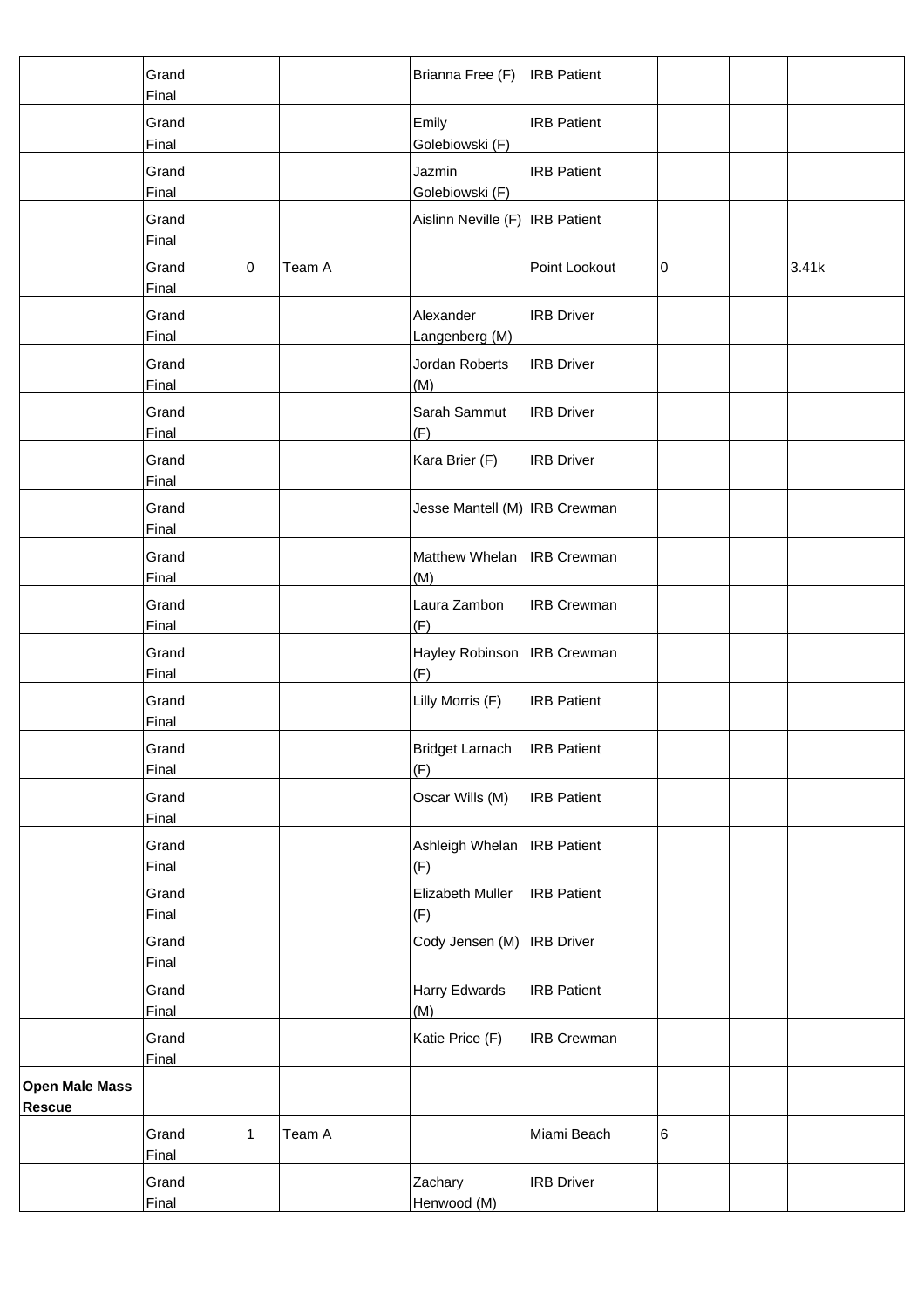| Grand<br>Final        |                |        | Oliver Henwood<br>(M)                  | <b>IRB Crewman</b> |   |             |
|-----------------------|----------------|--------|----------------------------------------|--------------------|---|-------------|
| Grand<br>Final        |                |        | Samuel Cali (M)                        | <b>IRB</b> Patient |   |             |
| Grand<br>Final        |                |        | Jordana Fair (F)                       | <b>IRB Patient</b> |   |             |
| Grand<br>Final        | $\overline{2}$ | Team A |                                        | Kurrawa            | 5 |             |
| Grand<br>Final        |                |        | Isabella Coyle (F) IRB Patient         |                    |   |             |
| Grand<br>Final        |                |        | Benjamin Gerry<br>(M)                  | <b>IRB</b> Patient |   |             |
| Grand<br>Final        |                |        | Curtis Sealy (M)                       | <b>IRB Driver</b>  |   |             |
| Grand<br>Final        |                |        | Marten<br>Schumacher (M)               | <b>IRB Crewman</b> |   |             |
| Grand<br>Final        | 3              | Team A |                                        | Kirra              | 4 |             |
| Grand<br>Final        |                |        | Benjamin<br>Domeracki (M)              | <b>IRB Driver</b>  |   |             |
| Grand<br>Final        |                |        | Isaac Nation (M)                       | <b>IRB Crewman</b> |   |             |
| Grand<br>Final        |                |        | Belinda McAuliffe   IRB Patient<br>(F) |                    |   |             |
| Grand<br>Final        |                |        | Sophie Clemson<br>(F)                  | <b>IRB</b> Patient |   |             |
| Grand<br>Final        | 4              | Team B |                                        | Kirra              | 3 |             |
| Grand<br><b>Final</b> |                |        | Eli Clemson (M)                        | <b>IRB</b> Driver  |   |             |
| Grand<br>Final        |                |        | Joel Kinneally<br>(M)                  | <b>IRB Crewman</b> |   |             |
| Grand<br>Final        |                |        | Ella Kinneally (F)                     | <b>IRB</b> Patient |   |             |
| Grand<br>Final        |                |        | Aurah Allard-<br>Delahunt (F)          | <b>IRB</b> Patient |   |             |
| Grand<br>Final        | $\mathbf 0$    | Team A |                                        | Point Lookout      | 0 | 3.5a(ix)    |
| Grand<br>Final        |                |        | Jordan Roberts<br>(M)                  | <b>IRB Driver</b>  |   |             |
| Grand<br>Final        |                |        | Matthew Whelan<br>(M)                  | <b>IRB Crewman</b> |   |             |
| Grand<br>Final        |                |        | <b>Bridget Larnach</b><br>(F)          | <b>IRB</b> Patient |   |             |
| Grand<br><b>Final</b> |                |        | Emma Muller (F)                        | <b>IRB</b> Patient |   |             |
| Grand<br>Final        | $\pmb{0}$      | Team B |                                        | Broadbeach         | 0 | 3.3.45a(ii) |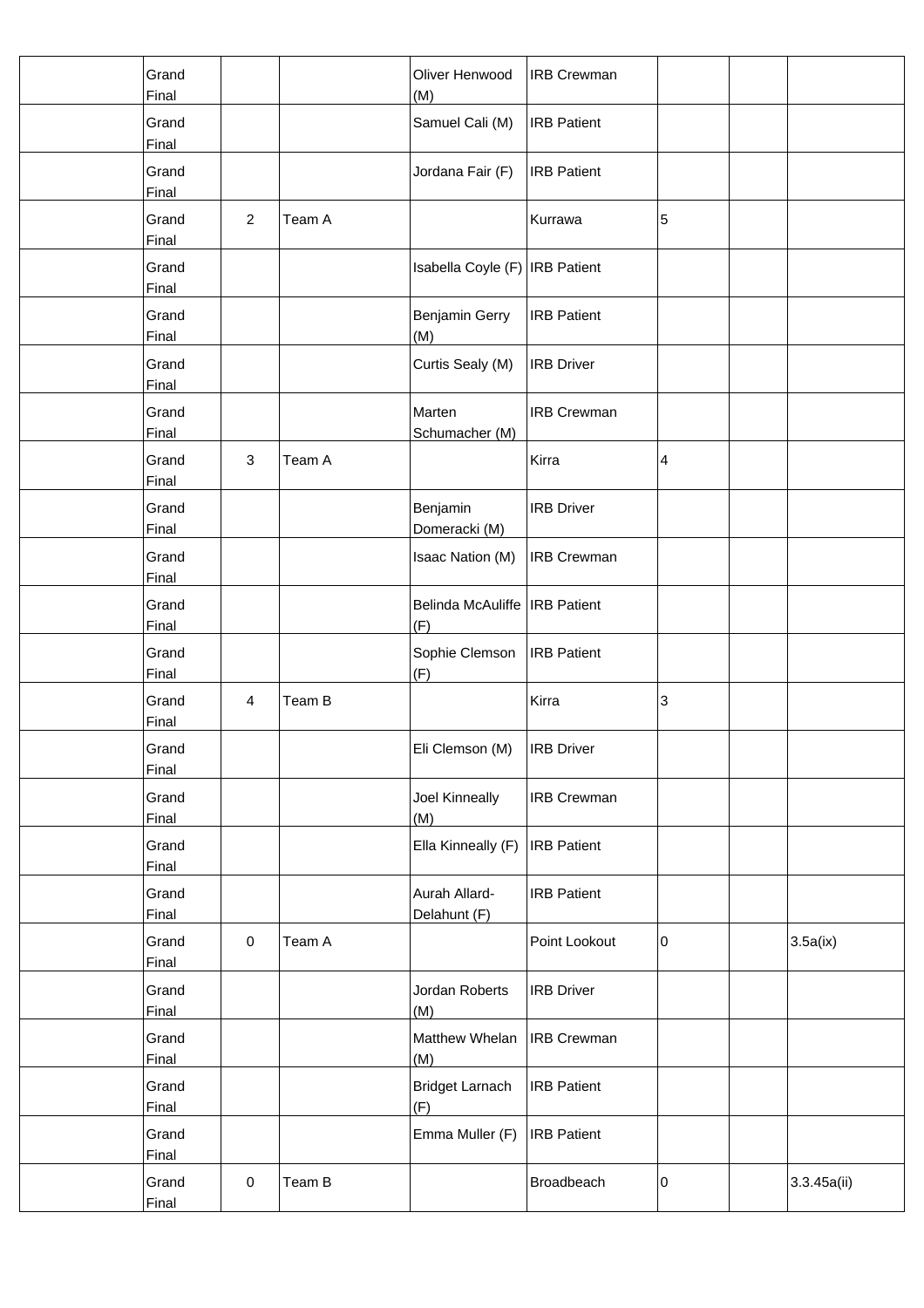|                                 | Grand<br>Final        |                |        | Callum Tuohy<br>(M)            | <b>IRB</b> Driver  |   |            |
|---------------------------------|-----------------------|----------------|--------|--------------------------------|--------------------|---|------------|
|                                 | Grand<br>Final        |                |        | Paul Spajic (M)                | <b>IRB Crewman</b> |   |            |
|                                 | Grand<br>Final        |                |        | Emily Pade (F)                 | <b>IRB Patient</b> |   |            |
|                                 | Grand<br>Final        |                |        | Prue Tuohy (F)                 | <b>IRB Patient</b> |   |            |
|                                 | Grand<br>Final        | $\pmb{0}$      | Team C |                                | Broadbeach         | 0 | 3.3.5a(iv) |
|                                 | Grand<br>Final        |                |        | Guy Brummage<br>(M)            | <b>IRB</b> Driver  |   |            |
|                                 | Grand<br>Final        |                |        | Matthew<br>Thompson (M)        | <b>IRB Crewman</b> |   |            |
|                                 | Grand<br>Final        |                |        | Paul Ryan (M)                  | <b>IRB Patient</b> |   |            |
|                                 | Grand<br>Final        |                |        | Chantel Fife (F)               | <b>IRB Patient</b> |   |            |
| <b>U23 Mixed Mass</b><br>Rescue |                       |                |        |                                |                    |   |            |
|                                 | Grand<br>Final        | 1              | Team A |                                | Kurrawa            | 6 |            |
|                                 | Grand<br>Final        |                |        | Robert Fischer<br>(M)          | <b>IRB Driver</b>  |   |            |
|                                 | Grand<br>Final        |                |        | Michael Watts<br>(M)           | <b>IRB Crewman</b> |   |            |
|                                 | Grand<br>Final        |                |        | Alexandra Coyle<br>(F)         | <b>IRB Patient</b> |   |            |
|                                 | Grand<br>Final        |                |        | Isabella Coyle (F) IRB Patient |                    |   |            |
|                                 | Grand<br>Final        | $\overline{2}$ | Team B |                                | Kurrawa            | 5 |            |
|                                 | Grand<br>Final        |                |        | Liam Christie (M)              | <b>IRB</b> Driver  |   |            |
|                                 | Grand<br>Final        |                |        | Mekayla Date (F)               | <b>IRB</b> Patient |   |            |
|                                 | Grand<br>Final        |                |        | Kye Sunderland<br>(M)          | <b>IRB Crewman</b> |   |            |
|                                 | Grand<br>Final        |                |        | Liam Albertsen<br>(M)          | <b>IRB Patient</b> |   |            |
|                                 | Grand<br>Final        | 3              | Team B |                                | Miami Beach        | 4 |            |
|                                 | Grand<br>Final        |                |        | Harrison<br>Henwood (M)        | <b>IRB Driver</b>  |   |            |
|                                 | Grand<br><b>Final</b> |                |        | Gabriel Sobczyk<br>(M)         | <b>IRB Crewman</b> |   |            |
|                                 | Grand<br>Final        |                |        | Samuel Cali (M)                | <b>IRB</b> Patient |   |            |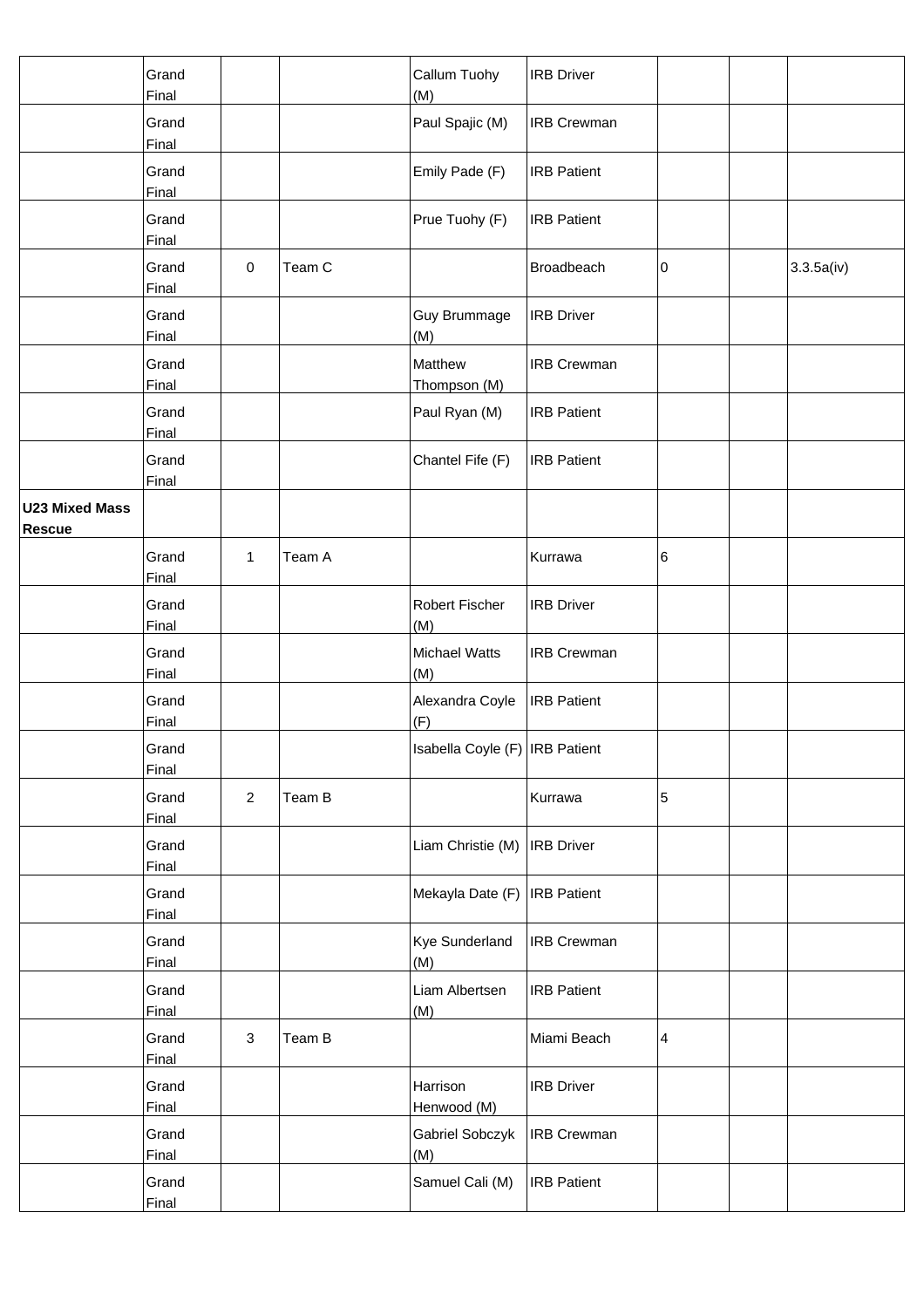| Grand<br>Final        |                |        | Lucy Reed (F)                       | <b>IRB</b> Patient                    |                |                |
|-----------------------|----------------|--------|-------------------------------------|---------------------------------------|----------------|----------------|
| Grand<br>Final        | $\overline{4}$ | Team C |                                     | Kurrawa                               | 3              |                |
| Grand<br>Final        |                |        | Benjamin Gerry<br>(M)               | <b>IRB Crewman</b>                    |                |                |
| Grand<br>Final        |                |        | Lara Fewings (F)                    | <b>IRB</b> Patient                    |                |                |
| Grand<br>Final        |                |        | Jonathan Hagan<br>(M)               | <b>IRB</b> Driver                     |                |                |
| Grand<br>Final        |                |        | Isaac Mitchell (M)   IRB Patient    |                                       |                |                |
| Grand<br>Final        | $\sqrt{5}$     | Team C |                                     | Kirra                                 | $\overline{c}$ |                |
| Grand<br>Final        |                |        | Mark Sheldrick<br>(M)               | <b>IRB Driver</b>                     |                |                |
| Grand<br>Final        |                |        | Leah Sheldrick<br>(F)               | <b>IRB Patient</b>                    |                |                |
| Grand<br>Final        |                |        | Bailie Nash (F)                     | <b>IRB Patient</b>                    |                |                |
| Grand<br>Final        |                |        | Joshua Clemson<br>(M)               | <b>IRB Crewman</b>                    |                |                |
| Grand<br><b>Final</b> | $\,6\,$        | Team A |                                     | Kirra                                 | 1              |                |
| Grand<br>Final        |                |        | Hayden Lewis-<br>Fox (M)            | <b>IRB</b> Driver                     |                |                |
| Grand<br>Final        |                |        | Harrison<br>Sheppard (M)            | <b>IRB Crewman</b>                    |                |                |
| Grand<br>Final        |                |        | Shayna Cassone   IRB Patient<br>(F) |                                       |                |                |
| Grand<br><b>Final</b> |                |        | Shiloh Young (F)                    | <b>IRB</b> Patient                    |                |                |
| Grand<br>Final        | $\overline{7}$ | Team A |                                     | Broadbeach                            | 0              |                |
| Grand<br>Final        |                |        | Paul Ryan (M)                       | <b>IRB</b> Driver                     |                |                |
| Grand<br>Final        |                |        | <b>Bradley Bremner</b><br>(M)       | <b>IRB Crewman</b>                    |                |                |
| Grand<br>Final        |                |        | Chris Spajic (M)                    | <b>IRB Patient</b>                    |                |                |
| Grand<br>Final        |                |        | Rizu Sawaki (F)                     | <b>IRB Patient</b>                    |                |                |
| Grand<br><b>Final</b> | $\pmb{0}$      | Team A |                                     | <b>Burleigh Heads</b><br>Mowbray Park | 0              | 3.6h; 3.5a(iv0 |
| Grand<br><b>Final</b> |                |        | <b>Taylor Wardle</b><br>(M)         | <b>IRB Driver</b>                     |                |                |
| Grand<br>Final        |                |        | <b>Connor Moisley</b><br>(M)        | <b>IRB Crewman</b>                    |                |                |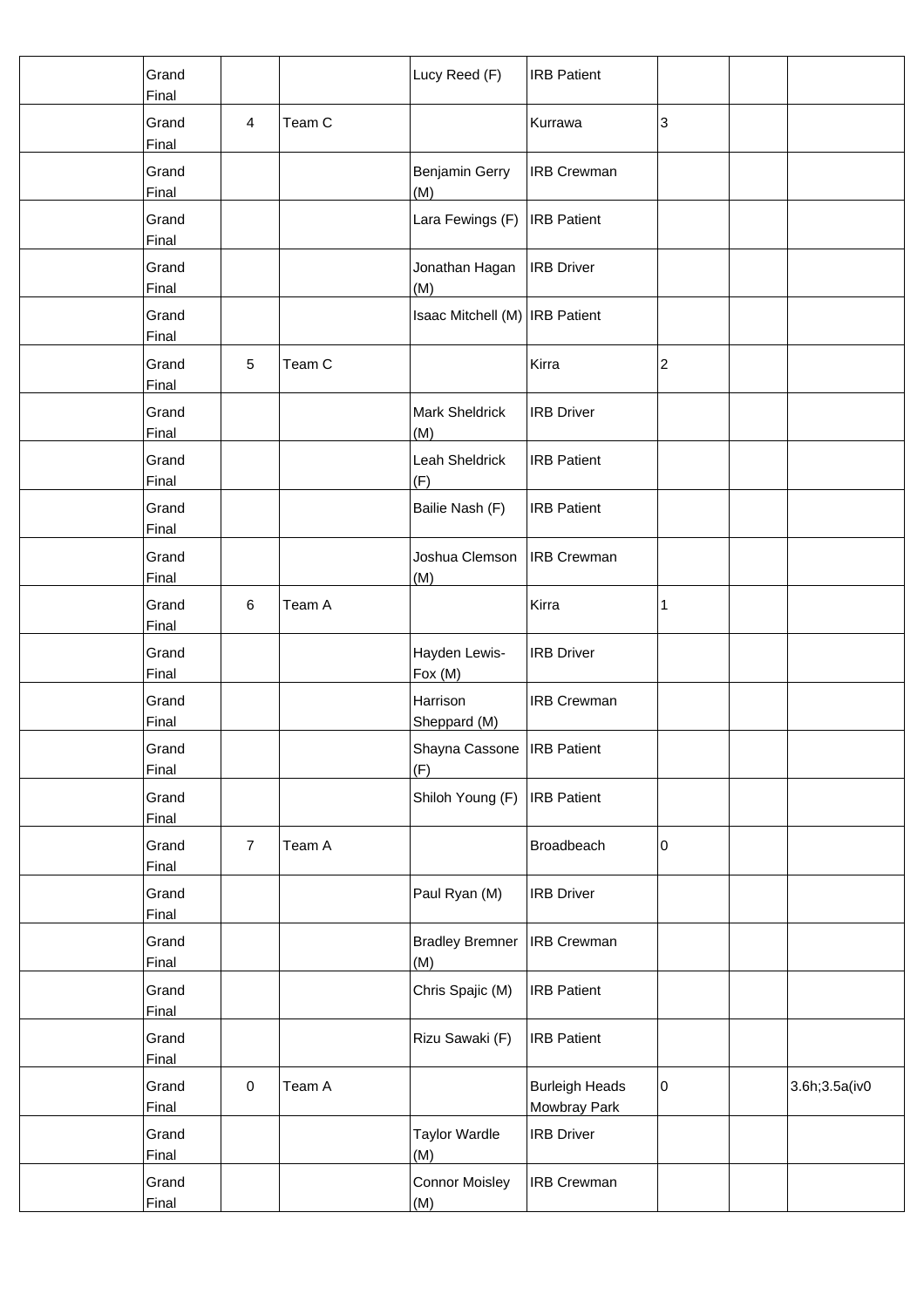|                                          | Grand<br>Final        |                |        | Hope Rees (F)                         | <b>IRB</b> Patient    |                         |  |
|------------------------------------------|-----------------------|----------------|--------|---------------------------------------|-----------------------|-------------------------|--|
|                                          | Grand<br>Final        |                |        | Emily Dornan (F)                      | <b>IRB</b> Patient    |                         |  |
| <b>Open Female</b><br><b>Mass Rescue</b> |                       |                |        |                                       |                       |                         |  |
|                                          | Grand<br>Final        | 1              | Team A |                                       | Alexandra<br>Headland | 6                       |  |
|                                          | Grand<br>Final        |                |        | Samantha<br>Thornton (F)              | <b>IRB Driver</b>     |                         |  |
|                                          | Grand<br>Final        |                |        | Sonita Leng-Cole   IRB Crewman<br>(F) |                       |                         |  |
|                                          | Grand<br>Final        |                |        | <b>Timothy Minett</b><br>(M)          | <b>IRB Patient</b>    |                         |  |
|                                          | Grand<br>Final        |                |        | Amy Miller (F)                        | <b>IRB Patient</b>    |                         |  |
|                                          | Grand<br>Final        | $\overline{2}$ | Team A |                                       | Kurrawa               | 5                       |  |
|                                          | Grand<br>Final        |                |        | Billie Alty (F)                       | <b>IRB Crewman</b>    |                         |  |
|                                          | Grand<br>Final        |                |        | Mekayla Date (F)                      | <b>IRB</b> Patient    |                         |  |
|                                          | Grand<br>Final        |                |        | Liam Christie (M)                     | <b>IRB</b> Patient    |                         |  |
|                                          | Grand<br><b>Final</b> |                |        | Katie Watts (F)                       | <b>IRB Driver</b>     |                         |  |
|                                          | Grand<br>Final        | 3              | Team A |                                       | Broadbeach            | 4                       |  |
|                                          | Grand<br>Final        |                |        | Chantel Fife (F)                      | <b>IRB</b> Driver     |                         |  |
|                                          | Grand<br>Final        |                |        | Prue Tuohy (F)                        | <b>IRB Crewman</b>    |                         |  |
|                                          | Grand<br>Final        |                |        | Paul Spajic (M)                       | <b>IRB Patient</b>    |                         |  |
|                                          | Grand<br>Final        |                |        | Emi Terada (F)                        | <b>IRB</b> Patient    |                         |  |
|                                          | Grand<br>Final        | $\overline{4}$ | Team B |                                       | Point Lookout         | 3                       |  |
|                                          | Grand<br>Final        |                |        | Sarah Sammut<br>(F)                   | <b>IRB Driver</b>     |                         |  |
|                                          | Grand<br>Final        |                |        | Laura Zambon<br>(F)                   | <b>IRB Crewman</b>    |                         |  |
|                                          | Grand<br>Final        |                |        | Oscar Wills (M)                       | <b>IRB Patient</b>    |                         |  |
|                                          | Grand<br><b>Final</b> |                |        | Cassidy Young<br>(F)                  | <b>IRB</b> Patient    |                         |  |
|                                          | Grand<br>Final        | $\overline{5}$ | Team B |                                       | Miami Beach           | $\overline{\mathbf{c}}$ |  |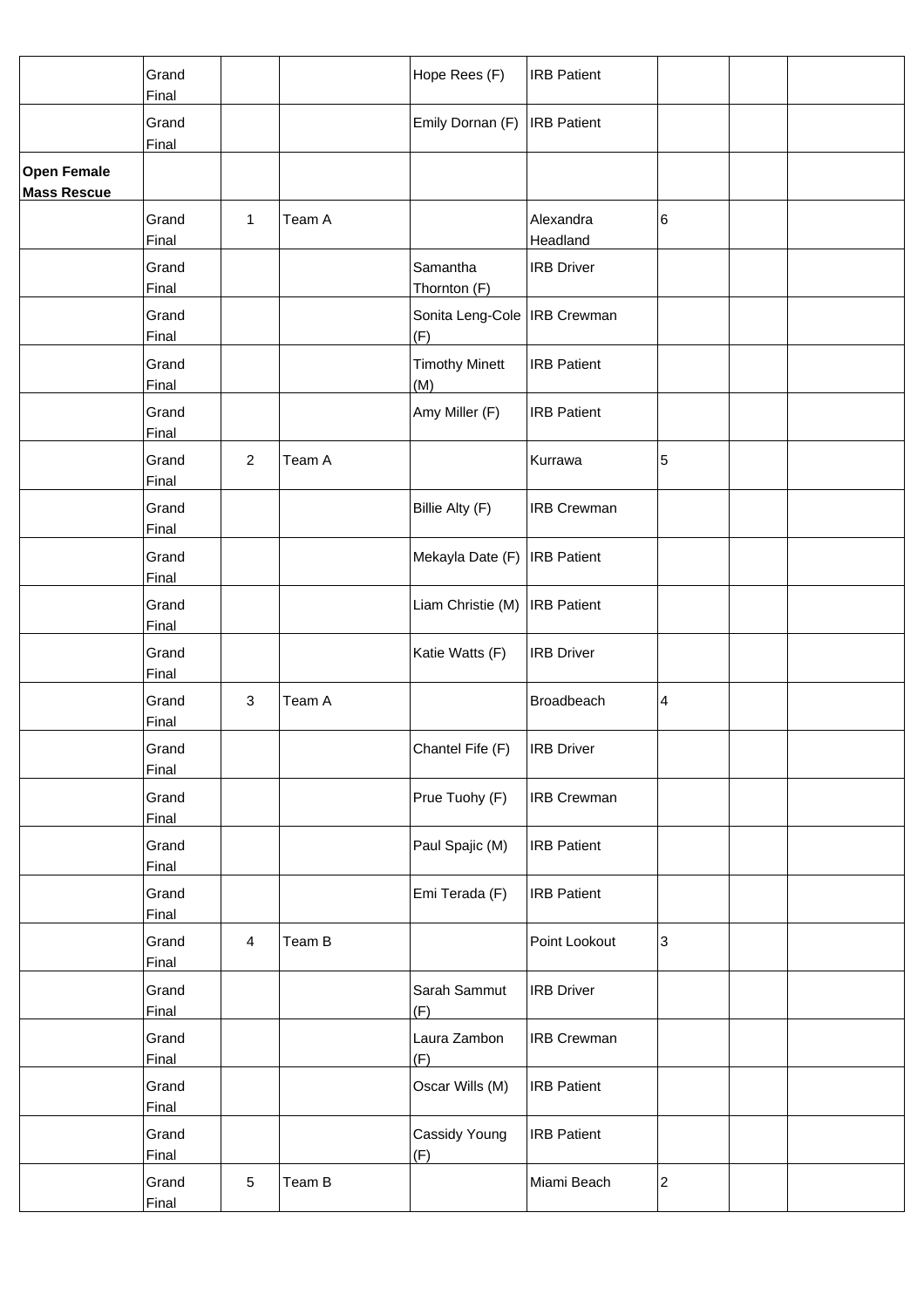|                                     | Grand<br>Final        |                |        | Kahli Henwood<br>(F)                   | <b>IRB Driver</b>     |   |         |
|-------------------------------------|-----------------------|----------------|--------|----------------------------------------|-----------------------|---|---------|
|                                     | Grand<br>Final        |                |        | Nikki Campbell<br>(F)                  | <b>IRB Crewman</b>    |   |         |
|                                     | Grand<br>Final        |                |        | Samuel Cali (M)                        | <b>IRB Patient</b>    |   |         |
|                                     | Grand<br>Final        |                |        | Karlisha Thorpe-<br>Martin (F)         | <b>IRB Patient</b>    |   |         |
|                                     | Grand<br>Final        | $\,6\,$        | Team B |                                        | Alexandra<br>Headland | 1 |         |
|                                     | Grand<br>Final        |                |        | Emma Partington   IRB Driver<br>(F)    |                       |   |         |
|                                     | Grand<br>Final        |                |        | Molly Megson (F)   IRB Crewman         |                       |   |         |
|                                     | Grand<br>Final        |                |        | William Baird (M)                      | <b>IRB</b> Patient    |   |         |
|                                     | Grand<br><b>Final</b> |                |        | Casey Richards<br>(F)                  | <b>IRB Patient</b>    |   |         |
|                                     | Grand<br>Final        | $\overline{7}$ | Team B |                                        | Broadbeach            | 0 |         |
|                                     | Grand<br>Final        |                |        | Laura Harder (F)                       | <b>IRB</b> Driver     |   |         |
|                                     | Grand<br>Final        |                |        | Emily Pade (F)                         | <b>IRB Crewman</b>    |   |         |
|                                     | Grand<br>Final        |                |        | Rizu Sawaki (F)                        | <b>IRB Patient</b>    |   |         |
|                                     | Grand<br>Final        |                |        | Chris Spajic (M)                       | <b>IRB Patient</b>    |   |         |
|                                     | Grand<br><b>Final</b> | 0              | Team A |                                        | Kirra                 | 0 | 3.5a(i) |
|                                     | Grand<br>Final        |                |        | Te' a Peluso (F)                       | <b>IRB</b> Driver     |   |         |
|                                     | Grand<br>Final        |                |        | Belinda McAuliffe   IRB Patient<br>(F) |                       |   |         |
|                                     | Grand<br>Final        |                |        | Brayden Armour<br>(M)                  | <b>IRB</b> Patient    |   |         |
|                                     | Grand<br>Final        |                |        | Haidee Psaltis<br>(F)                  | <b>IRB Crewman</b>    |   |         |
| 35+ Yrs Mixed<br><b>Mass Rescue</b> |                       |                |        |                                        |                       |   |         |
|                                     | Grand<br>Final        | $\mathbf{1}$   | Team A |                                        | Kawana Waters         | 6 |         |
|                                     | Grand<br>Final        |                |        | Scott Brydson<br>(M)                   | <b>IRB Driver</b>     |   |         |
|                                     | Grand<br><b>Final</b> |                |        | Damian Collins<br>(M)                  | <b>IRB Crewman</b>    |   |         |
|                                     | Grand<br>Final        |                |        | Michelle Collins<br>(F)                | <b>IRB Patient</b>    |   |         |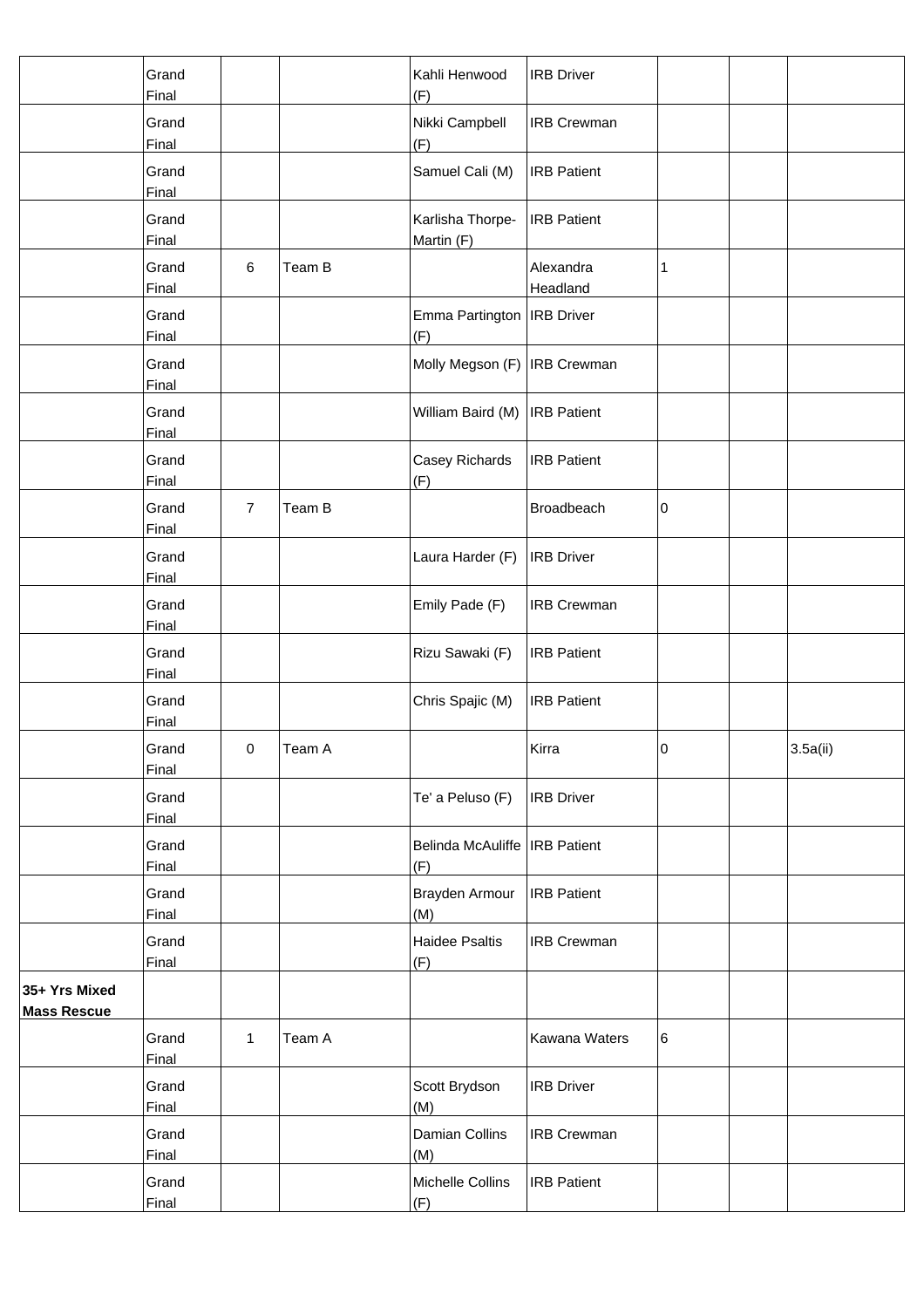| Grand<br>Final        |                |        | Lara Cammack<br>(F)                       | <b>IRB Patient</b> |                |  |
|-----------------------|----------------|--------|-------------------------------------------|--------------------|----------------|--|
| Grand<br>Final        | $\overline{2}$ | Team B |                                           | Kawana Waters      | 5              |  |
| Grand<br>Final        |                |        | Ryan Gaylard (M) IRB Driver               |                    |                |  |
| Grand<br>Final        |                |        | Christopher Lowe   IRB Crewman<br>(M)     |                    |                |  |
| Grand<br>Final        |                |        | Aimee-Leigh<br>Domio (F)                  | <b>IRB Patient</b> |                |  |
| Grand<br>Final        |                |        | Ashleigh Domio<br>(F)                     | <b>IRB Patient</b> |                |  |
| Grand<br>Final        | $\sqrt{3}$     | Team A |                                           | North Burleigh     | 4              |  |
| Grand<br>Final        |                |        | Dean<br>Weatherhog (M)                    | <b>IRB Driver</b>  |                |  |
| Grand<br>Final        |                |        | David Nelson (M)                          | <b>IRB Crewman</b> |                |  |
| Grand<br>Final        |                |        | Cory Hutchison<br>(M)                     | <b>IRB Patient</b> |                |  |
| Grand<br>Final        |                |        | Taylor<br>Macdonald (F)                   | <b>IRB Patient</b> |                |  |
| Grand<br>Final        | 4              | Team A |                                           | Currumbin          | 3              |  |
| Grand<br>Final        |                |        | <b>Werner Piehler</b><br>(M)              | <b>IRB Driver</b>  |                |  |
| Grand<br>Final        |                |        | Luke Smith (M)                            | <b>IRB Crewman</b> |                |  |
| Grand<br>Final        |                |        | Thomas Dick (M)   IRB Patient             |                    |                |  |
| Grand<br>Final        |                |        | Hannah Van Den   IRB Patient<br>Broek (F) |                    |                |  |
| Grand<br>Final        | $\sqrt{5}$     | Team A |                                           | Dicky Beach        | $\overline{c}$ |  |
| Grand<br>Final        |                |        | Rowan Holland<br>(M)                      | <b>IRB Driver</b>  |                |  |
| Grand<br><b>Final</b> |                |        | Roger Allwright<br>(M)                    | <b>IRB Crewman</b> |                |  |
| Grand<br>Final        |                |        | Althea Bowden<br>(F)                      | <b>IRB Patient</b> |                |  |
| Grand<br>Final        |                |        | Lauren Kettleton<br>(F)                   | <b>IRB Patient</b> |                |  |
| Grand<br><b>Final</b> | 6              | Team A |                                           | Coolum Beach       | 1              |  |
| Grand<br>Final        |                |        | Michael Stokes<br>(M)                     | <b>IRB Driver</b>  |                |  |
| Grand<br>Final        |                |        | Mark Quinlivan<br>(M)                     | <b>IRB Crewman</b> |                |  |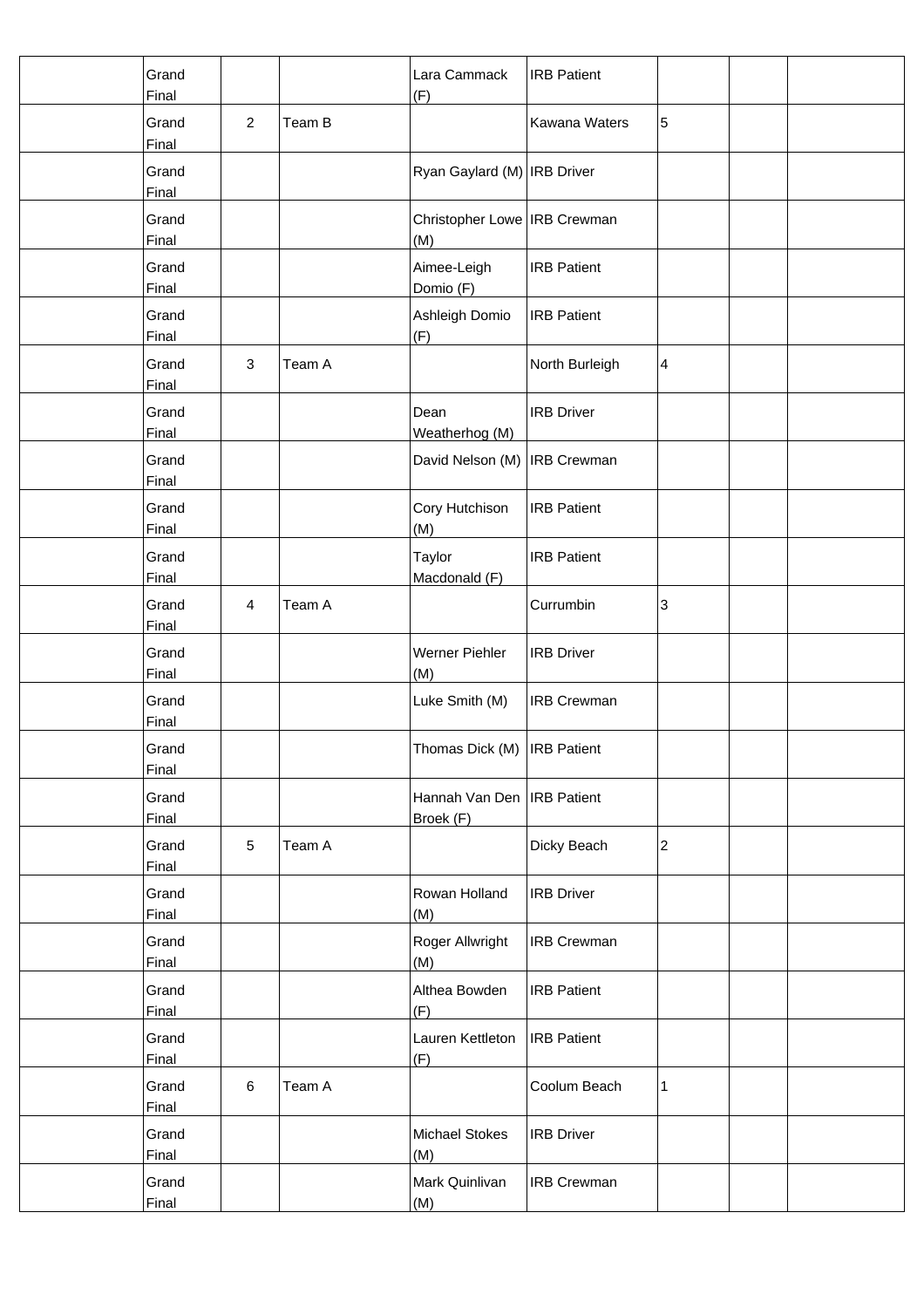|                                      | Grand<br>Final        |                |        | Faith Liberato (F)   IRB Patient      |                    |                         |  |
|--------------------------------------|-----------------------|----------------|--------|---------------------------------------|--------------------|-------------------------|--|
|                                      | Grand<br>Final        |                |        | Caralee Foxwell<br>(F)                | <b>IRB</b> Patient |                         |  |
|                                      | Grand<br>Final        | $\overline{7}$ | Team B |                                       | Kurrawa            | 0                       |  |
|                                      | Grand<br>Final        |                |        | Logan Feltham<br>(M)                  | <b>IRB Patient</b> |                         |  |
|                                      | Grand<br>Final        |                |        | Lara Fewings (F)                      | <b>IRB</b> Patient |                         |  |
|                                      | Grand<br>Final        |                |        | Robert Shillam<br>(M)                 | <b>IRB Driver</b>  |                         |  |
|                                      | Grand<br>Final        |                |        | Glenn Torepe (M)   IRB Crewman        |                    |                         |  |
| 35+ Yrs Mixed<br><b>Teams Rescue</b> |                       |                |        |                                       |                    |                         |  |
|                                      | Grand<br>Final        | 1              | Team A |                                       | Kawana Waters      | 6                       |  |
|                                      | Grand<br>Final        |                |        | Scott Brydson<br>(M)                  | <b>IRB</b> Driver  |                         |  |
|                                      | Grand<br>Final        |                |        | Ryan Gaylard (M)   IRB Driver         |                    |                         |  |
|                                      | Grand<br><b>Final</b> |                |        | Damian Collins<br>(M)                 | <b>IRB Crewman</b> |                         |  |
|                                      | Grand<br>Final        |                |        | Christopher Lowe   IRB Crewman<br>(M) |                    |                         |  |
|                                      | Grand<br>Final        |                |        | Ashleigh Domio<br>(F)                 | <b>IRB Patient</b> |                         |  |
|                                      | Grand<br>Final        |                |        | Aimee-Leigh<br>Domio (F)              | <b>IRB Patient</b> |                         |  |
|                                      | Grand<br><b>Final</b> | $\overline{2}$ | Team A |                                       | Broadbeach         | 5                       |  |
|                                      | Grand<br>Final        |                |        | Luke Ryan (M)                         | <b>IRB Driver</b>  |                         |  |
|                                      | Grand<br>Final        |                |        | Eden Crooks (M)                       | <b>IRB Crewman</b> |                         |  |
|                                      | Grand<br>Final        |                |        | Benjamin Wilson<br>(M)                | <b>IRB</b> Driver  |                         |  |
|                                      | Grand<br>Final        |                |        | Darcy Abbott (M)                      | <b>IRB Crewman</b> |                         |  |
|                                      | Grand<br>Final        |                |        | Emi Terada (F)                        | <b>IRB Patient</b> |                         |  |
|                                      | Grand<br><b>Final</b> |                |        | Chris Spajic (M)                      | <b>IRB Patient</b> |                         |  |
|                                      | Grand<br><b>Final</b> | $\mathbf{3}$   | Team A |                                       | Coolum Beach       | $\overline{\mathbf{4}}$ |  |
|                                      | Grand<br>Final        |                |        | <b>Michael Stokes</b><br>(M)          | <b>IRB Driver</b>  |                         |  |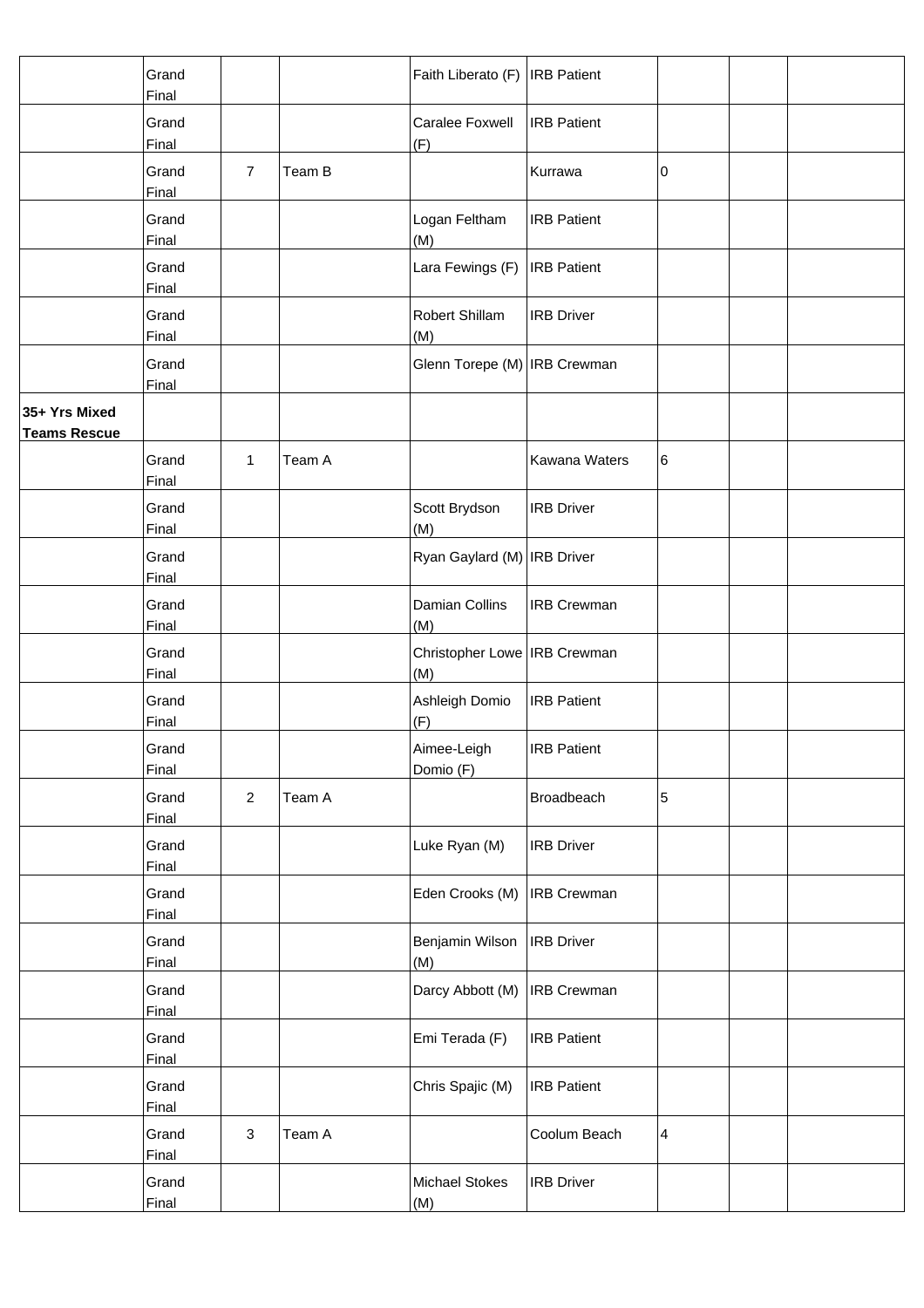| Grand<br>Final        |                |        | Alastair<br>McGregor (M)              | <b>IRB</b> Driver                     |   |  |
|-----------------------|----------------|--------|---------------------------------------|---------------------------------------|---|--|
| Grand<br>Final        |                |        | Mark Quinlivan<br>(M)                 | <b>IRB Crewman</b>                    |   |  |
| Grand<br>Final        |                |        | Robert (Jason)<br>Brown (M)           | <b>IRB Crewman</b>                    |   |  |
| Grand<br>Final        |                |        | Liam Clarke (M)                       | <b>IRB Patient</b>                    |   |  |
| Grand<br>Final        |                |        | Caralee Foxwell<br>(F)                | <b>IRB</b> Patient                    |   |  |
| Grand<br>Final        | $\overline{4}$ | Team A |                                       | <b>Burleigh Heads</b><br>Mowbray Park | 3 |  |
| Grand<br>Final        |                |        | Michael Wardle<br>(M)                 | <b>IRB Driver</b>                     |   |  |
| Grand<br>Final        |                |        | Matthew Taylor<br>(M)                 | <b>IRB Crewman</b>                    |   |  |
| Grand<br>Final        |                |        | <b>Gregory Rees</b><br>(M)            | <b>IRB Driver</b>                     |   |  |
| Grand<br>Final        |                |        | David Armson<br>(M)                   | <b>IRB Crewman</b>                    |   |  |
| Grand<br>Final        |                |        | Lauren<br>Stevenson (F)               | <b>IRB Patient</b>                    |   |  |
| Grand<br>Final        |                |        | Hope Rees (F)                         | <b>IRB Patient</b>                    |   |  |
| Grand<br>Final        | $\sqrt{5}$     | Team A |                                       | Mooloolaba                            | 2 |  |
| Grand<br>Final        |                |        | Peter Graham<br>(M)                   | <b>IRB Driver</b>                     |   |  |
| Grand<br>Final        |                |        | Nicholas<br>Campbell (M)              | <b>IRB Crewman</b>                    |   |  |
| Grand<br>Final        |                |        | Kassity Campbell   IRB Patient<br>(F) |                                       |   |  |
| Grand<br>Final        |                |        | <b>Brett Stanford</b><br>(M)          | <b>IRB Driver</b>                     |   |  |
| Grand<br>Final        |                |        | Megan Murr (F)                        | <b>IRB Crewman</b>                    |   |  |
| Grand<br>Final        |                |        | Stacey Hooper<br>(F)                  | <b>IRB Patient</b>                    |   |  |
| Grand<br>Final        | $\,6$          | Team A |                                       | Mudjimba                              | 1 |  |
| Grand<br>Final        |                |        | Phillip Burke (M)                     | <b>IRB</b> Driver                     |   |  |
| Grand<br>Final        |                |        | Russell Cook (M)                      | <b>IRB</b> Driver                     |   |  |
| Grand<br><b>Final</b> |                |        | Steven Jeisman<br>(M)                 | <b>IRB Crewman</b>                    |   |  |
| Grand<br>Final        |                |        | Andrew Craig (M) IRB Crewman          |                                       |   |  |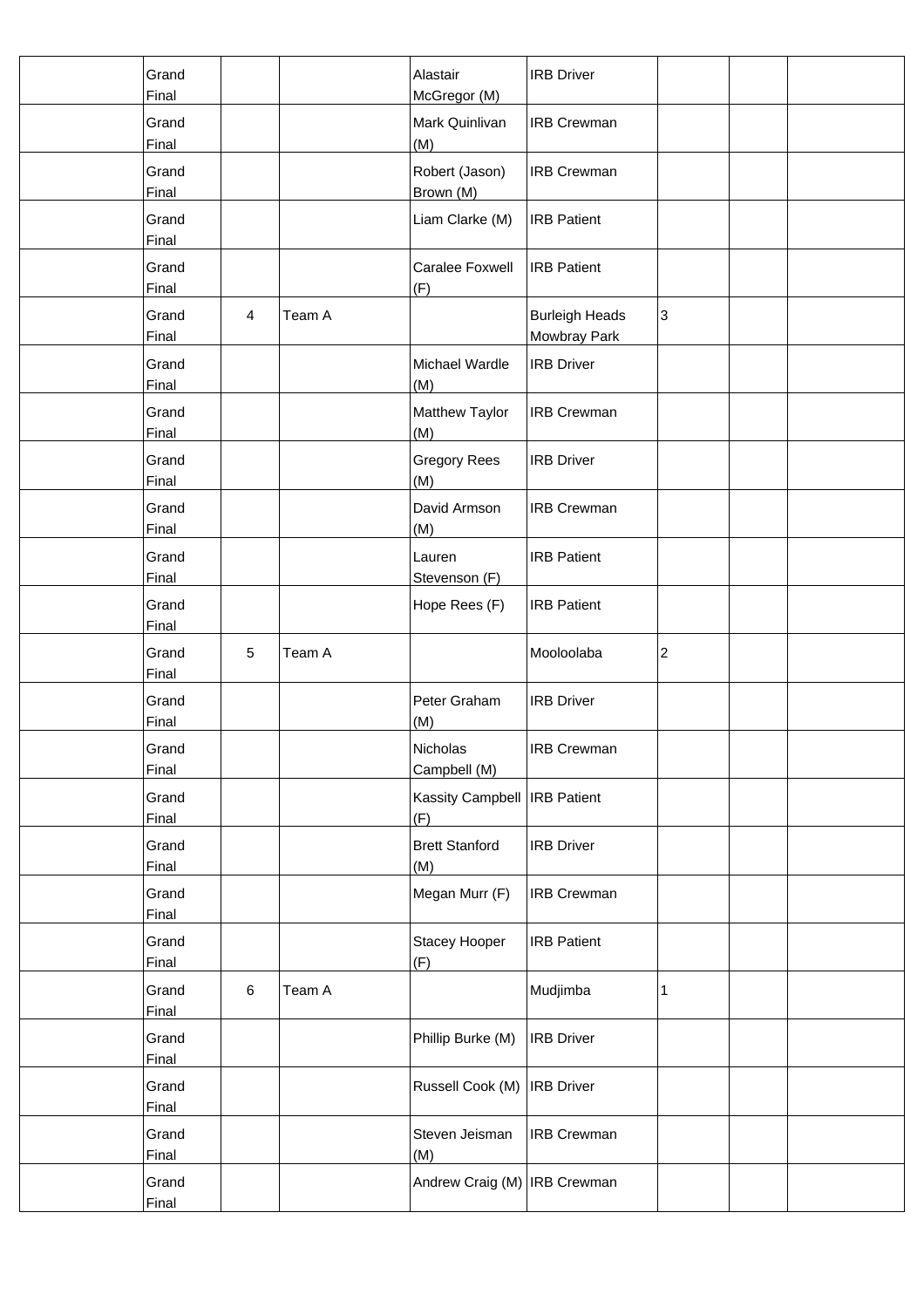|                                         | Grand<br>Final        |                |        | Sam Mathews<br>(M)             | <b>IRB Patient</b> |   |         |
|-----------------------------------------|-----------------------|----------------|--------|--------------------------------|--------------------|---|---------|
|                                         | Grand<br>Final        |                |        | Jade Cook (F)                  | <b>IRB</b> Patient |   |         |
|                                         | Grand<br>Final        | $\overline{7}$ | Team A |                                | Kurrawa            | 0 |         |
|                                         | Grand<br>Final        |                |        | Alexandra Coyle<br>(F)         | <b>IRB Patient</b> |   |         |
|                                         | Grand<br>Final        |                |        | Anthony Edser<br>(M)           | <b>IRB Crewman</b> |   |         |
|                                         | Grand<br>Final        |                |        | <b>Isabelle Taylor</b><br>(F)  | <b>IRB Patient</b> |   |         |
|                                         | Grand<br>Final        |                |        | Glenn Torepe (M)   IRB Crewman |                    |   |         |
|                                         | Grand<br>Final        |                |        | Scott Wheeler<br>(M)           | <b>IRB Driver</b>  |   |         |
|                                         | Grand<br>Final        |                |        | Robert Shillam<br>(M)          | <b>IRB Driver</b>  |   |         |
|                                         | Grand<br>Final        | $\pmb{0}$      | Team A |                                | North Burleigh     | 0 | 3.5a(i) |
|                                         | Grand<br>Final        |                |        | Dean<br>Weatherhog (M)         | <b>IRB Driver</b>  |   |         |
|                                         | Grand<br>Final        |                |        | David Nelson (M)   IRB Crewman |                    |   |         |
|                                         | Grand<br>Final        |                |        | Benjamin Cook<br>(M)           | <b>IRB Crewman</b> |   |         |
|                                         | Grand<br>Final        |                |        | Michaela<br>Whitmee (F)        | <b>IRB Patient</b> |   |         |
|                                         | Grand<br><b>Final</b> |                |        | Daniel Beecher<br>(M)          | <b>IRB</b> Driver  |   |         |
|                                         | Grand<br>Final        |                |        | Matthew<br>Gardiner (M)        | <b>IRB Patient</b> |   |         |
| <b>Open Male</b><br><b>Teams Rescue</b> |                       |                |        |                                |                    |   |         |
|                                         | Grand<br>Final        | $\mathbf{1}$   | Team A |                                | Miami Beach        | 6 |         |
|                                         | Grand<br>Final        |                |        | Zachary<br>Henwood (M)         | <b>IRB Driver</b>  |   |         |
|                                         | Grand<br>Final        |                |        | Isaac Henwood<br>(M)           | <b>IRB Driver</b>  |   |         |
|                                         | Grand<br>Final        |                |        | Oliver Henwood<br>(M)          | <b>IRB Crewman</b> |   |         |
|                                         | Grand<br>Final        |                |        | Benjamin Fields<br>(M)         | <b>IRB Crewman</b> |   |         |
|                                         | Grand<br>Final        |                |        | Harrison<br>Henwood (M)        | <b>IRB Patient</b> |   |         |
|                                         | Grand<br>Final        |                |        | Samuel Cali (M)                | <b>IRB Patient</b> |   |         |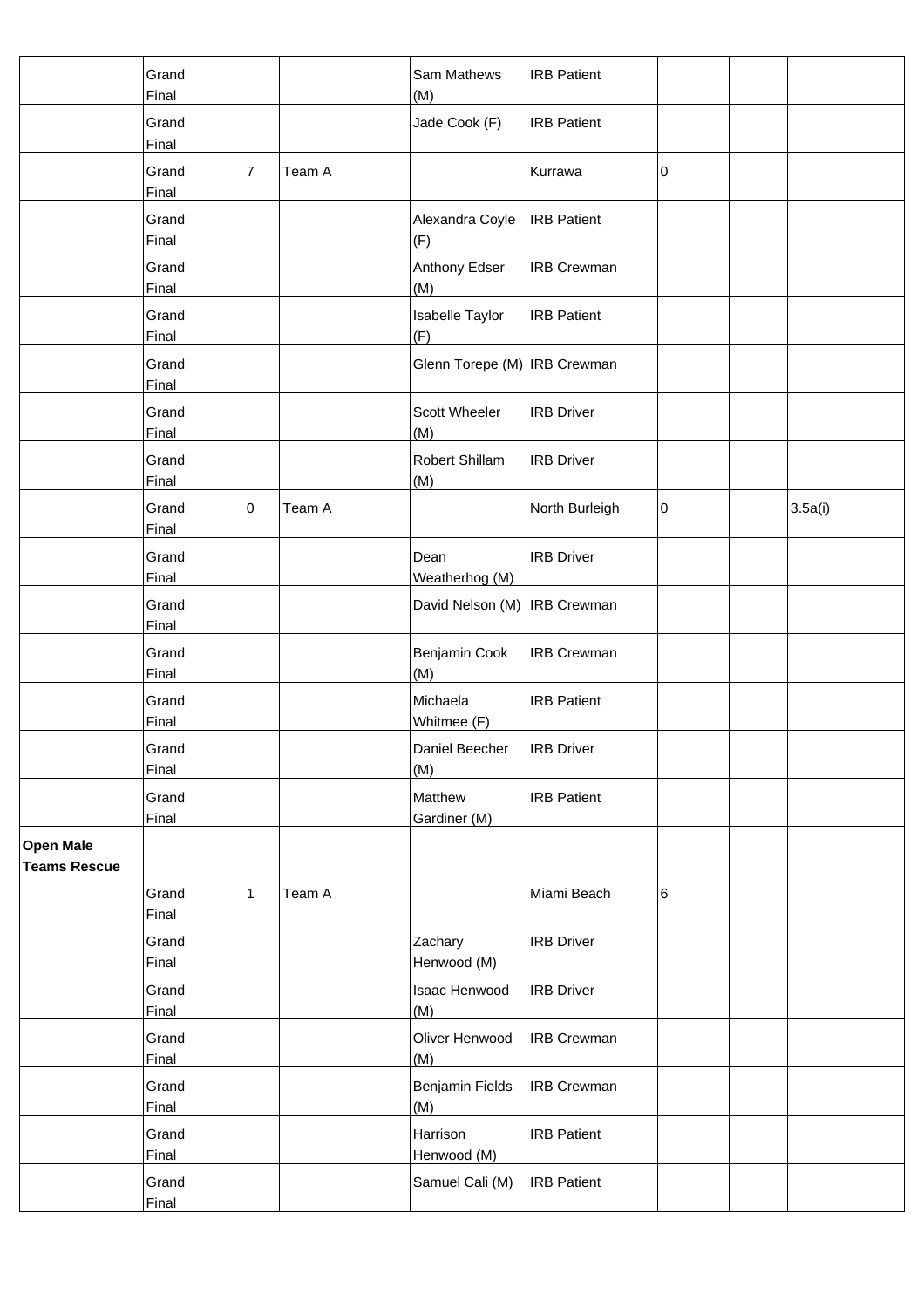| Grand<br>Final        | $\overline{2}$ | Team A |                                        | Kirra              | 5              |  |
|-----------------------|----------------|--------|----------------------------------------|--------------------|----------------|--|
| Grand<br>Final        |                |        | Benjamin<br>Domeracki (M)              | <b>IRB Driver</b>  |                |  |
| Grand<br>Final        |                |        | <b>Isaac Nation (M)</b>                | <b>IRB Crewman</b> |                |  |
| Grand<br>Final        |                |        | <b>Mark Sheldrick</b><br>(M)           | <b>IRB Driver</b>  |                |  |
| Grand<br>Final        |                |        | Leah Sheldrick<br>(F)                  | <b>IRB</b> Patient |                |  |
| Grand<br>Final        |                |        | Joshua Clemson<br>(M)                  | <b>IRB</b> Crewman |                |  |
| Grand<br>Final        |                |        | Belinda McAuliffe   IRB Patient<br>(F) |                    |                |  |
| Grand<br>Final        | 3              | Team A |                                        | Kurrawa            | 4              |  |
| Grand<br>Final        |                |        | Curtis Lindsay<br>(M)                  | <b>IRB</b> Driver  |                |  |
| Grand<br>Final        |                |        | Jack Lindsay (M)                       | <b>IRB Crewman</b> |                |  |
| Grand<br>Final        |                |        | Oliver van Eck<br>(M)                  | <b>IRB Crewman</b> |                |  |
| Grand<br><b>Final</b> |                |        | Isaac Mitchell (M)   IRB Patient       |                    |                |  |
| Grand<br>Final        |                |        | Benjamin Gerry<br>(M)                  | <b>IRB Patient</b> |                |  |
| Grand<br>Final        |                |        | Scott Wheeler<br>(M)                   | <b>IRB Driver</b>  |                |  |
| Grand<br>Final        | $\overline{4}$ | Team A |                                        | Point Lookout      | 3              |  |
| Grand<br>Final        |                |        | Jordan Roberts<br>(M)                  | <b>IRB</b> Driver  |                |  |
| Grand<br>Final        |                |        | Matthew Whelan<br>(M)                  | <b>IRB</b> Crewman |                |  |
| Grand<br>Final        |                |        | <b>Bridget Larnach</b><br>(F)          | <b>IRB</b> Patient |                |  |
| Grand<br>Final        |                |        | Jesse Mantell (M)   IRB Crewman        |                    |                |  |
| Grand<br>Final        |                |        | Alexander<br>Langenberg (M)            | <b>IRB Driver</b>  |                |  |
| Grand<br>Final        |                |        | Rhys Daley (M)                         | <b>IRB Patient</b> |                |  |
| Grand<br><b>Final</b> | $\sqrt{5}$     | Team B |                                        | Broadbeach         | $\overline{c}$ |  |
| Grand<br><b>Final</b> |                |        | Guy Brummage<br>(M)                    | <b>IRB</b> Driver  |                |  |
| Grand<br>Final        |                |        | Matthew<br>Thompson (M)                | <b>IRB Crewman</b> |                |  |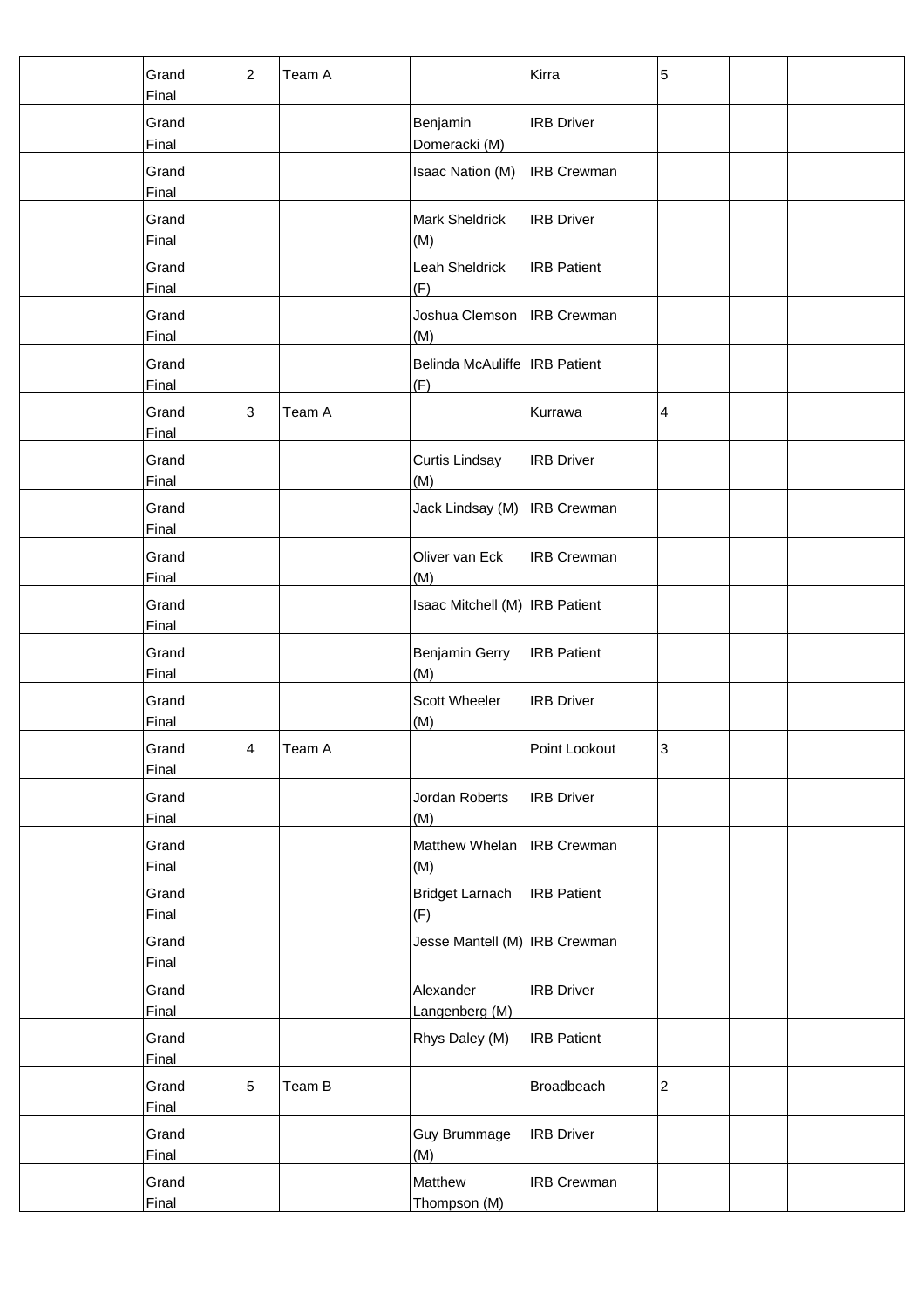| Grand<br>Final        |                |        | Emi Terada (F)                       | <b>IRB Patient</b> |   |  |
|-----------------------|----------------|--------|--------------------------------------|--------------------|---|--|
| Grand<br>Final        |                |        | Darcy Abbott (M)                     | <b>IRB</b> Patient |   |  |
| Grand<br>Final        |                |        | <b>Bradley Bremner</b><br>(M)        | <b>IRB Crewman</b> |   |  |
| Grand<br>Final        |                |        | Paul Ryan (M)                        | <b>IRB Driver</b>  |   |  |
| Grand<br>Final        | $\,6$          | Team B |                                      | Kirra              | 1 |  |
| Grand<br>Final        |                |        | Eli Clemson (M)                      | <b>IRB Driver</b>  |   |  |
| Grand<br>Final        |                |        | Joel Kinneally<br>(M)                | <b>IRB Crewman</b> |   |  |
| Grand<br>Final        |                |        | Spencer<br>Moncrieff (M)             | <b>IRB Driver</b>  |   |  |
| Grand<br><b>Final</b> |                |        | Mitchell Bath (M)                    | <b>IRB Crewman</b> |   |  |
| Grand<br>Final        |                |        | Kaitlin Dale (F)                     | <b>IRB Patient</b> |   |  |
| Grand<br>Final        |                |        | Ella Kinneally (F)                   | <b>IRB</b> Patient |   |  |
| Grand<br>Final        | $\overline{7}$ | Team A |                                      | Dicky Beach        | 0 |  |
| Grand<br>Final        |                |        | Rian Reynolds<br>(M)                 | <b>IRB Driver</b>  |   |  |
| Grand<br>Final        |                |        | Max Kerr (M)                         | <b>IRB Crewman</b> |   |  |
| Grand<br>Final        |                |        | Samantha Kerr<br>(F)                 | <b>IRB</b> Patient |   |  |
| Grand<br>Final        |                |        | Reagan<br>Campbell (M)               | <b>IRB Driver</b>  |   |  |
| Grand<br>Final        |                |        | Douglas Simpson   IRB Crewman<br>(M) |                    |   |  |
| Grand<br>Final        |                |        | Baxter Moles (M)                     | <b>IRB</b> Patient |   |  |
| Grand<br>Final        | 8              | Team B |                                      | Dicky Beach        | 0 |  |
| Grand<br>Final        |                |        | Luke Findley (M)                     | <b>IRB</b> Driver  |   |  |
| Grand<br>Final        |                |        | Samuel Smith<br>(M)                  | <b>IRB Crewman</b> |   |  |
| Grand<br>Final        |                |        | Lauren Kettleton<br>(F)              | <b>IRB</b> Patient |   |  |
| Grand<br><b>Final</b> |                |        | Rowan Holland<br>(M)                 | <b>IRB Driver</b>  |   |  |
| Grand<br>Final        |                |        | Roger Allwright<br>(M)               | <b>IRB Crewman</b> |   |  |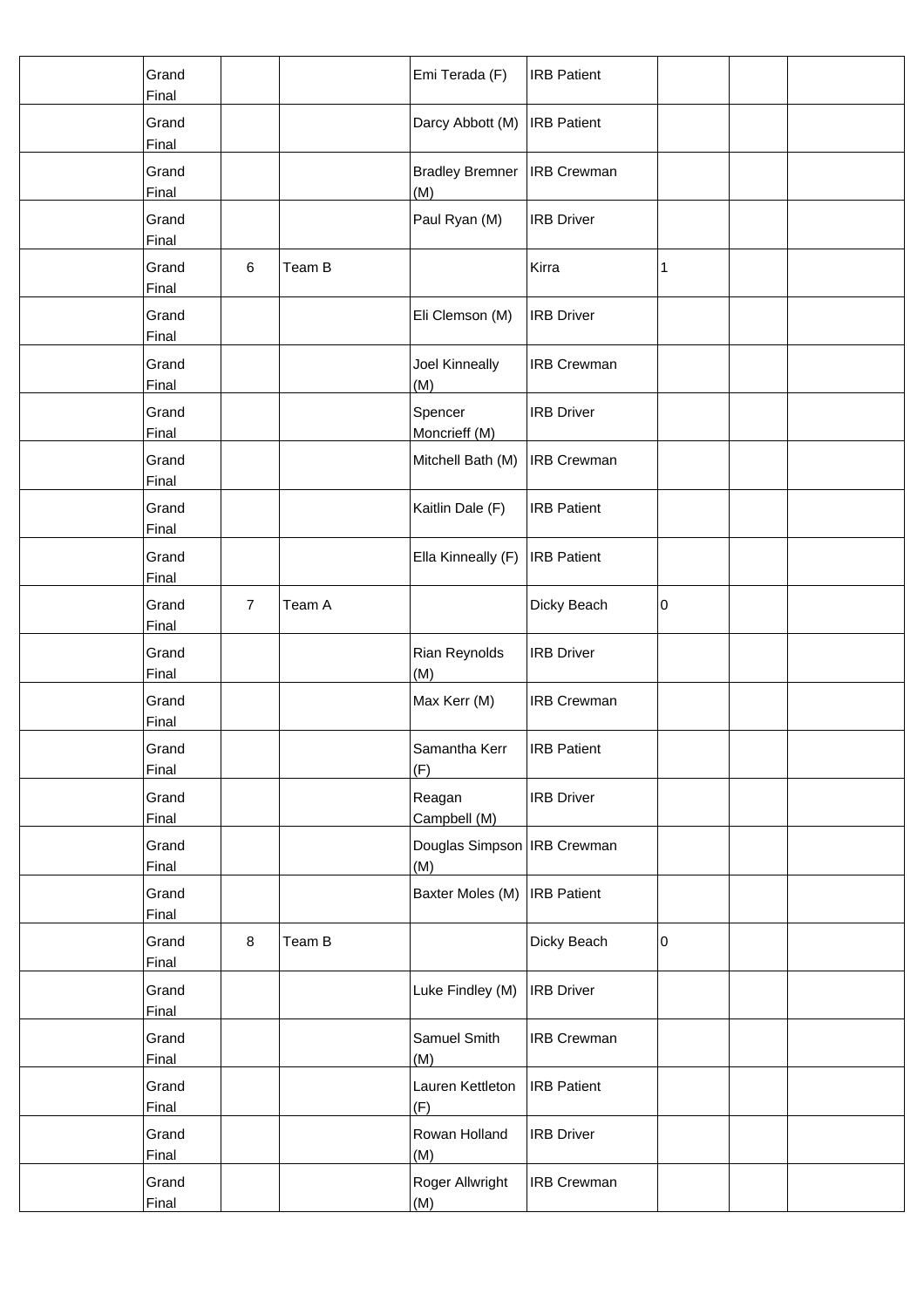|                                         | Grand<br>Final        |                |        | Althea Bowden<br>(F)                | <b>IRB Patient</b>                    |                         |  |
|-----------------------------------------|-----------------------|----------------|--------|-------------------------------------|---------------------------------------|-------------------------|--|
| <b>U23 Mixed Teams</b><br><b>Rescue</b> |                       |                |        |                                     |                                       |                         |  |
|                                         | Grand<br>Final        | 1              | Team A |                                     | Kurrawa                               | 6                       |  |
|                                         | Grand<br>Final        |                |        | Billie Alty (F)                     | <b>IRB Patient</b>                    |                         |  |
|                                         | Grand<br>Final        |                |        | Robert Fischer<br>(M)               | <b>IRB Driver</b>                     |                         |  |
|                                         | Grand<br>Final        |                |        | Marten<br>Schumacher (M)            | <b>IRB Crewman</b>                    |                         |  |
|                                         | Grand<br>Final        |                |        | Curtis Sealy (M)                    | <b>IRB Driver</b>                     |                         |  |
|                                         | Grand<br>Final        |                |        | <b>Michael Watts</b><br>(M)         | <b>IRB Crewman</b>                    |                         |  |
|                                         | Grand<br>Final        |                |        | Isabella Coyle (F) IRB Patient      |                                       |                         |  |
|                                         | Grand<br>Final        | $\overline{2}$ | Team B |                                     | Kurrawa                               | 5                       |  |
|                                         | Grand<br>Final        |                |        | Liam Christie (M)                   | <b>IRB Driver</b>                     |                         |  |
|                                         | Grand<br>Final        |                |        | Acacia Edser (F)                    | <b>IRB Patient</b>                    |                         |  |
|                                         | Grand<br>Final        |                |        | Benjamin Gerry<br>(M)               | <b>IRB Crewman</b>                    |                         |  |
|                                         | Grand<br>Final        |                |        | Jonathan Hagan<br>(M)               | <b>IRB Driver</b>                     |                         |  |
|                                         | Grand<br>Final        |                |        | Jack Lindsay (M)   IRB Patient      |                                       |                         |  |
|                                         | Grand<br>Final        |                |        | <b>Kye Sunderland</b><br>(M)        | <b>IRB Crewman</b>                    |                         |  |
|                                         | Grand<br>Final        | $\sqrt{3}$     | Team A |                                     | Currumbin                             | $\overline{\mathbf{4}}$ |  |
|                                         | Grand<br>Final        |                |        | Thomas Dick (M)                     | <b>IRB Driver</b>                     |                         |  |
|                                         | Grand<br>Final        |                |        | Bill Psaltis (M)                    | <b>IRB Driver</b>                     |                         |  |
|                                         | Grand<br>Final        |                |        | Benjamin Mackie<br>(M)              | <b>IRB Crewman</b>                    |                         |  |
|                                         | Grand<br>Final        |                |        | Nathan Gordon<br>(M)                | <b>IRB Crewman</b>                    |                         |  |
|                                         | Grand<br><b>Final</b> |                |        | Keely Smith (F)                     | <b>IRB Patient</b>                    |                         |  |
|                                         | Grand<br><b>Final</b> |                |        | Chloe Dunemann   IRB Patient<br>(F) |                                       |                         |  |
|                                         | Grand<br>Final        | $\overline{4}$ | Team A |                                     | <b>Burleigh Heads</b><br>Mowbray Park | 3                       |  |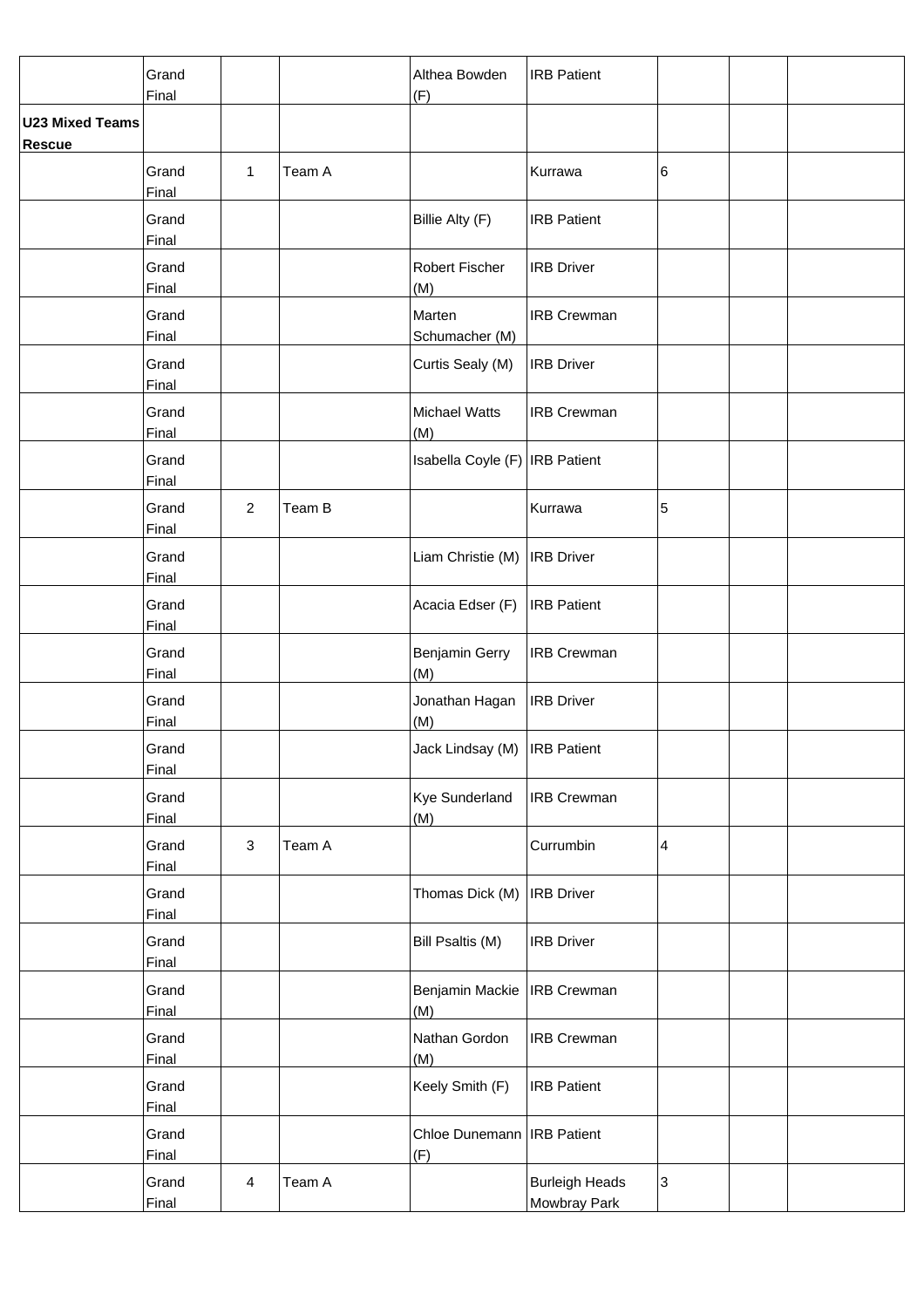| Grand<br>Final        |            |        | <b>Taylor Wardle</b><br>(M)            | <b>IRB</b> Driver     |                         |                  |
|-----------------------|------------|--------|----------------------------------------|-----------------------|-------------------------|------------------|
| Grand<br>Final        |            |        | <b>Connor Moisley</b><br>(M)           | <b>IRB Crewman</b>    |                         |                  |
| Grand<br>Final        |            |        | Cody French (M)                        | <b>IRB</b> Driver     |                         |                  |
| Grand<br>Final        |            |        | Lauren<br>Stevenson (F)                | <b>IRB Crewman</b>    |                         |                  |
| Grand<br>Final        |            |        | Hope Rees (F)                          | <b>IRB Patient</b>    |                         |                  |
| Grand<br>Final        |            |        | Ryan lezzi (M)                         | <b>IRB Patient</b>    |                         |                  |
| Grand<br>Final        | $\sqrt{5}$ | Team A |                                        | Alexandra<br>Headland | $\overline{\mathbf{c}}$ |                  |
| Grand<br>Final        |            |        | <b>Timothy Minett</b><br>(M)           | <b>IRB Driver</b>     |                         |                  |
| Grand<br>Final        |            |        | Mitchell Pickering   IRB Driver<br>(M) |                       |                         |                  |
| Grand<br>Final        |            |        | Marius Braaten-<br>Pow (M)             | <b>IRB Crewman</b>    |                         |                  |
| Grand<br>Final        |            |        | Tyson McIlveen<br>(M)                  | <b>IRB Crewman</b>    |                         |                  |
| Grand<br>Final        |            |        | Alicia Baird (F)                       | <b>IRB Patient</b>    |                         |                  |
| Grand<br>Final        |            |        | Casey Richards<br>(F)                  | <b>IRB</b> Patient    |                         |                  |
| Grand<br>Final        | 6          | Team A |                                        | Kirra                 | 1                       |                  |
| Grand<br>Final        |            |        | Shayna Cassone   IRB Patient<br>(F)    |                       |                         |                  |
| Grand<br>Final        |            |        | Kaitlin Dale (F)                       | <b>IRB Patient</b>    |                         |                  |
| Grand<br>Final        |            |        | Hayden Lewis-<br>Fox (M)               | <b>IRB Driver</b>     |                         |                  |
| Grand<br>Final        |            |        | Brayden Armour<br>(M)                  | <b>IRB Crewman</b>    |                         |                  |
| Grand<br>Final        |            |        | Harrison<br>Sheppard (M)               | <b>IRB Crewman</b>    |                         |                  |
| Grand<br>Final        |            |        | Connor Buhk (M)                        | <b>IRB</b> Driver     |                         |                  |
| Grand<br>Final        | $\pmb{0}$  | Team A |                                        | Southport (Qld)       | 0                       | 3.6 <sub>c</sub> |
| Grand<br>Final        |            |        | James Harwood<br>(M)                   | <b>IRB Driver</b>     |                         |                  |
| Grand<br><b>Final</b> |            |        | Harrison Wood<br>(M)                   | <b>IRB Crewman</b>    |                         |                  |
| Grand<br>Final        |            |        | Jazmin<br>Golebiowski (F)              | <b>IRB Patient</b>    |                         |                  |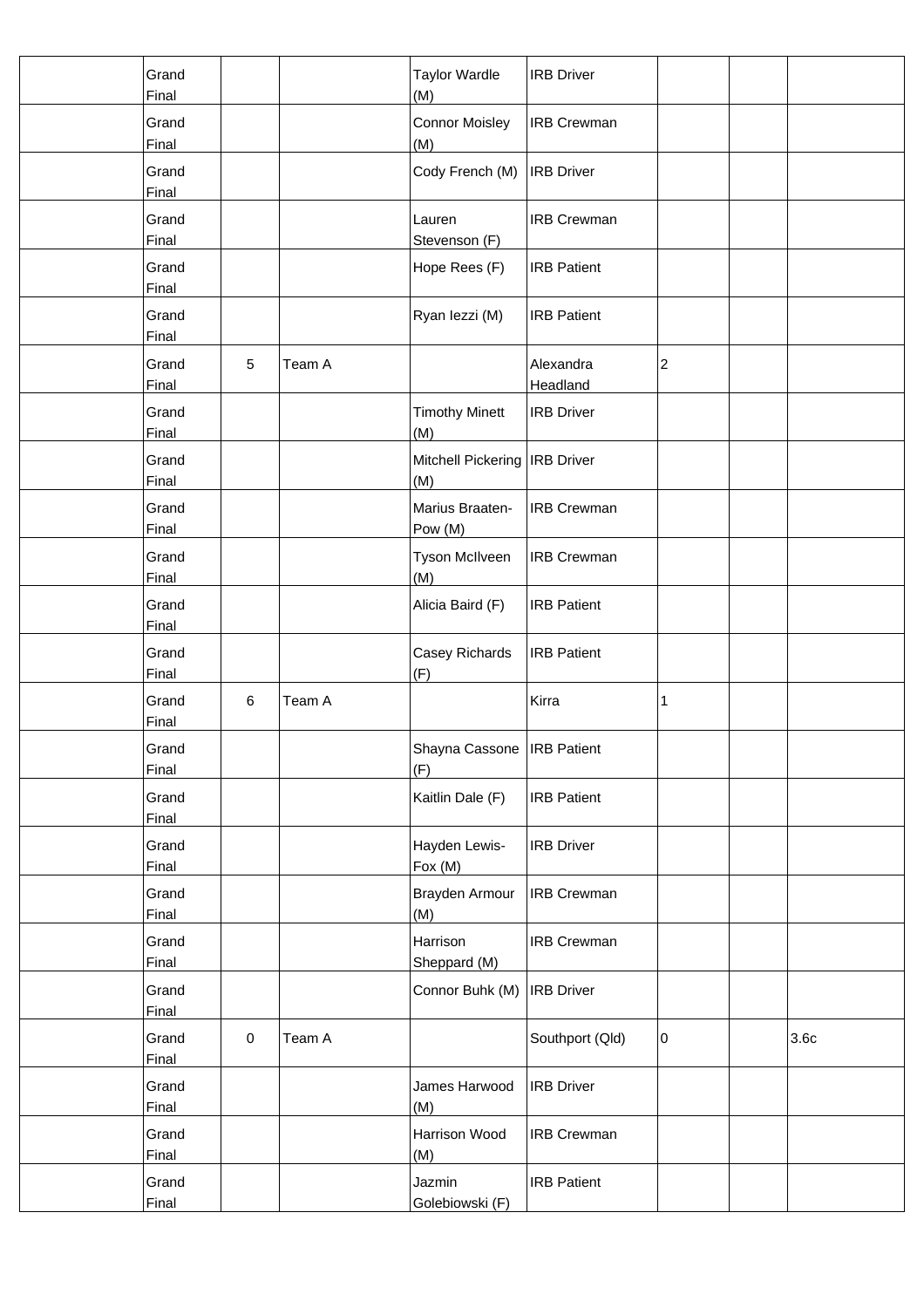|                                           | Grand<br>Final |                |        | Zoe Bailey (F)                        | <b>IRB Crewman</b>    |   |           |
|-------------------------------------------|----------------|----------------|--------|---------------------------------------|-----------------------|---|-----------|
|                                           | Grand<br>Final |                |        | Riah Manser (F)                       | <b>IRB Driver</b>     |   |           |
|                                           | Grand<br>Final |                |        | Samuel Wilson-<br>Moss (M)            | <b>IRB Patient</b>    |   |           |
|                                           | Grand<br>Final | 0              | Team A |                                       | Point Lookout         | 0 | 3.5q(vii) |
|                                           | Grand<br>Final |                |        | <b>Brett Van</b><br>Dongen (M)        | <b>IRB Driver</b>     |   |           |
|                                           | Grand<br>Final |                |        | Oscar Wills (M)                       | <b>IRB Crewman</b>    |   |           |
|                                           | Grand<br>Final |                |        | Ashleigh Whelan<br>(F)                | <b>IRB Patient</b>    |   |           |
|                                           | Grand<br>Final |                |        | Lilly Morris (F)                      | <b>IRB Crewman</b>    |   |           |
|                                           | Grand<br>Final |                |        | Cassidy Young<br>(F)                  | <b>IRB Driver</b>     |   |           |
|                                           | Grand<br>Final |                |        | Rhys Daley (M)                        | <b>IRB Patient</b>    |   |           |
| <b>Open Female</b><br><b>Teams Rescue</b> |                |                |        |                                       |                       |   |           |
|                                           | Grand<br>Final | $\mathbf{1}$   | Team A |                                       | Kawana Waters         | 6 |           |
|                                           | Grand<br>Final |                |        | Aleeshia Chick<br>(F)                 | <b>IRB Driver</b>     |   |           |
|                                           | Grand<br>Final |                |        | Ashleigh Domio<br>(F)                 | <b>IRB Driver</b>     |   |           |
|                                           | Grand<br>Final |                |        | Karlee Bryant (F)   IRB Crewman       |                       |   |           |
|                                           | Grand<br>Final |                |        | Aimee-Leigh<br>Domio (F)              | <b>IRB Crewman</b>    |   |           |
|                                           | Grand<br>Final |                |        | Alana Robertson<br>(F)                | <b>IRB</b> Patient    |   |           |
|                                           | Grand<br>Final |                |        | Lara Cammack<br>(F)                   | <b>IRB Patient</b>    |   |           |
|                                           | Grand<br>Final | $\overline{a}$ | Team A |                                       | Alexandra<br>Headland | 5 |           |
|                                           | Grand<br>Final |                |        | Samantha<br>Thornton (F)              | <b>IRB Driver</b>     |   |           |
|                                           | Grand<br>Final |                |        | Emma Partington   IRB Driver<br>(F)   |                       |   |           |
|                                           | Grand<br>Final |                |        | Sonita Leng-Cole   IRB Crewman<br>(F) |                       |   |           |
|                                           | Grand<br>Final |                |        | Molly Megson (F)   IRB Crewman        |                       |   |           |
|                                           | Grand<br>Final |                |        | William Baird (M)   IRB Patient       |                       |   |           |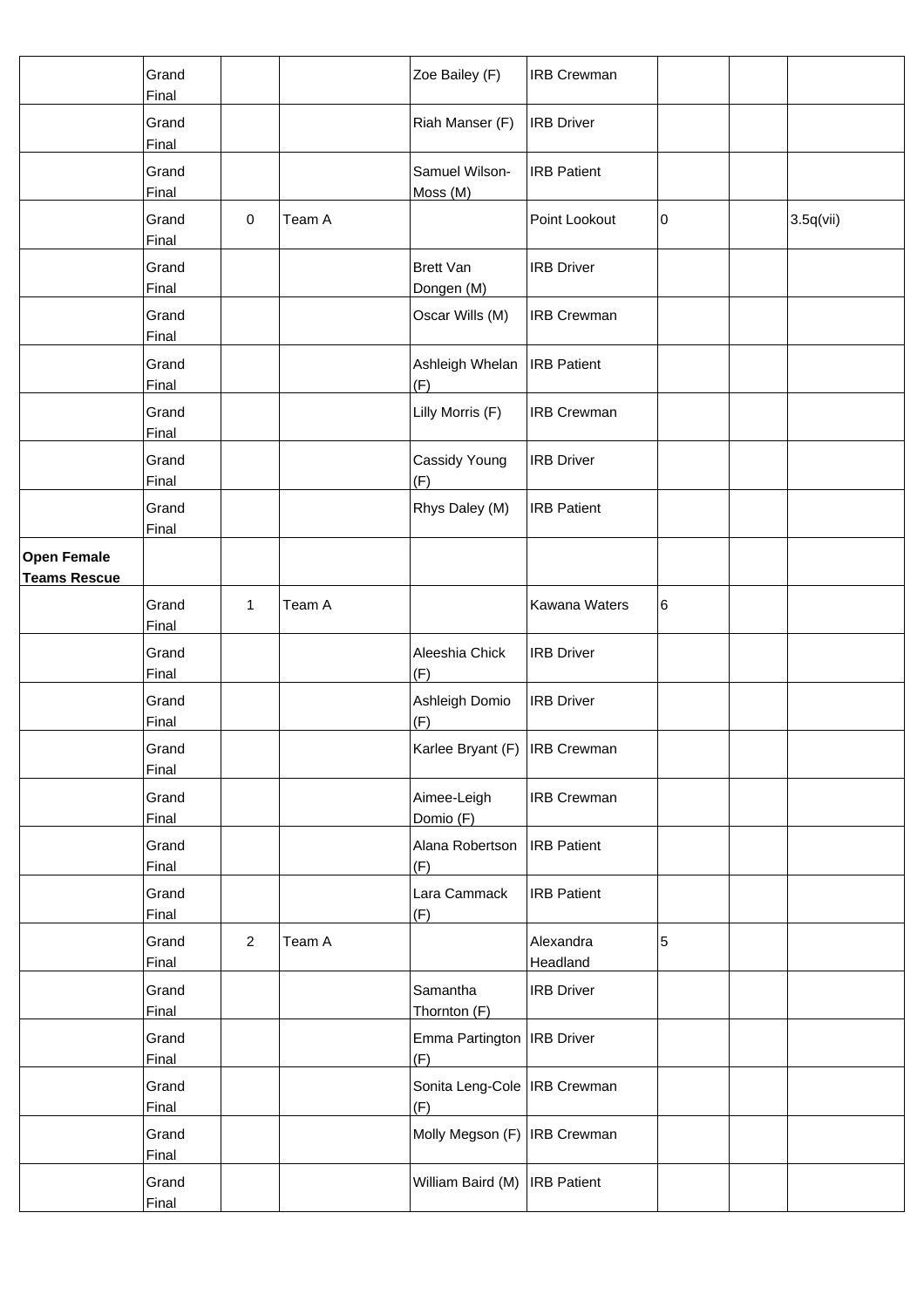| Grand<br>Final        |         |        | Casey Richards<br>(F)                  | <b>IRB Patient</b>   |                  |  |
|-----------------------|---------|--------|----------------------------------------|----------------------|------------------|--|
| Grand<br>Final        | 3       | Team A |                                        | Kirra                | 4                |  |
| Grand<br>Final        |         |        | Shayna Cassone   IRB Patient<br>(F)    |                      |                  |  |
| Grand<br>Final        |         |        | Sophie Clemson   IRB Crewman<br>(F)    |                      |                  |  |
| Grand<br>Final        |         |        | Belinda McAuliffe   IRB Patient<br>(F) |                      |                  |  |
| Grand<br>Final        |         |        | Bailie Nash (F)                        | <b>IRB Driver</b>    |                  |  |
| Grand<br>Final        |         |        | Te' a Peluso (F)                       | <b>IRB Driver</b>    |                  |  |
| Grand<br>Final        |         |        | <b>Haidee Psaltis</b><br>(F)           | <b>IRB Crewman</b>   |                  |  |
| Grand<br>Final        | 4       | Team A |                                        | <b>Bribie Island</b> | 3                |  |
| Grand<br>Final        |         |        | Roxanne Diversi<br>(F)                 | <b>IRB Crewman</b>   |                  |  |
| Grand<br>Final        |         |        | Alexandra<br>Nicholson (F)             | <b>IRB Crewman</b>   |                  |  |
| Grand<br><b>Final</b> |         |        | Cooper O'Flynn<br>(M)                  | <b>IRB Patient</b>   |                  |  |
| Grand<br>Final        |         |        | Rebecca Turner<br>(F)                  | <b>IRB Driver</b>    |                  |  |
| Grand<br>Final        |         |        | Jacob Van Haren   IRB Patient<br>(M)   |                      |                  |  |
| Grand<br>Final        |         |        | Selene Wootton<br>(F)                  | <b>IRB</b> Driver    |                  |  |
| Grand<br><b>Final</b> | 5       | Team A |                                        | Broadbeach           | $\boldsymbol{2}$ |  |
| Grand<br>Final        |         |        | Chantel Fife (F)                       | <b>IRB Driver</b>    |                  |  |
| Grand<br>Final        |         |        | Laura Harder (F)                       | <b>IRB Driver</b>    |                  |  |
| Grand<br>Final        |         |        | Prue Tuohy (F)                         | <b>IRB Crewman</b>   |                  |  |
| Grand<br>Final        |         |        | Paul Spajic (M)                        | <b>IRB Patient</b>   |                  |  |
| Grand<br>Final        |         |        | Rizu Sawaki (F)                        | <b>IRB Patient</b>   |                  |  |
| Grand<br><b>Final</b> |         |        | Emily Pade (F)                         | <b>IRB Crewman</b>   |                  |  |
| Grand<br><b>Final</b> | $\,6\,$ | Team A |                                        | Miami Beach          | $\mathbf{1}$     |  |
| Grand<br>Final        |         |        | Janita Henwood<br>(F)                  | <b>IRB Driver</b>    |                  |  |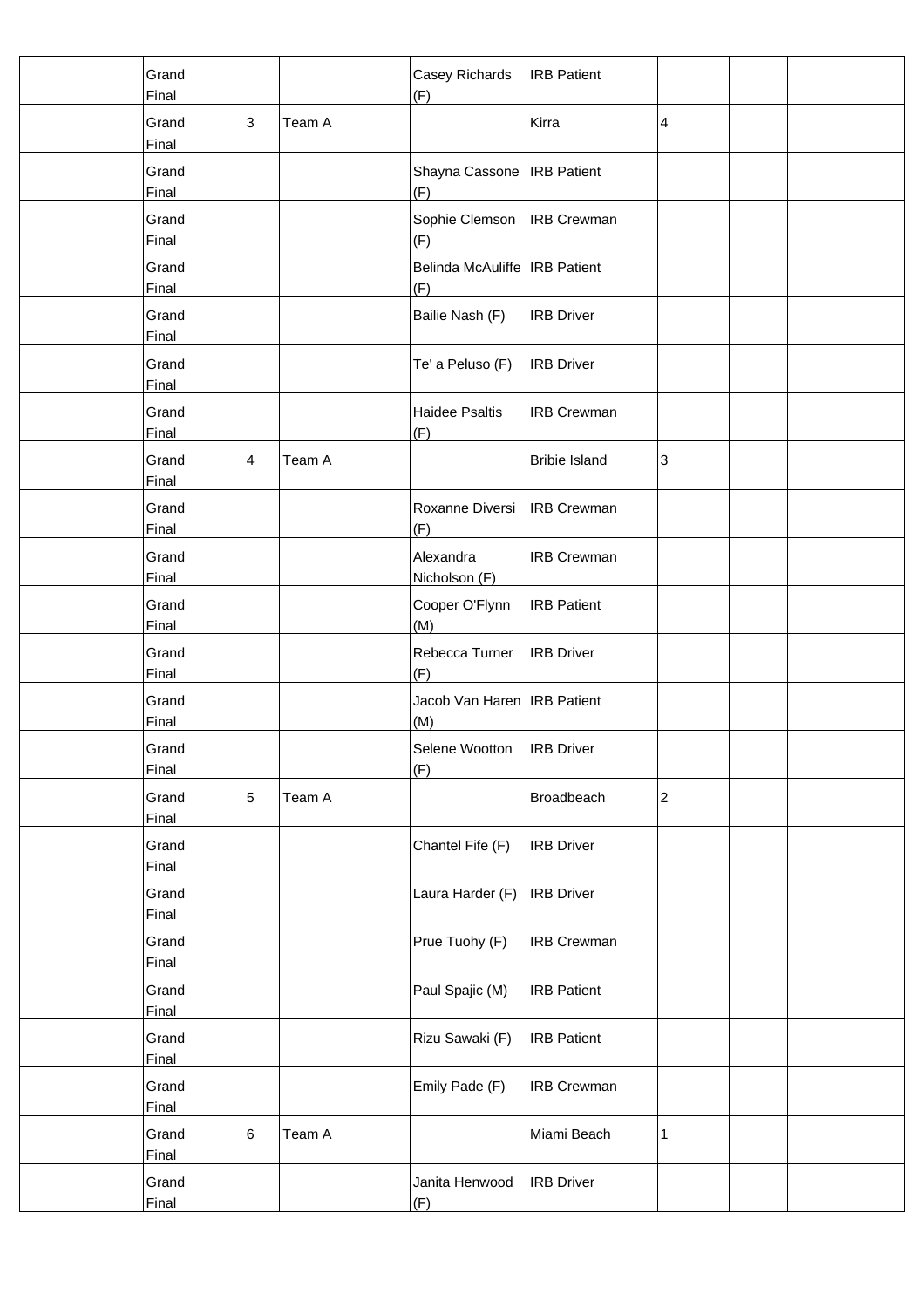|                                     | Grand<br>Final        |              |        | Kahli Henwood<br>(F)            | <b>IRB</b> Driver  |   |             |
|-------------------------------------|-----------------------|--------------|--------|---------------------------------|--------------------|---|-------------|
|                                     | Grand<br>Final        |              |        | Sinead Nealon<br>(F)            | <b>IRB Crewman</b> |   |             |
|                                     | Grand<br>Final        |              |        | Nikki Campbell<br>(F)           | <b>IRB Crewman</b> |   |             |
|                                     | Grand<br>Final        |              |        | Jordana Fair (F)                | <b>IRB Patient</b> |   |             |
|                                     | Grand<br>Final        |              |        | Lucy Reed (F)                   | <b>IRB Patient</b> |   |             |
|                                     | Grand<br>Final        | $\pmb{0}$    | Team A |                                 | Kurrawa            | 0 | 3.3.35a(ix) |
|                                     | Grand<br>Final        |              |        | Billie Alty (F)                 | <b>IRB Crewman</b> |   |             |
|                                     | Grand<br>Final        |              |        | Isabella Coyle (F)   IRB Driver |                    |   |             |
|                                     | Grand<br>Final        |              |        | Alexandra Coyle<br>(F)          | <b>IRB Crewman</b> |   |             |
|                                     | Grand<br>Final        |              |        | Mekayla Date (F)                | <b>IRB</b> Patient |   |             |
|                                     | Grand<br>Final        |              |        | Kaan Karadag<br>(M)             | <b>IRB Patient</b> |   |             |
|                                     | Grand<br>Final        |              |        | Katie Watts (F)                 | <b>IRB Driver</b>  |   |             |
|                                     | Grand<br>Final        | $\pmb{0}$    | Team A |                                 | Point Lookout      | 0 | 3.6h        |
|                                     | Grand<br>Final        |              |        | Kara Brier (F)                  | <b>IRB Driver</b>  |   |             |
|                                     | Grand<br>Final        |              |        | Sarah Sammut<br>(F)             | <b>IRB</b> Driver  |   |             |
|                                     | Grand<br>Final        |              |        | Hayley Robinson<br>(F)          | <b>IRB</b> Crewman |   |             |
|                                     | Grand<br>Final        |              |        | Laura Zambon<br>(F)             | <b>IRB Crewman</b> |   |             |
|                                     | Grand<br>Final        |              |        | Elizabeth Muller<br>(F)         | <b>IRB</b> Patient |   |             |
|                                     | Grand<br>Final        |              |        | <b>Bridget Larnach</b><br>(F)   | <b>IRB</b> Patient |   |             |
| 45+ Yrs Mixed<br><b>Surf Rescue</b> |                       |              |        |                                 |                    |   |             |
|                                     | Grand<br>Final        | $\mathbf{1}$ | Team A |                                 | Kurrawa            | 0 |             |
|                                     | Grand<br>Final        |              |        | Logan Feltham<br>(M)            | <b>IRB Patient</b> |   |             |
|                                     | Grand<br><b>Final</b> |              |        | Robert Shillam<br>(M)           | <b>IRB</b> Driver  |   |             |
|                                     | Grand<br>Final        |              |        | Glenn Torepe (M)   IRB Crewman  |                    |   |             |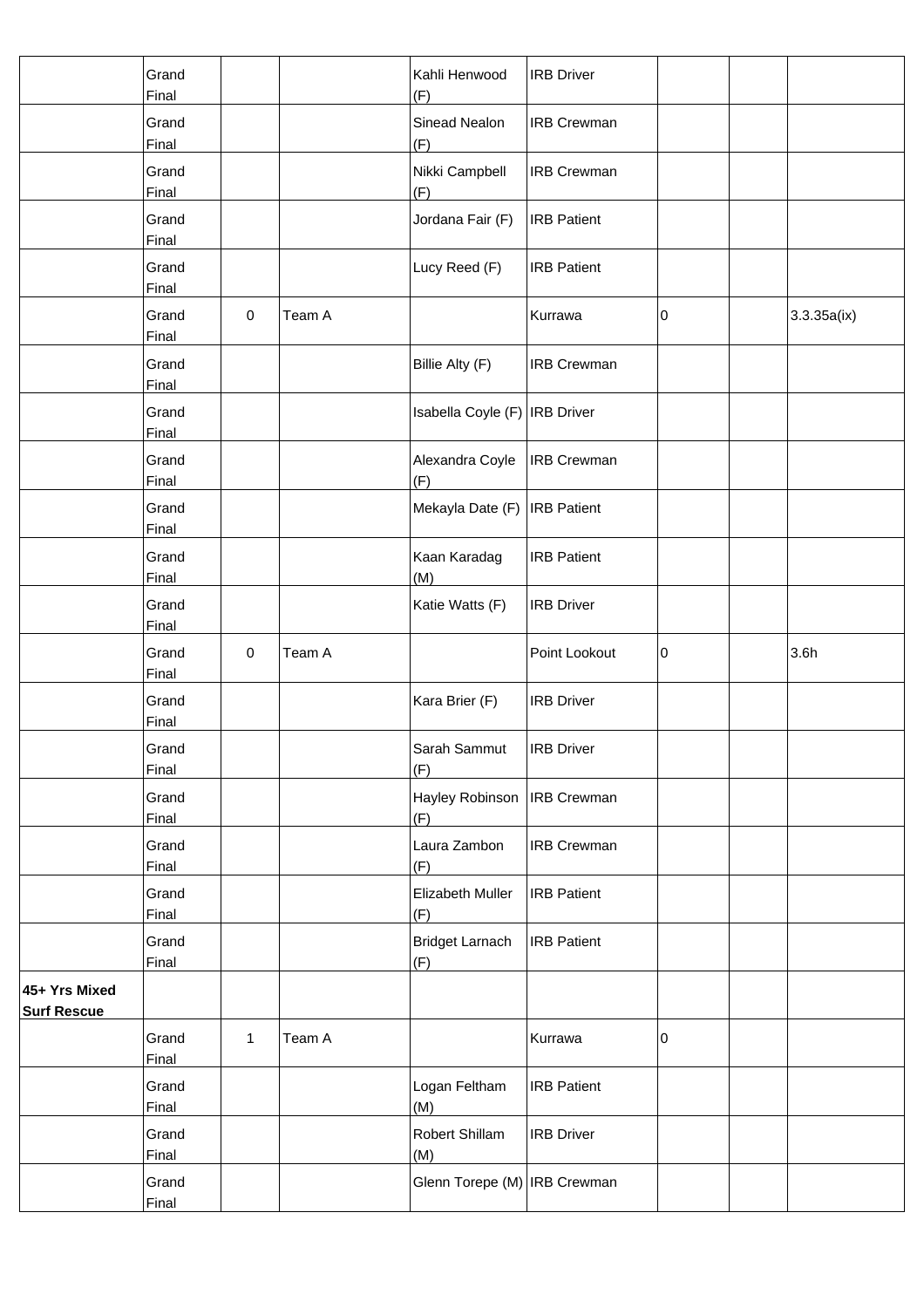| Grand<br>Final        | $\overline{2}$ | Team A |                             | Kawana Waters      | 0 |  |
|-----------------------|----------------|--------|-----------------------------|--------------------|---|--|
| Grand<br>Final        |                |        | Scott Brydson<br>(M)        | <b>IRB Driver</b>  |   |  |
| Grand<br>Final        |                |        | Paul Clarke (M)             | <b>IRB Crewman</b> |   |  |
| Grand<br>Final        |                |        | Aimee-Leigh<br>Domio (F)    | <b>IRB Patient</b> |   |  |
| Grand<br>Final        | $\mathbf 3$    | Team A |                             | Coolum Beach       | 0 |  |
| Grand<br>Final        |                |        | Michael Stokes<br>(M)       | <b>IRB Driver</b>  |   |  |
| Grand<br>Final        |                |        | Mark Quinlivan<br>(M)       | <b>IRB Crewman</b> |   |  |
| Grand<br>Final        |                |        | Faith Liberato (F)          | <b>IRB</b> Patient |   |  |
| Grand<br>Final        | 4              | Team B |                             | Coolum Beach       | 0 |  |
| Grand<br>Final        |                |        | Alastair<br>McGregor (M)    | <b>IRB Driver</b>  |   |  |
| Grand<br>Final        |                |        | Robert (Jason)<br>Brown (M) | <b>IRB Crewman</b> |   |  |
| Grand<br>Final        |                |        | Liam Clarke (M)             | <b>IRB Patient</b> |   |  |
| Grand<br>Final        | $\sqrt{5}$     | Team A |                             | Southport (Qld)    | 0 |  |
| Grand<br>Final        |                |        | Michael Landon<br>(M)       | <b>IRB Crewman</b> |   |  |
| Grand<br>Final        |                |        | Dale McVeigh<br>(M)         | <b>IRB Driver</b>  |   |  |
| Grand<br>Final        |                |        | Mae Hillson-<br>Taylor (F)  | <b>IRB Patient</b> |   |  |
| Grand<br>Final        | $\,6$          | Team A |                             | Mooloolaba         | 0 |  |
| Grand<br>Final        |                |        | Peter Graham<br>(M)         | <b>IRB</b> Driver  |   |  |
| Grand<br>Final        |                |        | Megan Murr (F)              | <b>IRB Crewman</b> |   |  |
| Grand<br>Final        |                |        | Katelin Parsons<br>(F)      | <b>IRB Patient</b> |   |  |
| Grand<br>Final        | $\overline{7}$ | Team A |                             | Mudjimba           | 0 |  |
| Grand<br>Final        |                |        | Kaitlyn Akers (F)           | <b>IRB</b> Driver  |   |  |
| Grand<br><b>Final</b> |                |        | Vickie Starr (F)            | <b>IRB Crewman</b> |   |  |
| Grand<br><b>Final</b> |                |        | Jade Cook (F)               | <b>IRB</b> Patient |   |  |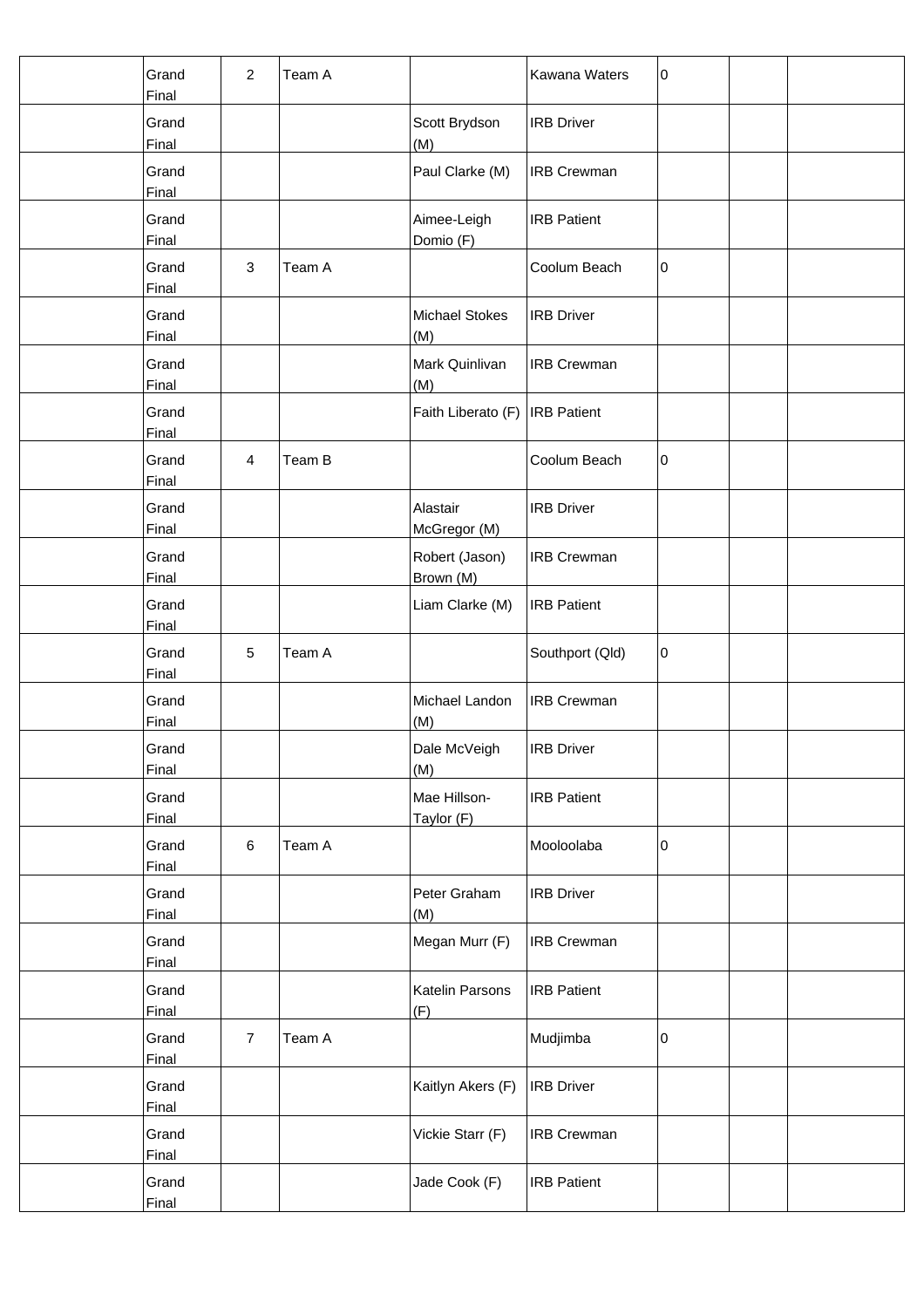|                                     | Grand<br>Final        | $\pmb{0}$      | Team A |                                       | <b>Bribie Island</b> | 0                       |          |
|-------------------------------------|-----------------------|----------------|--------|---------------------------------------|----------------------|-------------------------|----------|
|                                     | Grand<br>Final        |                |        | Steven Palmer<br>(M)                  | <b>IRB Driver</b>    |                         |          |
|                                     | Grand<br>Final        |                |        | Alexander<br>Cybulski (M)             | <b>IRB Patient</b>   |                         |          |
|                                     | Grand<br>Final        |                |        | Vittorio Fiorin (M)                   | <b>IRB Crewman</b>   |                         |          |
|                                     | Grand<br>Final        | $\mathbf 0$    | Team A |                                       | North Burleigh       | 0                       | 3.5a(ix) |
|                                     | Grand<br>Final        |                |        | Dean<br>Weatherhog (M)                | <b>IRB Driver</b>    |                         |          |
|                                     | Grand<br>Final        |                |        | David Nelson (M)   IRB Crewman        |                      |                         |          |
|                                     | Grand<br>Final        |                |        | Deon Nelson (M)                       | <b>IRB</b> Patient   |                         |          |
| 35+ Yrs Mixed<br><b>Surf Rescue</b> |                       |                |        |                                       |                      |                         |          |
|                                     | Grand<br>Final        | $\mathbf{1}$   | Team B |                                       | Kawana Waters        | 6                       |          |
|                                     | Grand<br>Final        |                |        | Ryan Gaylard (M)   IRB Driver         |                      |                         |          |
|                                     | Grand<br>Final        |                |        | Christopher Lowe   IRB Crewman<br>(M) |                      |                         |          |
|                                     | Grand<br>Final        |                |        | Michelle Collins<br>(F)               | <b>IRB Patient</b>   |                         |          |
|                                     | Grand<br>Final        | $\overline{2}$ | Team A |                                       | Kurrawa              | 5                       |          |
|                                     | Grand<br>Final        |                |        | Anthony Edser<br>(M)                  | <b>IRB Crewman</b>   |                         |          |
|                                     | Grand<br><b>Final</b> |                |        | <b>Isabelle Taylor</b><br>(F)         | <b>IRB Patient</b>   |                         |          |
|                                     | Grand<br>Final        |                |        | Scott Wheeler<br>(M)                  | <b>IRB Driver</b>    |                         |          |
|                                     | Grand<br>Final        | $\mathsf 3$    | Team C |                                       | Broadbeach           | $\overline{\mathbf{4}}$ |          |
|                                     | Grand<br><b>Final</b> |                |        | Benjamin Wilson<br>(M)                | <b>IRB</b> Driver    |                         |          |
|                                     | Grand<br>Final        |                |        | Darcy Abbott (M)                      | <b>IRB Crewman</b>   |                         |          |
|                                     | Grand<br>Final        |                |        | Emily Pade (F)                        | <b>IRB Patient</b>   |                         |          |
|                                     | Grand<br><b>Final</b> | $\overline{4}$ | Team A |                                       | Broadbeach           | 3                       |          |
|                                     | Grand<br>Final        |                |        | Luke Ryan (M)                         | <b>IRB Driver</b>    |                         |          |
|                                     | Grand<br>Final        |                |        | Eden Crooks (M)                       | <b>IRB Crewman</b>   |                         |          |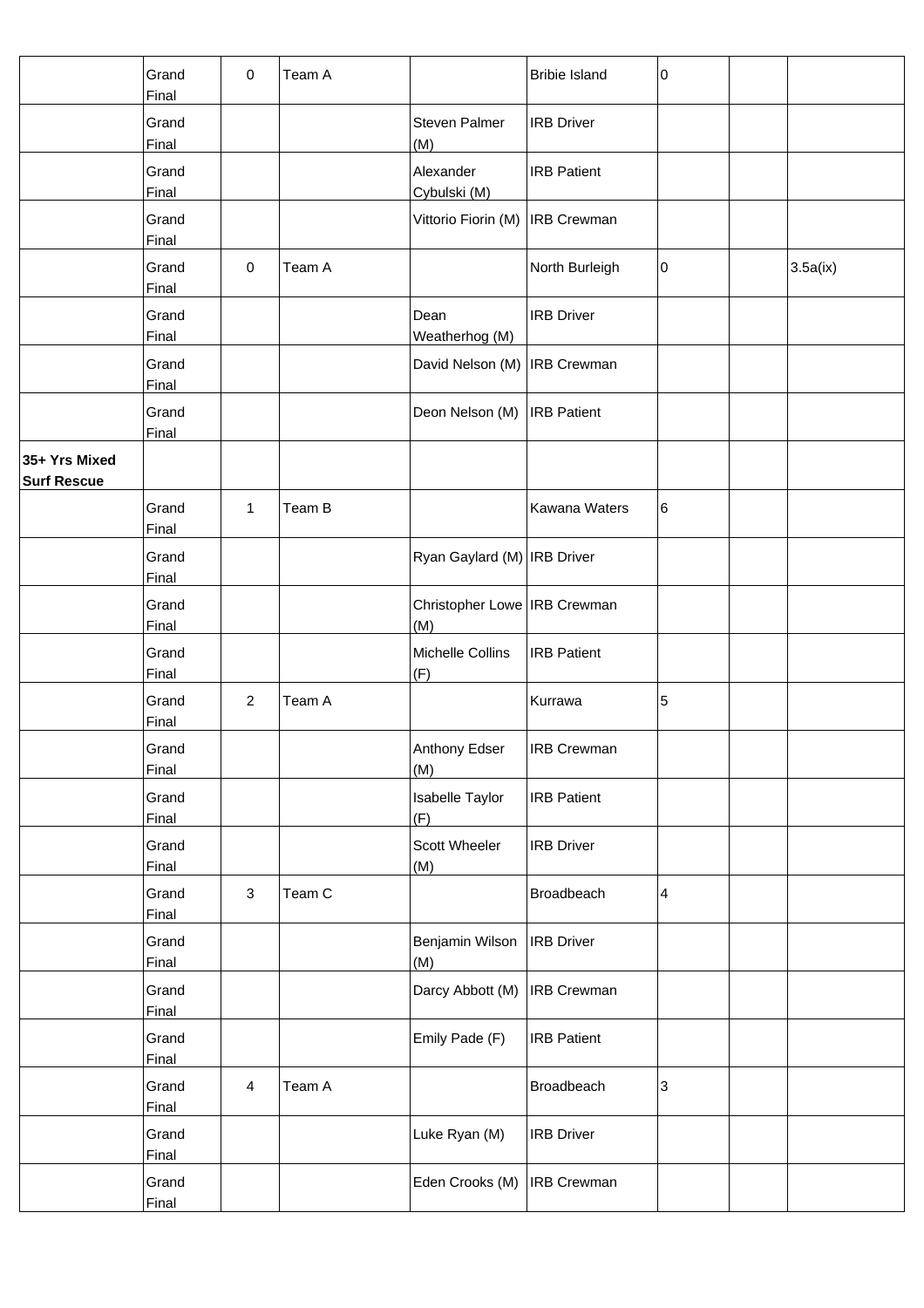|                                        | Grand<br>Final        |                |        | Paul Ryan (M)                  | <b>IRB</b> Patient |                         |  |
|----------------------------------------|-----------------------|----------------|--------|--------------------------------|--------------------|-------------------------|--|
|                                        | Grand<br>Final        | $\sqrt{5}$     | Team A |                                | North Burleigh     | $\overline{\mathbf{c}}$ |  |
|                                        | Grand<br>Final        |                |        | Dean<br>Weatherhog (M)         | <b>IRB Driver</b>  |                         |  |
|                                        | Grand<br>Final        |                |        | David Nelson (M)   IRB Crewman |                    |                         |  |
|                                        | Grand<br>Final        |                |        | Deon Nelson (M)                | <b>IRB</b> Patient |                         |  |
|                                        | Grand<br>Final        | $\,6$          | Team B |                                | Kurrawa            | 1                       |  |
|                                        | Grand<br>Final        |                |        | Lara Fewings (F)               | <b>IRB</b> Patient |                         |  |
|                                        | Grand<br>Final        |                |        | Robert Shillam<br>(M)          | <b>IRB Driver</b>  |                         |  |
|                                        | Grand<br>Final        |                |        | Glenn Torepe (M) IRB Crewman   |                    |                         |  |
|                                        | Grand<br>Final        | $\overline{7}$ | Team A |                                | Coolum Beach       | 0                       |  |
|                                        | Grand<br>Final        |                |        | Michael Stokes<br>(M)          | <b>IRB Driver</b>  |                         |  |
|                                        | Grand<br>Final        |                |        | Mark Quinlivan<br>(M)          | <b>IRB Crewman</b> |                         |  |
|                                        | Grand<br>Final        |                |        | Caralee Foxwell<br>(F)         | <b>IRB</b> Patient |                         |  |
|                                        | Grand<br>Final        | 8              | Team A |                                | Kawana Waters      | 0                       |  |
|                                        | Grand<br>Final        |                |        | Scott Brydson<br>(M)           | <b>IRB</b> Driver  |                         |  |
|                                        | Grand<br><b>Final</b> |                |        | Damian Collins<br>(M)          | <b>IRB Crewman</b> |                         |  |
|                                        | Grand<br>Final        |                |        | Alana Robertson<br>(F)         | <b>IRB</b> Patient |                         |  |
| <b>U23 Mixed Surf</b><br><b>Rescue</b> |                       |                |        |                                |                    |                         |  |
|                                        | Grand<br>Final        | 1              | Team A |                                | Kurrawa            | 6                       |  |
|                                        | Grand<br>Final        |                |        | Alexandra Coyle<br>(F)         | <b>IRB Patient</b> |                         |  |
|                                        | Grand<br>Final        |                |        | Robert Fischer<br>(M)          | <b>IRB Driver</b>  |                         |  |
|                                        | Grand<br><b>Final</b> |                |        | Michael Watts<br>(M)           | <b>IRB Crewman</b> |                         |  |
|                                        | Grand<br><b>Final</b> | $\overline{2}$ | Team B |                                | Kurrawa            | $\mathbf 5$             |  |
|                                        | Grand<br>Final        |                |        | Liam Christie (M)              | <b>IRB</b> Driver  |                         |  |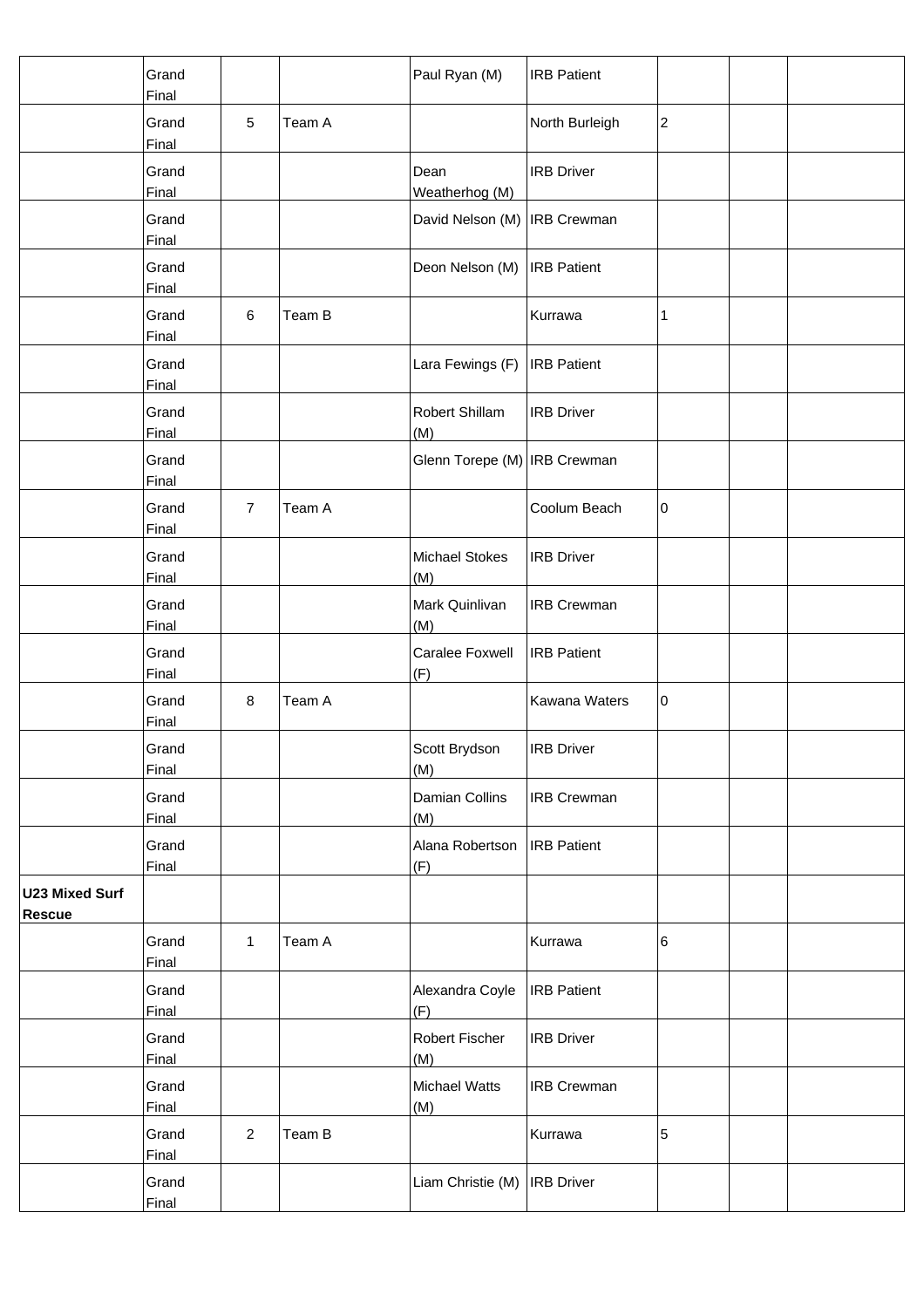| Grand<br>Final        |                           |        | Mekayla Date (F)   IRB Patient             |                       |   |  |
|-----------------------|---------------------------|--------|--------------------------------------------|-----------------------|---|--|
| Grand<br>Final        |                           |        | <b>Kye Sunderland</b><br>(M)               | <b>IRB Crewman</b>    |   |  |
| Grand<br>Final        | $\ensuremath{\mathsf{3}}$ | Team A |                                            | Miami Beach           | 4 |  |
| Grand<br>Final        |                           |        | Isaac Henwood<br>(M)                       | <b>IRB Driver</b>     |   |  |
| Grand<br>Final        |                           |        | Benjamin Fields<br>(M)                     | <b>IRB Crewman</b>    |   |  |
| Grand<br>Final        |                           |        | Shakayla Thorpe- IRB Patient<br>Martin (F) |                       |   |  |
| Grand<br>Final        | $\overline{4}$            | Team C |                                            | Kurrawa               | 3 |  |
| Grand<br>Final        |                           |        | Lara Fewings (F)                           | <b>IRB Patient</b>    |   |  |
| Grand<br>Final        |                           |        | <b>Benjamin Gerry</b><br>(M)               | <b>IRB Crewman</b>    |   |  |
| Grand<br>Final        |                           |        | Jonathan Hagan<br>(M)                      | <b>IRB Driver</b>     |   |  |
| Grand<br>Final        | 5                         | Team A |                                            | Kirra                 | 2 |  |
| Grand<br>Final        |                           |        | Hayden Lewis-<br>Fox (M)                   | <b>IRB Driver</b>     |   |  |
| Grand<br>Final        |                           |        | Harrison<br>Sheppard (M)                   | <b>IRB Crewman</b>    |   |  |
| Grand<br>Final        |                           |        | Shayna Cassone<br>(F)                      | <b>IRB</b> Patient    |   |  |
| Grand<br>Final        | 6                         | Team B |                                            | Miami Beach           | 1 |  |
| Grand<br>Final        |                           |        | Harrison<br>Henwood (M)                    | <b>IRB Driver</b>     |   |  |
| Grand<br>Final        |                           |        | Gabriel Sobczyk<br>(M)                     | <b>IRB Crewman</b>    |   |  |
| Grand<br>Final        |                           |        | Lucy Reed (F)                              | <b>IRB Patient</b>    |   |  |
| Grand<br>Final        | $\overline{7}$            | Team B |                                            | Kirra                 | 0 |  |
| Grand<br>Final        |                           |        | Brayden Armour<br>(M)                      | <b>IRB Crewman</b>    |   |  |
| Grand<br>Final        |                           |        | Connor Buhk (M)                            | <b>IRB Driver</b>     |   |  |
| Grand<br>Final        |                           |        | Kaitlin Dale (F)                           | <b>IRB Patient</b>    |   |  |
| Grand<br><b>Final</b> | 8                         | Team A |                                            | Alexandra<br>Headland | 0 |  |
| Grand<br>Final        |                           |        | <b>Timothy Minett</b><br>(M)               | <b>IRB Driver</b>     |   |  |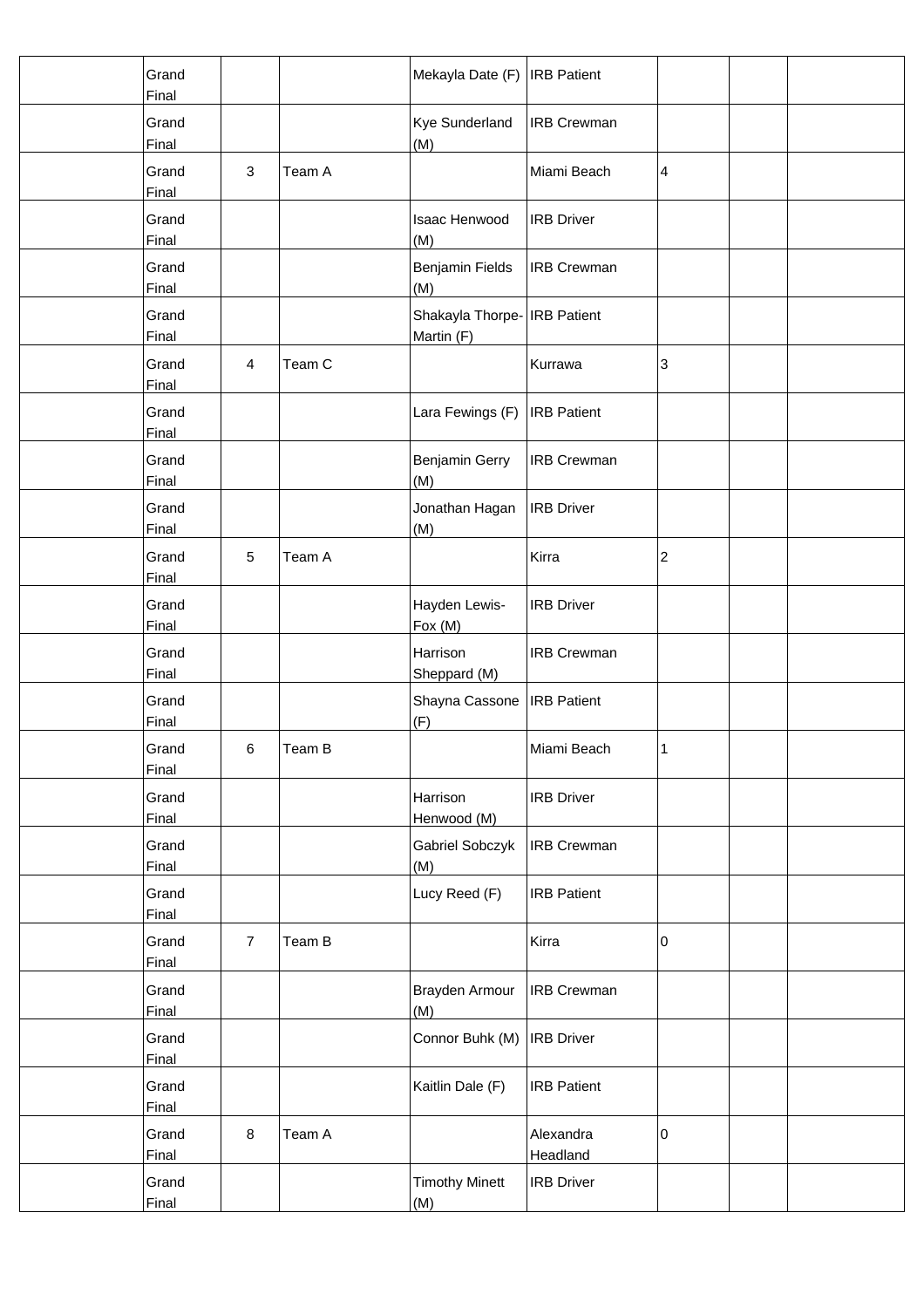|                                        | Grand<br>Final        |                |        | Marius Braaten-<br>Pow (M)           | <b>IRB Crewman</b> |                           |  |
|----------------------------------------|-----------------------|----------------|--------|--------------------------------------|--------------------|---------------------------|--|
|                                        | Grand<br>Final        |                |        | Alicia Baird (F)                     | <b>IRB Patient</b> |                           |  |
| <b>Open Male Surf</b><br><b>Rescue</b> |                       |                |        |                                      |                    |                           |  |
|                                        | Grand<br>Final        | 1              | Team A |                                      | Miami Beach        | 6                         |  |
|                                        | Grand<br>Final        |                |        | Zachary<br>Henwood (M)               | <b>IRB Driver</b>  |                           |  |
|                                        | Grand<br>Final        |                |        | Oliver Henwood<br>(M)                | <b>IRB Crewman</b> |                           |  |
|                                        | Grand<br>Final        |                |        | Jordana Fair (F)                     | <b>IRB Patient</b> |                           |  |
|                                        | Grand<br>Final        | $\overline{2}$ | Team A |                                      | Dicky Beach        | 5                         |  |
|                                        | Grand<br>Final        |                |        | Reagan<br>Campbell (M)               | <b>IRB Driver</b>  |                           |  |
|                                        | Grand<br>Final        |                |        | Douglas Simpson   IRB Crewman<br>(M) |                    |                           |  |
|                                        | Grand<br>Final        |                |        | Althea Bowden<br>(F)                 | <b>IRB Patient</b> |                           |  |
|                                        | Grand<br>Final        | $\mathbf{3}$   | Team A |                                      | Kurrawa            | 4                         |  |
|                                        | Grand<br>Final        |                |        | Benjamin Gerry<br>(M)                | <b>IRB Patient</b> |                           |  |
|                                        | Grand<br>Final        |                |        | Marten<br>Schumacher (M)             | <b>IRB Crewman</b> |                           |  |
|                                        | Grand<br>Final        |                |        | Curtis Sealy (M)                     | <b>IRB</b> Driver  |                           |  |
|                                        | Grand<br><b>Final</b> | $\overline{4}$ | Team A |                                      | Point Lookout      | $\ensuremath{\mathsf{3}}$ |  |
|                                        | Grand<br>Final        |                |        | Jordan Roberts<br>(M)                | <b>IRB Driver</b>  |                           |  |
|                                        | Grand<br>Final        |                |        | Matthew Whelan<br>(M)                | <b>IRB</b> Crewman |                           |  |
|                                        | Grand<br>Final        |                |        | <b>Bridget Larnach</b><br>(F)        | <b>IRB Patient</b> |                           |  |
|                                        | Grand<br>Final        | $\sqrt{5}$     | Team B |                                      | Broadbeach         | $\overline{\mathbf{c}}$   |  |
|                                        | Grand<br>Final        |                |        | Callum Tuohy<br>(M)                  | <b>IRB Driver</b>  |                           |  |
|                                        | Grand<br><b>Final</b> |                |        | Paul Spajic (M)                      | <b>IRB Crewman</b> |                           |  |
|                                        | Grand<br><b>Final</b> |                |        | Prue Tuohy (F)                       | <b>IRB Patient</b> |                           |  |
|                                        | Grand<br>Final        | 6              | Team B |                                      | Kirra              | 1                         |  |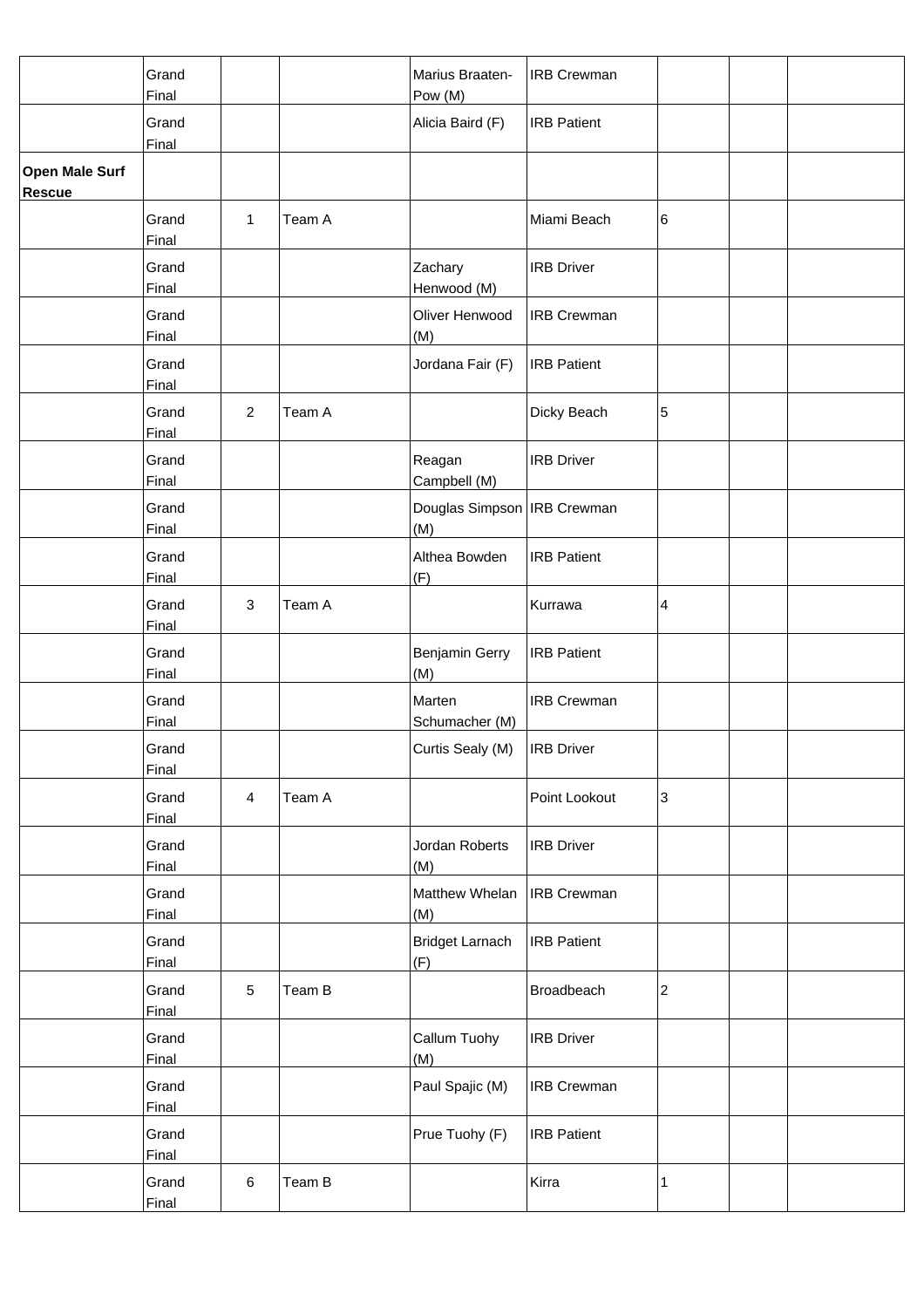|                                          | Grand<br>Final        |                |        | Eli Clemson (M)               | <b>IRB Driver</b>  |   |  |
|------------------------------------------|-----------------------|----------------|--------|-------------------------------|--------------------|---|--|
|                                          | Grand<br>Final        |                |        | Joel Kinneally<br>(M)         | <b>IRB Crewman</b> |   |  |
|                                          | Grand<br>Final        |                |        | Aurah Allard-<br>Delahunt (F) | <b>IRB Patient</b> |   |  |
|                                          | Grand<br>Final        | $\overline{7}$ | Team C |                               | Broadbeach         | 0 |  |
|                                          | Grand<br>Final        |                |        | <b>Guy Brummage</b><br>(M)    | <b>IRB Driver</b>  |   |  |
|                                          | Grand<br>Final        |                |        | Matthew<br>Thompson (M)       | <b>IRB Crewman</b> |   |  |
|                                          | Grand<br>Final        |                |        | Emi Terada (F)                | <b>IRB Patient</b> |   |  |
| <b>Open Female</b><br><b>Surf Rescue</b> |                       |                |        |                               |                    |   |  |
|                                          | Grand<br>Final        | 1              | Team A |                               | Kurrawa            | 6 |  |
|                                          | Grand<br>Final        |                |        | Billie Alty (F)               | <b>IRB Crewman</b> |   |  |
|                                          | Grand<br>Final        |                |        | Mekayla Date (F)              | <b>IRB</b> Patient |   |  |
|                                          | Grand<br><b>Final</b> |                |        | Katie Watts (F)               | <b>IRB Driver</b>  |   |  |
|                                          | Grand<br>Final        | $\overline{2}$ | Team A |                               | Broadbeach         | 5 |  |
|                                          | Grand<br>Final        |                |        | Chantel Fife (F)              | <b>IRB Driver</b>  |   |  |
|                                          | Grand<br>Final        |                |        | Prue Tuohy (F)                | <b>IRB Crewman</b> |   |  |
|                                          | Grand<br><b>Final</b> |                |        | Paul Spajic (M)               | <b>IRB Patient</b> |   |  |
|                                          | Grand<br>Final        | $\sqrt{3}$     | Team A |                               | Kawana Waters      | 4 |  |
|                                          | Grand<br>Final        |                |        | Ashleigh Domio<br>(F)         | <b>IRB Driver</b>  |   |  |
|                                          | Grand<br>Final        |                |        | Aimee-Leigh<br>Domio (F)      | <b>IRB Crewman</b> |   |  |
|                                          | Grand<br>Final        |                |        | Alana Robertson<br>(F)        | <b>IRB Patient</b> |   |  |
|                                          | Grand<br>Final        | $\overline{4}$ | Team B |                               | Point Lookout      | 3 |  |
|                                          | Grand<br><b>Final</b> |                |        | Sarah Sammut<br>(F)           | <b>IRB Driver</b>  |   |  |
|                                          | Grand<br><b>Final</b> |                |        | Laura Zambon<br>(F)           | <b>IRB Crewman</b> |   |  |
|                                          | Grand<br>Final        |                |        | Cassidy Young<br>(F)          | <b>IRB Patient</b> |   |  |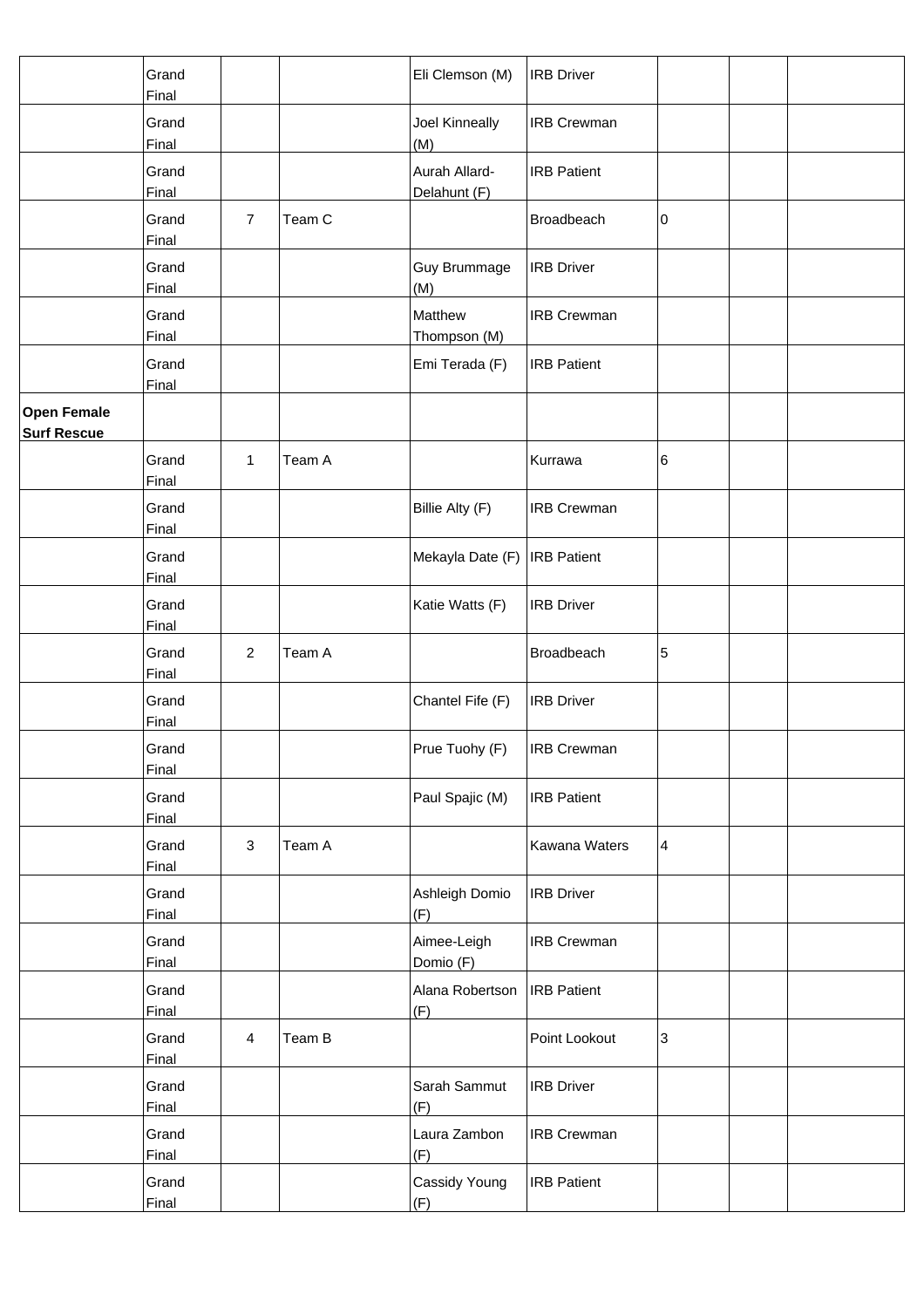|                                           | Grand<br>Final        | 5              | Team A |                                        | Kirra              | $\overline{\mathbf{c}}$ |  |
|-------------------------------------------|-----------------------|----------------|--------|----------------------------------------|--------------------|-------------------------|--|
|                                           | Grand<br>Final        |                |        | Te' a Peluso (F)                       | <b>IRB</b> Driver  |                         |  |
|                                           | Grand<br><b>Final</b> |                |        | <b>Haidee Psaltis</b><br>(F)           | <b>IRB Crewman</b> |                         |  |
|                                           | Grand<br>Final        |                |        | Belinda McAuliffe   IRB Patient<br>(F) |                    |                         |  |
|                                           | Grand<br>Final        | $\,6$          | Team B |                                        | Kawana Waters      | 1                       |  |
|                                           | Grand<br>Final        |                |        | Aleeshia Chick<br>(F)                  | <b>IRB Driver</b>  |                         |  |
|                                           | Grand<br>Final        |                |        | Karlee Bryant (F)                      | <b>IRB Crewman</b> |                         |  |
|                                           | Grand<br>Final        |                |        | Lara Cammack<br>(F)                    | <b>IRB Patient</b> |                         |  |
|                                           | Grand<br>Final        | $\overline{7}$ | Team C |                                        | Kurrawa            | 0                       |  |
|                                           | Grand<br>Final        |                |        | Elena Davis (F)                        | <b>IRB Driver</b>  |                         |  |
|                                           | Grand<br>Final        |                |        | Acacia Edser (F)                       | <b>IRB</b> Patient |                         |  |
|                                           | Grand<br>Final        |                |        | Simone van Eck<br>(F)                  | <b>IRB Crewman</b> |                         |  |
|                                           | Grand<br>Final        | 8              | Team A |                                        | Miami Beach        | 0                       |  |
|                                           | Grand<br>Final        |                |        | Janita Henwood<br>(F)                  | <b>IRB Driver</b>  |                         |  |
|                                           | Grand<br>Final        |                |        | Sinead Nealon<br>(F)                   | <b>IRB Crewman</b> |                         |  |
|                                           | Grand<br>Final        |                |        | Tayah Cooper (F) IRB Patient           |                    |                         |  |
| <b>Rookie Mixed</b><br><b>Surf Rescue</b> |                       |                |        |                                        |                    |                         |  |
|                                           | Grand<br>Final        | $\mathbf{1}$   | Team A |                                        | Kurrawa            | 0                       |  |
|                                           | Grand<br>Final        |                |        | Jack Lindsay (M)                       | <b>IRB Crewman</b> |                         |  |
|                                           | Grand<br>Final        |                |        | Isaac Mitchell (M)   IRB Patient       |                    |                         |  |
|                                           | Grand<br>Final        |                |        | Michael Watts<br>(M)                   | <b>IRB</b> Driver  |                         |  |
|                                           | Grand<br>Final        | $\overline{2}$ | Team A |                                        | Point Lookout      | 0                       |  |
|                                           | Grand<br><b>Final</b> |                |        | Cody Jensen (M)                        | <b>IRB</b> Driver  |                         |  |
|                                           | Grand<br>Final        |                |        | Harry Edwards<br>(M)                   | <b>IRB Crewman</b> |                         |  |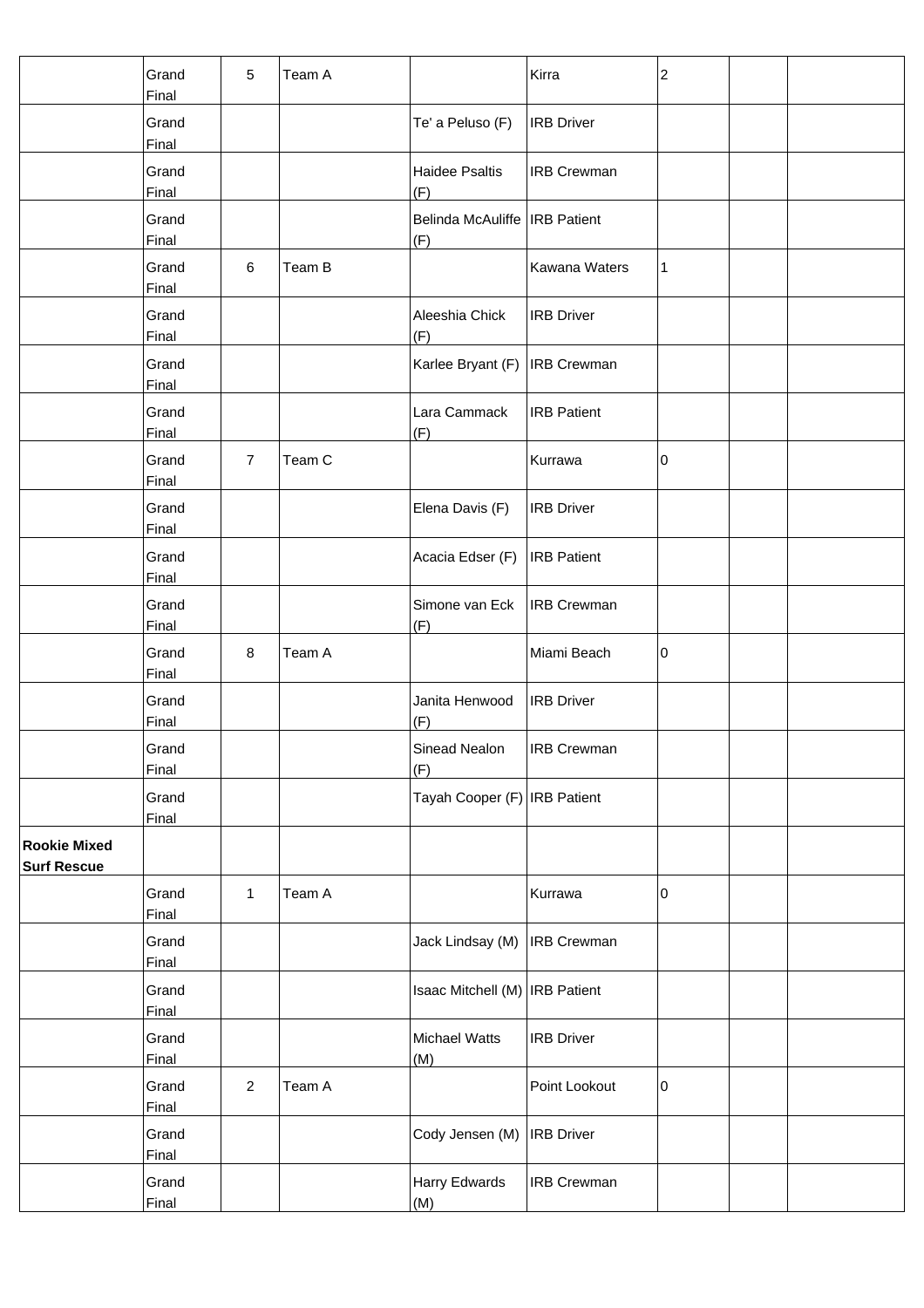| Grand<br>Final        |                |        | <b>Bridget Larnach</b><br>(F)         | <b>IRB</b> Patient    |             |  |
|-----------------------|----------------|--------|---------------------------------------|-----------------------|-------------|--|
| Grand<br>Final        | 3              | Team B |                                       | Kawana Waters         | 0           |  |
| Grand<br>Final        |                |        | Paul Clarke (M)                       | <b>IRB Driver</b>     |             |  |
| Grand<br>Final        |                |        | Christopher Lowe   IRB Crewman<br>(M) |                       |             |  |
| Grand<br>Final        |                |        | Karlee Bryant (F)                     | <b>IRB</b> Patient    |             |  |
| Grand<br>Final        | $\overline{4}$ | Team B |                                       | Mooloolaba            | 0           |  |
| Grand<br>Final        |                |        | Nicholas<br>Campbell (M)              | <b>IRB Driver</b>     |             |  |
| Grand<br>Final        |                |        | Peter Graham<br>(M)                   | <b>IRB Crewman</b>    |             |  |
| Grand<br>Final        |                |        | Katelin Parsons<br>(F)                | <b>IRB Patient</b>    |             |  |
| Grand<br>Final        | $\sqrt{5}$     | Team A |                                       | Kawana Waters         | 0           |  |
| Grand<br>Final        |                |        | Declan Woods<br>(M)                   | <b>IRB Driver</b>     |             |  |
| Grand<br>Final        |                |        | Ethan Collins (M)                     | <b>IRB</b> Crewman    |             |  |
| Grand<br>Final        |                |        | Michelle Collins<br>(F)               | <b>IRB Patient</b>    |             |  |
| Grand<br>Final        | 6              | Team A |                                       | Alexandra<br>Headland | 0           |  |
| Grand<br>Final        |                |        | Emma Partington   IRB Driver<br>(F)   |                       |             |  |
| Grand<br>Final        |                |        | Molly Megson (F)                      | <b>IRB</b> Crewman    |             |  |
| Grand<br>Final        |                |        | Amy Miller (F)                        | <b>IRB Patient</b>    |             |  |
| Grand<br>Final        | $\overline{7}$ | Team A |                                       | North Burleigh        | $\mathbf 0$ |  |
| Grand<br>Final        |                |        | Ethan<br>Weatherhog (M)               | <b>IRB Driver</b>     |             |  |
| Grand<br>Final        |                |        | Cory Hutchison<br>(M)                 | <b>IRB Crewman</b>    |             |  |
| Grand<br>Final        |                |        | Taylor<br>Macdonald (F)               | <b>IRB Patient</b>    |             |  |
| Grand<br>Final        | 8              | Team B |                                       | Dicky Beach           | 0           |  |
| Grand<br><b>Final</b> |                |        | Rowan Holland<br>(M)                  | <b>IRB Driver</b>     |             |  |
| Grand<br>Final        |                |        | Roger Allwright<br>(M)                | <b>IRB Crewman</b>    |             |  |